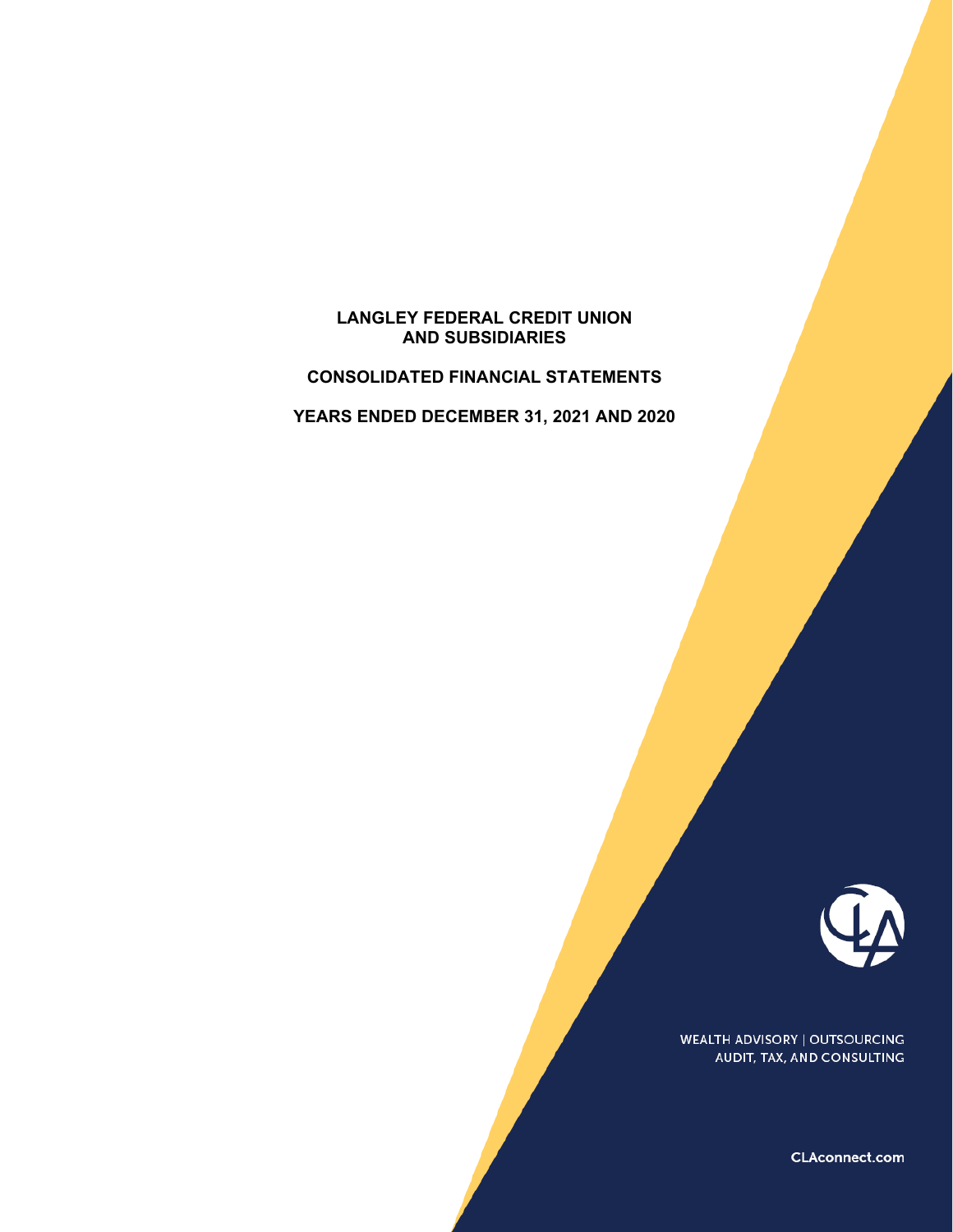## **LANGLEY FEDERAL CREDIT UNION AND SUBSIDIARIES TABLE OF CONTENTS YEARS ENDED DECEMBER 31, 2021 AND 2020**

| <b>INDEPENDENT AUDITORS' REPORT</b>                          |    |
|--------------------------------------------------------------|----|
| <b>CONSOLIDATED FINANCIAL STATEMENTS</b>                     |    |
| <b>CONSOLIDATED STATEMENTS OF FINANCIAL CONDITION</b>        | 4  |
| <b>CONSOLIDATED STATEMENTS OF INCOME</b>                     | 5  |
| <b>CONSOLIDATED STATEMENTS OF COMPREHENSIVE INCOME</b>       | 6  |
| <b>CONSOLIDATED STATEMENTS OF CHANGES IN MEMBERS' EQUITY</b> | 7  |
| <b>CONSOLIDATED STATEMENTS OF CASH FLOWS</b>                 | 8  |
| NOTES TO CONSOLIDATED FINANCIAL STATEMENTS                   | 10 |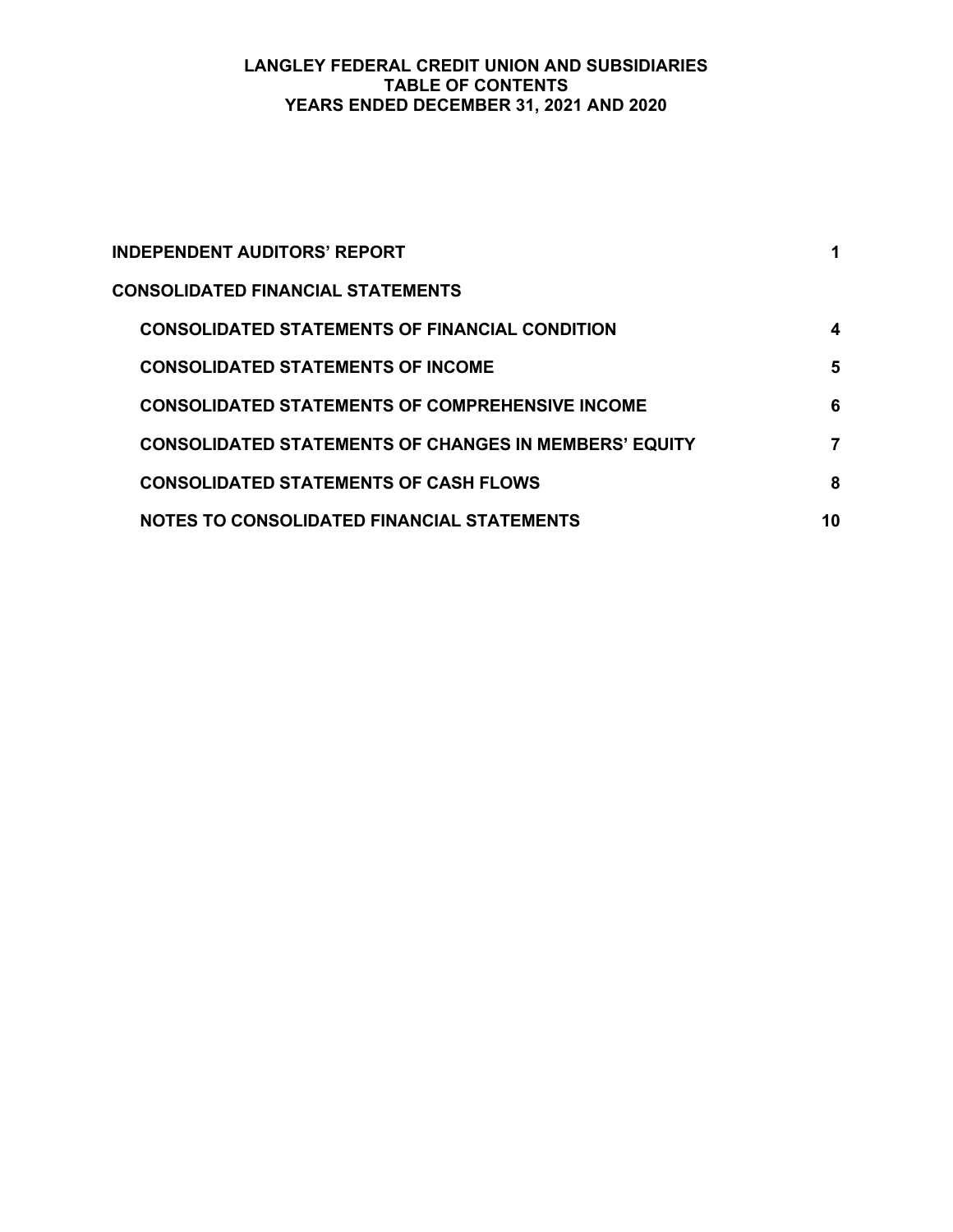

**CliftonLarsonAllen LLP CLAconnect.com**

# **INDEPENDENT AUDITORS' REPORT**

Supervisory Committee and Board of Directors Langley Federal Credit Union and Subsidiaries Newport News, Virginia

# **Report on the Audit of the Consolidated Financial Statements**

#### *Opinion*

We have audited the accompanying consolidated financial statements of Langley Federal Credit Union and Subsidiaries (Credit Union), which comprise the consolidated statements of financial condition as of December 31, 2021 and 2020, and the related consolidated statements of income, comprehensive income, members' equity, and cash flows for the years then ended, and the related notes to the consolidated financial statements.

In our opinion, the consolidated financial statements referred to above present fairly, in all material respects, the financial position of Langley Federal Credit Union and Subsidiaries as of December 31, 2021 and 2020, and the results of their operations and their cash flows for the years then ended in accordance with accounting principles generally accepted in the United States of America.

# *Basis for Opinion*

We conducted our audits in accordance with auditing standards generally accepted in the United States of America (GAAS). Our responsibilities under those standards are further described in the *Auditors' Responsibilities for the Audit of the Consolidated Financial Statements* section of our report. We are required to be independent of Langley Federal Credit Union and Subsidiaries and to meet our other ethical responsibilities in accordance with the relevant ethical requirements relating to our audits. We believe that the audit evidence we have obtained is sufficient and appropriate to provide a basis for our audit opinion.

# *Responsibilities of Management for the Consolidated Financial Statements*

Management is responsible for the preparation and fair presentation of the consolidated financial statements in accordance with accounting principles generally accepted in the United States of America, and for the design, implementation, and maintenance of internal control relevant to the preparation and fair presentation of consolidated financial statements that are free from material misstatement, whether due to fraud or error.



CLA is an independent member of Nexia International, a leading, global network of independent accounting and consulting firms. See nexia.com/member-firm-disclaimer for details.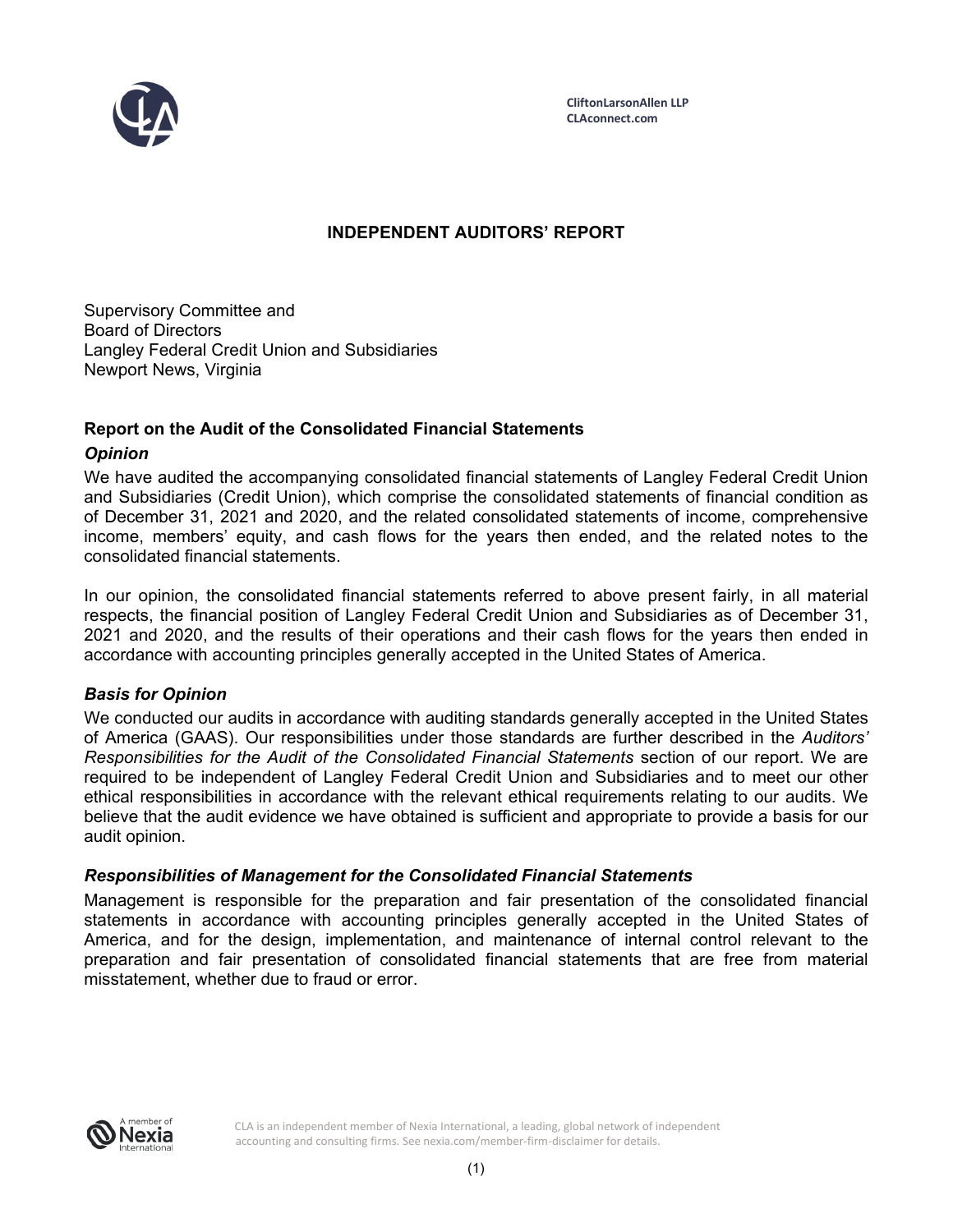In preparing the consolidated financial statements, management is required to evaluate whether there are conditions or events, considered in the aggregate, that raise substantial doubt about Langley Federal Credit Union and Subsidiaries' ability to continue as a going concern for one year after the date the consolidated financial statements are available to be issued.

# *Auditors' Responsibilities for the Audit of the Consolidated Financial Statements*

Our objectives are to obtain reasonable assurance about whether the consolidated financial statements as a whole are free from material misstatement, whether due to fraud or error, and to issue an auditors' report that includes our opinion. Reasonable assurance is a high level of assurance but is not absolute assurance and therefore is not a guarantee that an audit conducted in accordance with GAAS will always detect a material misstatement when it exists. The risk of not detecting a material misstatement resulting from fraud is higher than for one resulting from error, as fraud may involve collusion, forgery, intentional omissions, misrepresentations, or the override of internal control. Misstatements are considered material if there is a substantial likelihood that, individually or in the aggregate, they would influence the judgment made by a reasonable user based on the consolidated financial statements.

In performing an audit in accordance with GAAS, we:

- Exercise professional judgment and maintain professional skepticism throughout the audit.
- Identify and assess the risks of material misstatement of the consolidated financial statements, whether due to fraud or error, and design and perform audit procedures responsive to those risks. Such procedures include examining, on a test basis, evidence regarding the amounts and disclosures in the consolidated financial statements.
- Obtain an understanding of internal control relevant to the audit in order to design audit procedures that are appropriate in the circumstances, but not for the purpose of expressing an opinion on the effectiveness of Langley Federal Credit Union and Subsidiaries' internal control. Accordingly, no such opinion is expressed.
- Evaluate the appropriateness of accounting policies used and the reasonableness of significant accounting estimates made by management, as well as evaluate the overall presentation of the consolidated financial statements.
- Conclude whether, in our judgment, there are conditions or events, considered in the aggregate, that raise substantial doubt about Langley Federal Credit Union and Subsidiaries' ability to continue as a going concern for a reasonable period of time.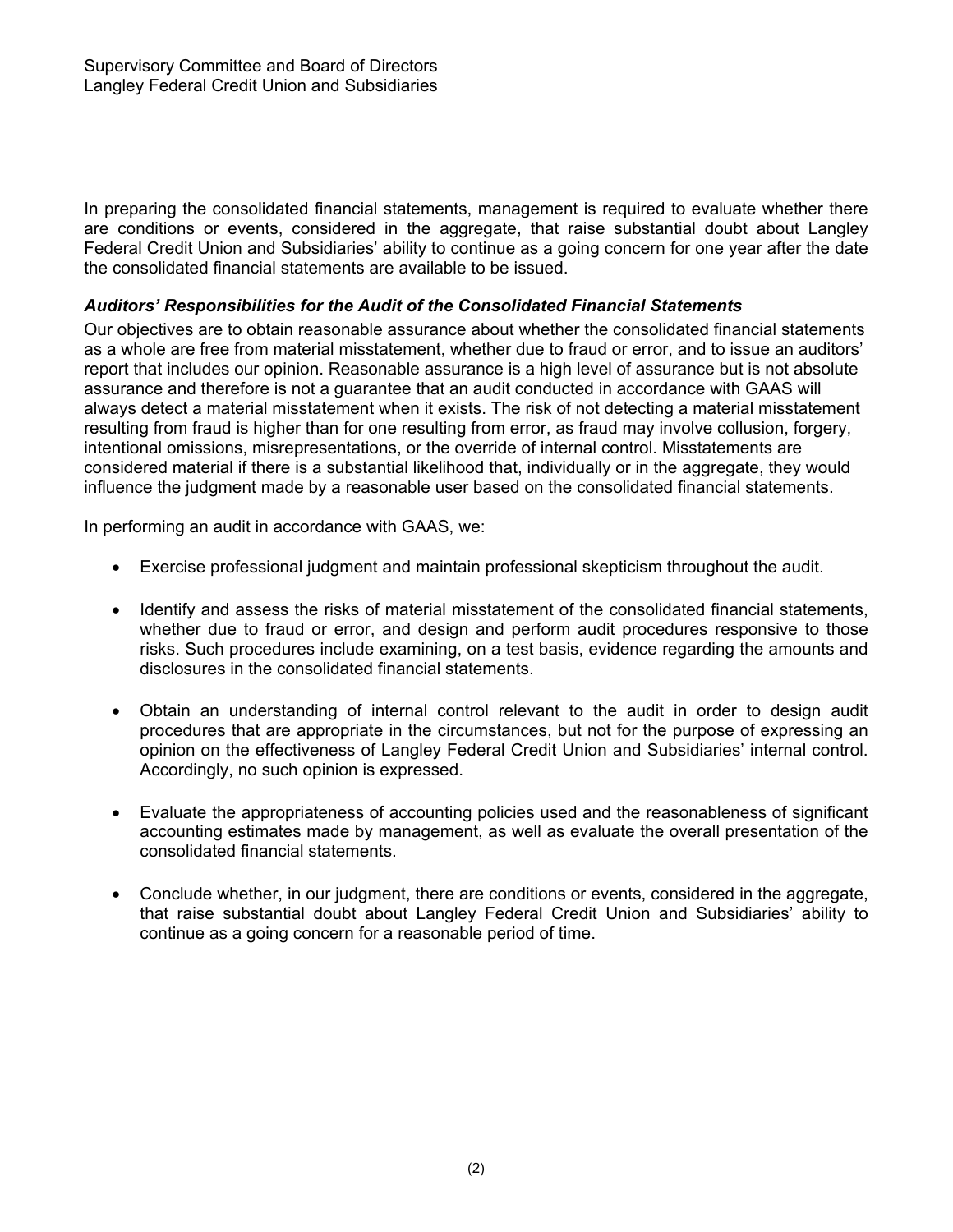Supervisory Committee and Board of Directors Langley Federal Credit Union and Subsidiaries

We are required to communicate with those charged with governance regarding, among other matters, the planned scope and timing of the audit, significant audit findings, and certain internal control related matters that we identified during the audit.

Clifton Larson Allen LLP

**CliftonLarsonAllen LLP** 

Baltimore, Maryland March 28, 2022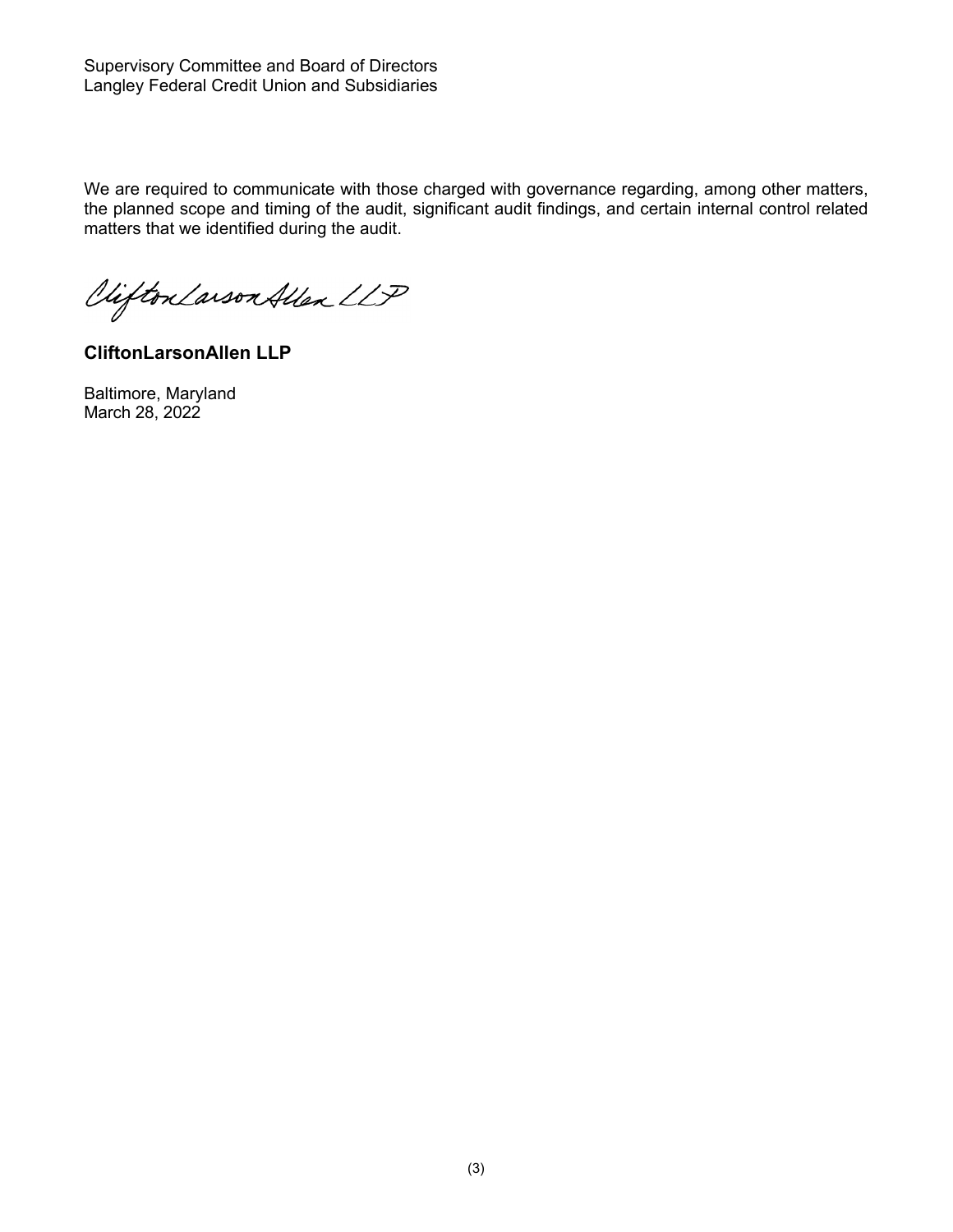## **LANGLEY FEDERAL CREDIT UNION AND SUBSIDIARIES CONSOLIDATED STATEMENTS OF FINANCIAL CONDITION DECEMBER 31, 2021 AND 2020 (IN THOUSANDS)**

|                                               | 2021            | 2020            |
|-----------------------------------------------|-----------------|-----------------|
| <b>ASSETS</b>                                 |                 |                 |
| Cash and cash equivalents                     | \$<br>287,505   | \$<br>339,905   |
| Investments:                                  |                 |                 |
| <b>Equity securities</b>                      | 318,527         | 314,328         |
| Available-for-sale                            | 231,346         | 184,220         |
| Held-to-maturity                              | 22,030          |                 |
| Other                                         | 21,767          | 21,860          |
| Deposit advances                              | 25,551          | 53,937          |
| Loans held-for-sale                           | 678             | 7,219           |
| Loans, net                                    | 3,168,945       | 2,617,779       |
| Accrued interest receivable                   | 8,654           | 7,599           |
| Property and equipment, net                   | 55,381          | 52,893          |
| <b>NCUSIF deposit</b>                         | 30,914          | 26,244          |
| Assets held-for-sale                          | 461             | 344             |
| Other assets                                  | 22,477          | 17,739          |
| <b>Total Assets</b>                           | 4,194,236       | \$<br>3,644,067 |
| <b>LIABILITIES AND MEMBERS' EQUITY</b>        |                 |                 |
| <b>LIABILITIES</b>                            |                 |                 |
| Members' share and savings accounts           | \$<br>3,486,642 | \$<br>2,998,657 |
| <b>Borrowed funds</b>                         | 250,000         | 250,000         |
| Accrued expenses and other liabilities        | 50,215          | 41,868          |
| <b>Total liabilities</b>                      | 3,786,857       | 3,290,525       |
|                                               |                 |                 |
| <b>MEMBERS' EQUITY</b>                        |                 |                 |
| Regular reserves                              | 24,767          | 24,767          |
| Undivided earnings                            | 383,383         | 325,421         |
| Accumulated other comprehensive income (loss) | (771)           | 3,354           |
| Total member's equity                         | 407,379         | 353,542         |
|                                               |                 |                 |
| <b>Total Liabilities and Members' Equity</b>  | 4,194,236       | 3,644,067       |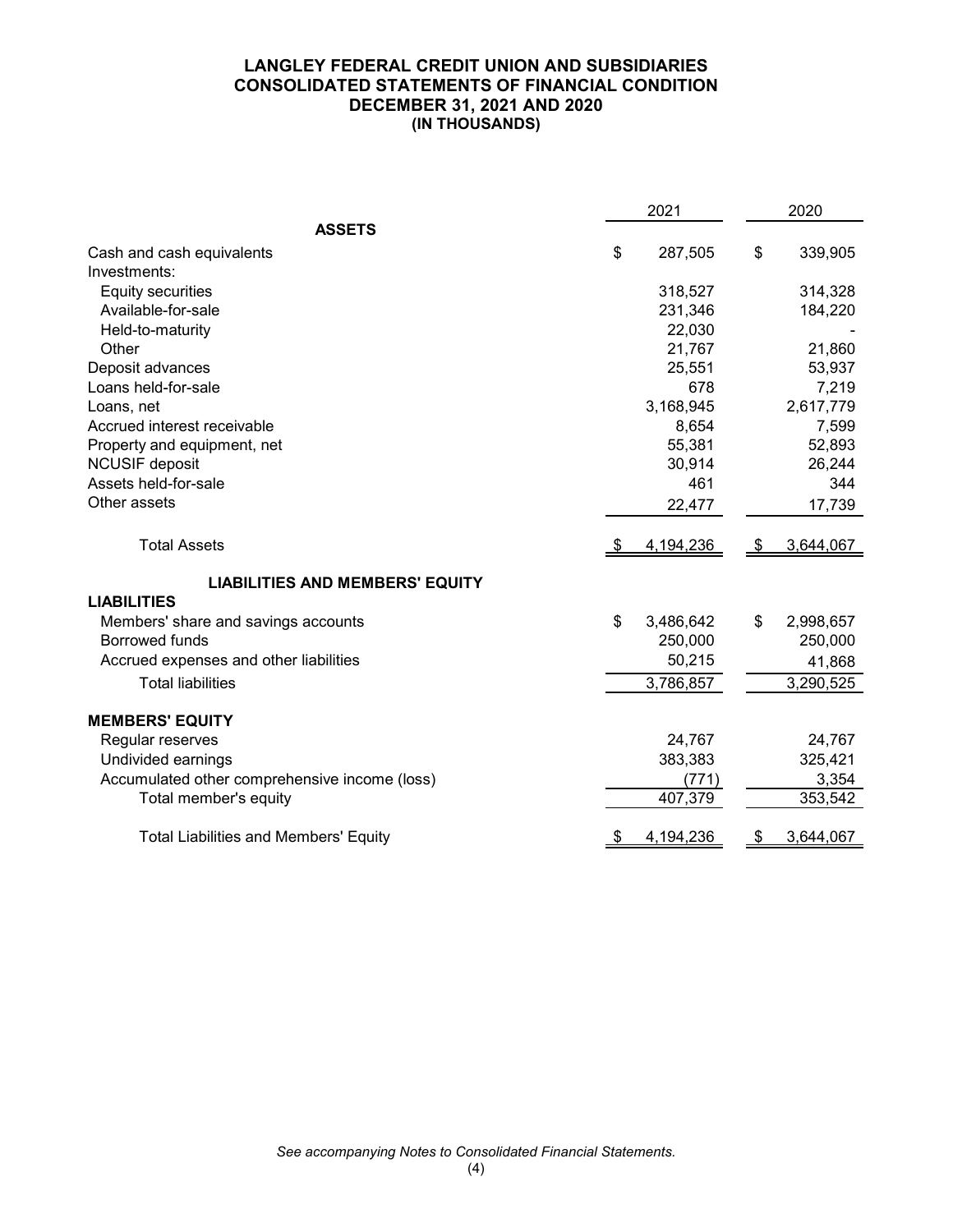## **LANGLEY FEDERAL CREDIT UNION AND SUBSIDIARIES CONSOLIDATED STATEMENTS OF INCOME YEARS ENDED DECEMBER 31, 2021 AND 2020 (IN THOUSANDS)**

|                                                     | 2021                | 2020          |  |  |
|-----------------------------------------------------|---------------------|---------------|--|--|
| <b>INTEREST INCOME</b>                              |                     |               |  |  |
| Loans                                               | \$<br>117,377       | \$<br>109,934 |  |  |
| Investments and cash equivalents                    | 5,983               | 7,950         |  |  |
| Total interest income                               | 123,360             | 117,884       |  |  |
| <b>INTEREST EXPENSE</b>                             |                     |               |  |  |
| Members' share and savings accounts                 | 16,557              | 24,858        |  |  |
| Borrowed funds                                      | 3,341               | 4,549         |  |  |
| Total interest expense                              | 19,898              | 29,407        |  |  |
| Net interest income                                 | 103,462             | 88,477        |  |  |
| <b>PROVISION FOR LOAN LOSSES</b>                    | 5,050               | 23,559        |  |  |
| Net interest income after provision for loan losses | $\overline{98,412}$ | 64,918        |  |  |
| <b>NON-INTEREST INCOME</b>                          |                     |               |  |  |
| Service charges and fees                            | 19,694              | 17,999        |  |  |
| Interchange income, net                             | 19,194              | 15,569        |  |  |
| Other non-interest income                           | 11,327              | 4,438         |  |  |
| Net gain on sales of loans                          | 3,346               | 5,321         |  |  |
| Net gain on sales of assets held-for-sale           | 526                 | 250           |  |  |
| Net gain on securities available-for-sale           | 317                 | 538           |  |  |
| Net gain on equity securities                       | 2,576               | 6,083         |  |  |
| Total non-interest income                           | 56,980              | 50,198        |  |  |
| <b>NON-INTEREST EXPENSE</b>                         |                     |               |  |  |
| Employee compensation and benefits                  | 48,317              | 46,109        |  |  |
| Operations                                          | 50,458              | 41,163        |  |  |
| Occupancy                                           | 6,783               | 6,517         |  |  |
| Total non-interest expense                          | 105,558             | 93,789        |  |  |
| <b>NET INCOME</b>                                   | 49,834<br>\$        | 21,327<br>\$  |  |  |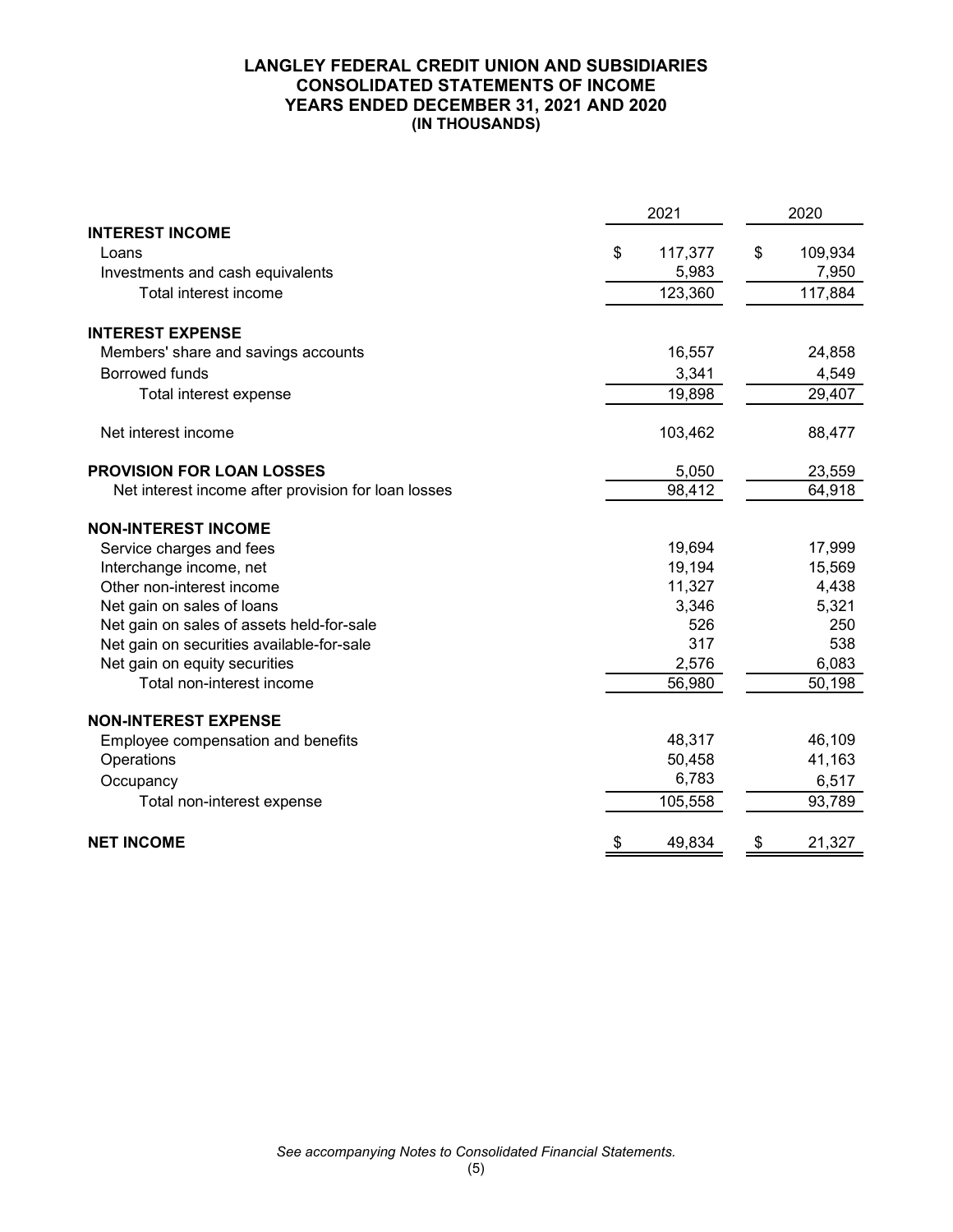### **LANGLEY FEDERAL CREDIT UNION AND SUBSIDIARIES CONSOLIDATED STATEMENTS OF COMPREHENSIVE INCOME YEARS ENDED DECEMBER 31, 2021 AND 2020 (IN THOUSANDS)**

|                                                                           | 2021         | 2020         |  |  |
|---------------------------------------------------------------------------|--------------|--------------|--|--|
| <b>NET INCOME</b>                                                         | \$<br>49.834 | \$<br>21,327 |  |  |
| <b>OTHER COMPREHENSIVE INCOME (LOSS)</b><br>Securities Available-for-Sale |              |              |  |  |
| Unrealized holding (losses) gains during the period                       | (3,808)      | 4,061        |  |  |
| Reclassification gains included in net income                             | (317)        | (538)        |  |  |
| Total other comprehensive income                                          | (4, 125)     | 3,523        |  |  |
| <b>TOTAL COMPREHENSIVE INCOME</b>                                         | 45,709       | 24,850       |  |  |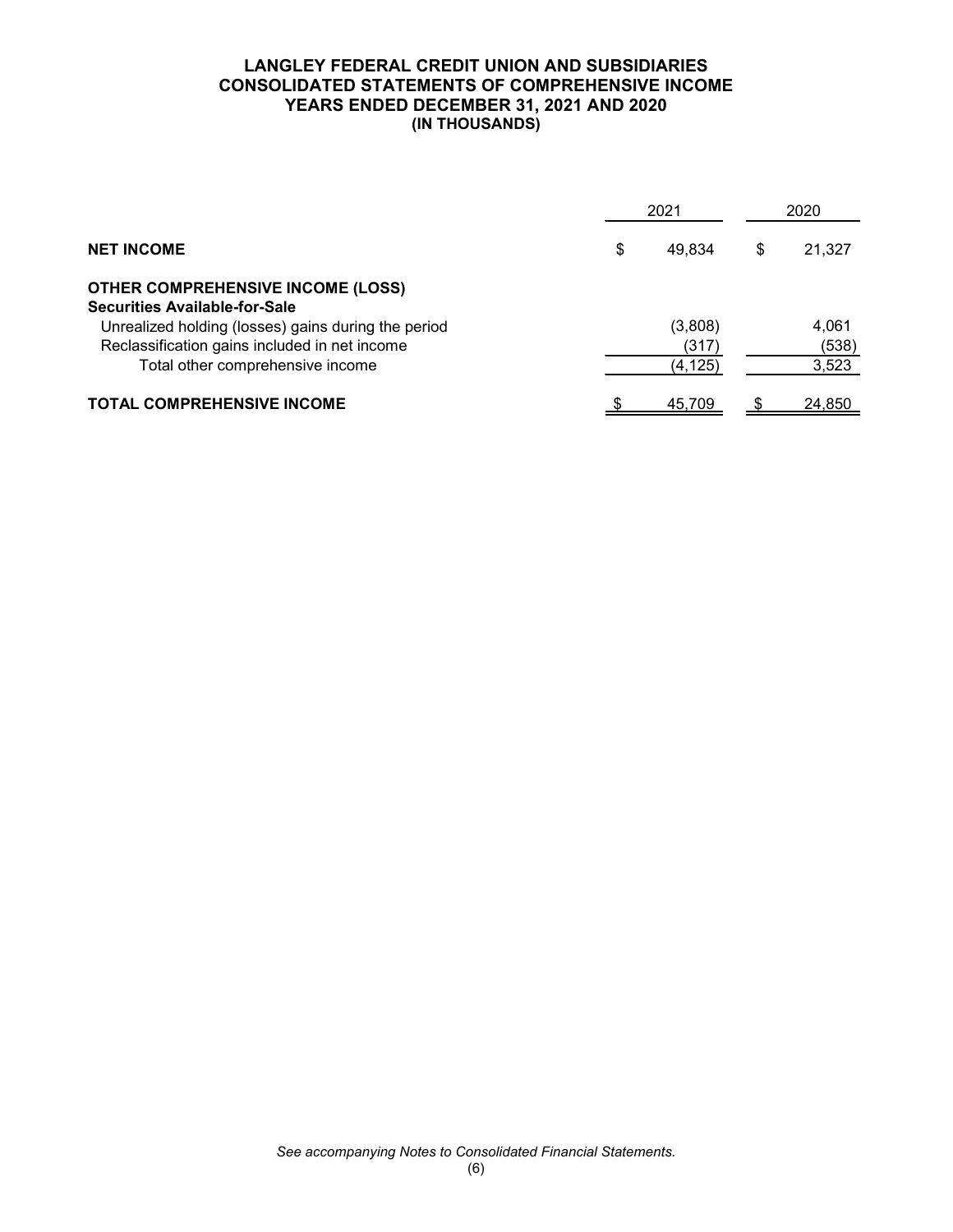### **LANGLEY FEDERAL CREDIT UNION AND SUBSIDIARIES CONSOLIDATED STATEMENTS OF CHANGES IN MEMBERS' EQUITY YEARS ENDED DECEMBER 31, 2021 AND 2020 (IN THOUSANDS)**

|                                                                     | Regular<br>Reserve |                 | Total       |    |                             |
|---------------------------------------------------------------------|--------------------|-----------------|-------------|----|-----------------------------|
| <b>BALANCE AT DECEMBER 31, 2019</b>                                 | 24,767             | \$<br>304,094   | \$<br>(169) | \$ | 328,692                     |
| Net income<br>Other comprehensive income                            |                    | 21,327          | 3,523       |    | 21,327<br>3,523             |
| <b>BALANCE AT DECEMBER 31, 2020</b>                                 | 24,767             | 325,421         | 3,354       |    | 353,542                     |
| Net income<br>Other comprehensive loss<br>Equity acquired in merger |                    | 49,834<br>8,128 | (4, 125)    |    | 49,834<br>(4, 125)<br>8,128 |
| <b>BALANCE AT DECEMBER 31, 2021</b>                                 | 24,767             | 383,383         | (771)       | Ъ. | 407,379                     |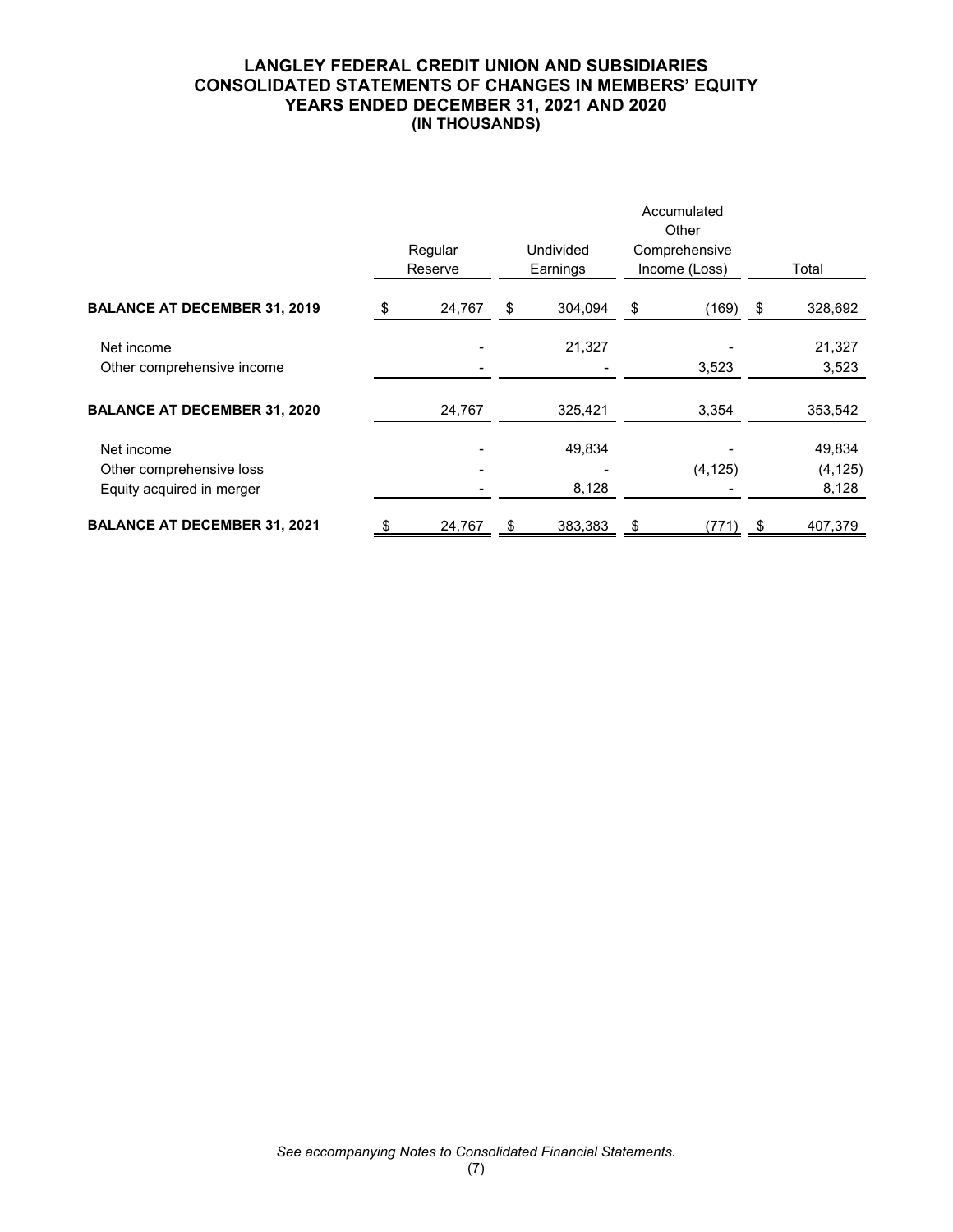## **LANGLEY FEDERAL CREDIT UNION AND SUBSIDIARIES CONSOLIDATED STATEMENTS OF CASH FLOWS YEARS ENDED DECEMBER 31, 2021 AND 2020 (IN THOUSANDS)**

|                                                                      | 2021         | 2020         |
|----------------------------------------------------------------------|--------------|--------------|
| <b>CASH FLOWS FROM OPERATING ACTIVITIES</b>                          |              |              |
| Net income                                                           | \$<br>49,834 | \$<br>21,327 |
| Adjustments to reconcile net income to net cash provided by          |              |              |
| operating activities:                                                |              |              |
| Amortization of mortgage servicing rights, net                       | 616          | 290          |
| Capitalization of mortgage servicing rights                          | (650)        | (889)        |
| Change in valuation allowance for mortgage servicing rights          | (139)        | 138          |
| Amortization of premium on investment securities, net                | 1,141        | 1,274        |
| Provision for loan losses                                            | 5,050        | 23,559       |
| Depreciation and amortization                                        | 5,447        | 5,088        |
| Net gain on sales of available-for-sale investments                  | (317)        | (538)        |
| Net gain on equity securities                                        | (2,576)      | (6,083)      |
| Loss on disposal of equipment                                        | 243          |              |
| Loans originated for sale                                            | (17, 543)    | (80, 443)    |
| Proceeds from sale of loans                                          | 27,430       | 78,903       |
| Net gain on sales of loans                                           | (3,346)      | (5, 321)     |
| Net change in:                                                       |              |              |
| Deposit advances                                                     | 28,386       | (24, 804)    |
| Accrued interest receivable                                          | (1,055)      | (874)        |
| Assets held-for-sale                                                 | (117)        | 18           |
| Other assets                                                         | 1,533        | (1,794)      |
| Accrued expenses and other liabilities                               | 8,033        | 9,164        |
| Net Cash Provided by Operating Activities                            | 101,970      | 19,015       |
| <b>CASH FLOWS FROM INVESTING ACTIVITIES</b>                          |              |              |
| Purchases of available-for-sale investments                          | (98, 202)    | (39, 914)    |
| Proceeds from maturities/calls of available-for-sale investments     | 13,826       | 1,850        |
| Proceeds from return of principal of available-for-sale investments  | 45,157       | 45,488       |
| Proceeds from sale of available-for-sale investments                 | 12,244       | 20,455       |
| Proceeds from maturities of deposits in other financial institutions | 1,738        |              |
| Net change in other investments                                      | 93           | (351)        |
| Purchases of equity security investments                             | (1,623)      | (171, 581)   |
| Loan originations, net of principal collected                        | (523, 659)   | (312, 266)   |
| Increase in NCUSIF deposit                                           | (3,641)      | (3,888)      |
| Proceeds from disposal of property and equipment                     | 1,232        |              |
| Purchases of property and equipment                                  | (7, 799)     | (7,037)      |
| Cash acquired in merger                                              | 29,524       |              |
| Net Cash Used by Investing Activities                                | (531, 110)   | (467, 244)   |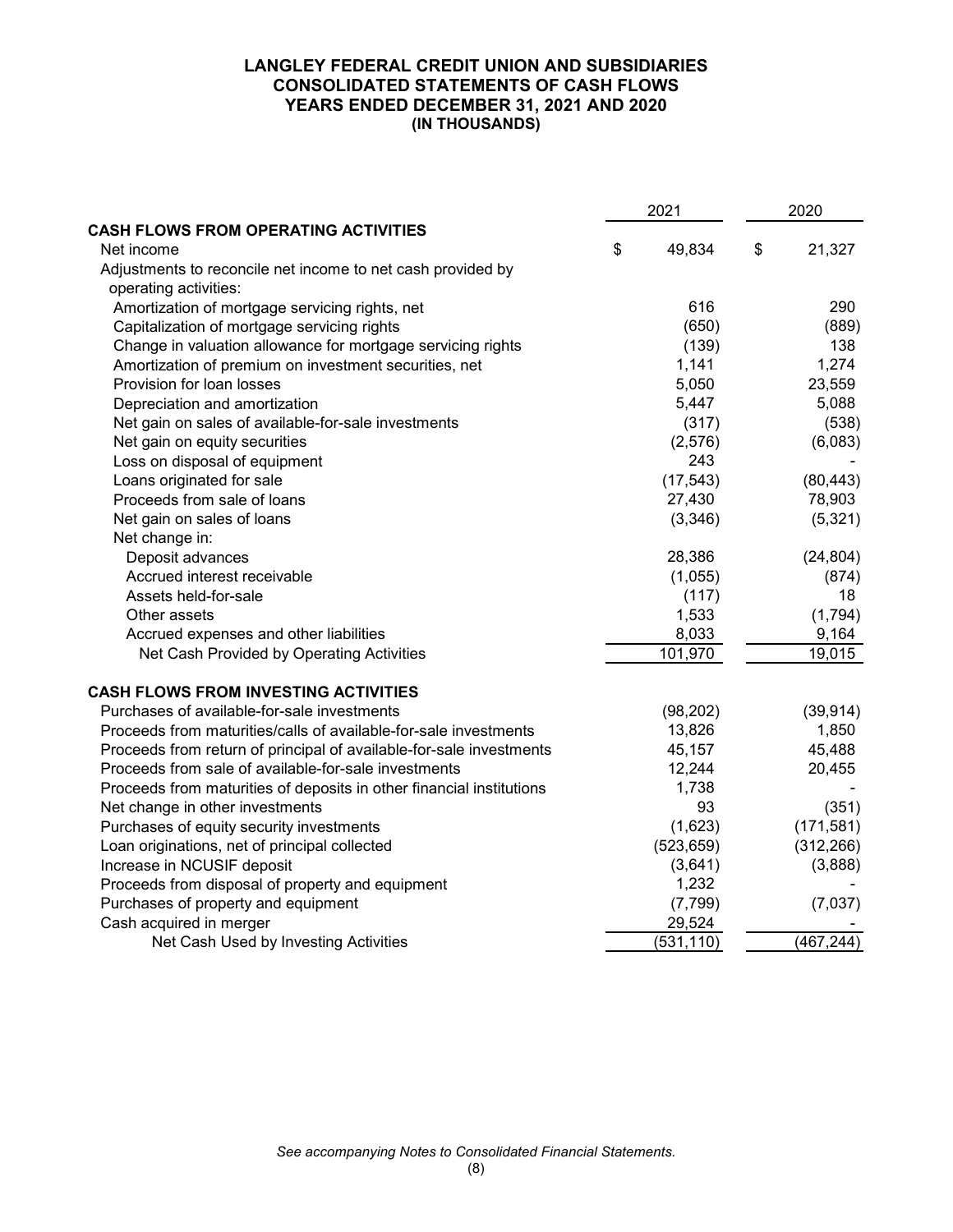## **LANGLEY FEDERAL CREDIT UNION AND SUBSIDIARIES CONSOLIDATED STATEMENTS OF CASH FLOWS (CONTINUED) YEARS ENDED DECEMBER 31, 2021 AND 2020 (IN THOUSANDS)**

|                                                                          | 2021      | 2020          |  |  |
|--------------------------------------------------------------------------|-----------|---------------|--|--|
| <b>CASH FLOWS FROM FINANCING ACTIVITIES</b>                              |           |               |  |  |
| Proceeds from borrowed funds                                             | \$        | \$<br>250,000 |  |  |
| Payments made on borrowed funds                                          |           | (250,000)     |  |  |
| Net change in members' share and savings accounts                        | 376,740   | 494,255       |  |  |
| Net Cash Provided by Financing Activities                                | 376,740   | 494,255       |  |  |
| NET INCREASE (DECREASE) IN CASH AND CASH EQUIVALENTS                     | (52, 400) | 46,026        |  |  |
| Cash and cash equivalents, beginning of year                             | 339,905   | 293,879       |  |  |
| CASH AND CASH EQUIVALENTS, END OF YEAR                                   | 287,505   | 339,905       |  |  |
| SUPPLEMENTARY DISCLOSURES OF NONCASH AND<br><b>CASH FLOW INFORMATION</b> |           |               |  |  |
| Interest paid on members' share and savings accounts                     | 16,557    | 24,858        |  |  |
| Interest paid on borrowed funds                                          | 3.34'     | 5,898         |  |  |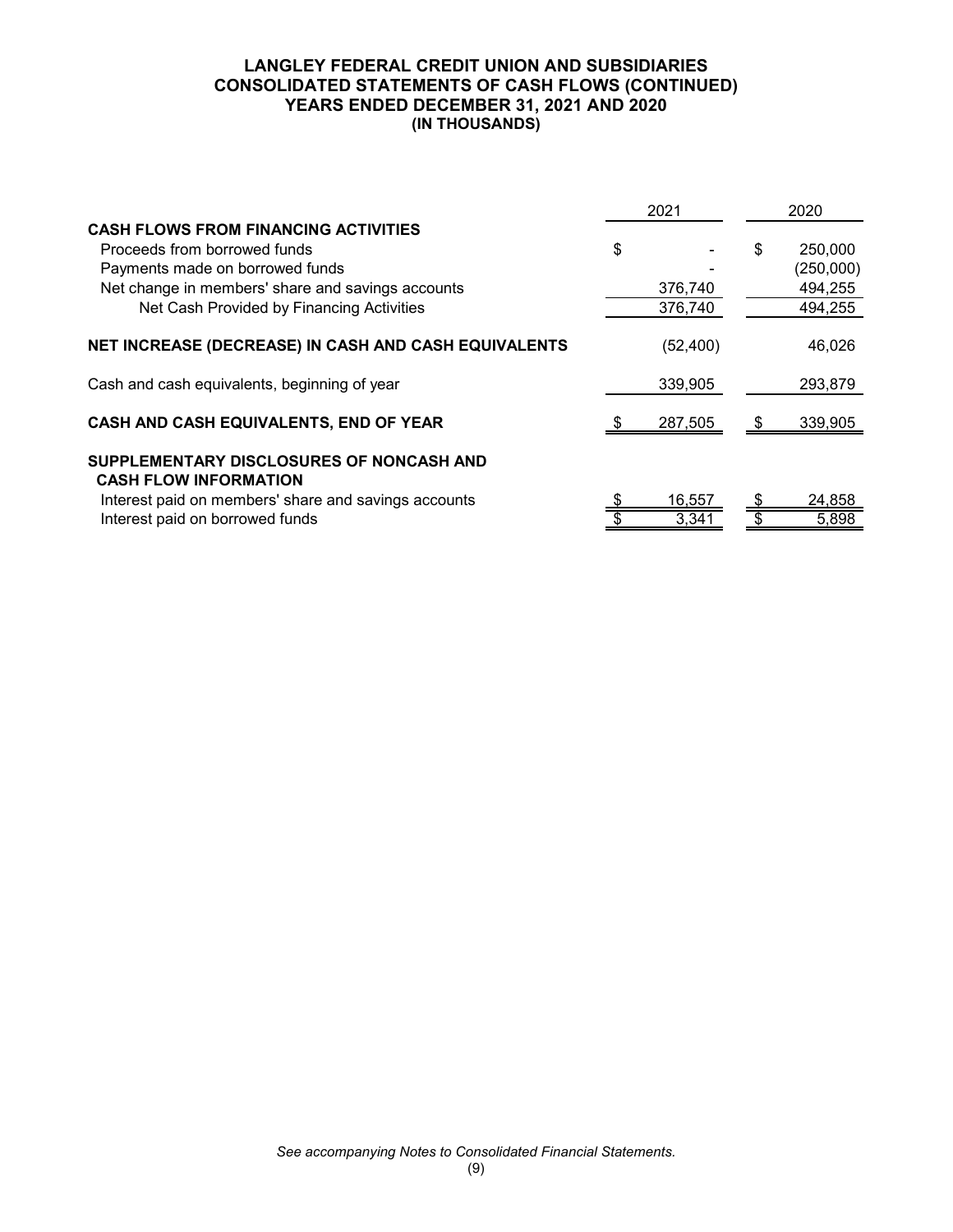# **NOTE 1 SUMMARY OF SIGNIFICANT ACCOUNTING POLICIES**

# **Nature of Operations**

Langley Federal Credit Union (the Credit Union) is a cooperative association holding a charter in accordance with the provisions of the Federal Credit Union Act for the purpose of promoting thrift among and creating a source of credit for its members. Participation in the Credit Union is limited to those individuals who qualify for membership. The field of membership is defined in the Credit Union's Charter and Bylaws and consists of employees and former employees of select employers and organizations who have petitioned for membership.

# **Principles of Consolidation**

The consolidated financial statements include the accounts of the Credit Union and its subsidiaries, Langley Financial Services, LLC, Cooperative Title Services, LLC, Lakefront Trustee Services, LLC, Coastal Nest Mortgage, LLC, and Garrett Mortgage, LLC, credit union service organizations (the CUSOs). All CUSOs are wholly owned except Garrett Mortgage, LLC, which the Credit Union owns 80%, and Coastal Next Mortgage, LLC, which the Credit Union owns 51%. These CUSOs are engaged primarily in providing investment and insurance products, title insurance and mortgage lending services, to Credit Union members. All significant intercompany balances and transactions have been eliminated in consolidation.

# **Use of Estimates in Preparing Financial Statements**

The preparation of consolidated financial statements in conformity with accounting principles generally accepted in the United States of America requires management to make estimates and assumptions that affect the reported amounts of assets and liabilities and disclosure of contingent assets and liabilities at the date of the consolidated financial statements and the reported amounts of income and expenses during the reporting period. Actual results could differ from those estimates. Material estimates that are particularly susceptible to significant change in the near term relate to the determination of the allowance for loan losses and the valuation of investment securities.

Material estimates that are particularly susceptible to significant change in the near term include the valuation of securities and determination of the allowance for loan losses.

In March 2020, the World Health Organization declared the spread of Coronavirus Disease (COVID-19) a worldwide pandemic. The COVID-19 pandemic may impact various parts of the Credit Union's future operations and financial results, including additional loan loss reserves. Management believes the Credit Union is taking appropriate actions to mitigate the negative impact.

# **Financial Instruments with Concentrations of Credit Risk**

The Credit Union may be exposed to credit risk from a regional economic standpoint because a significant concentration of its borrowers work or reside on the Virginia Peninsula. The Credit Union continually monitors its operations, including the loan and investment portfolios, for potential impairment.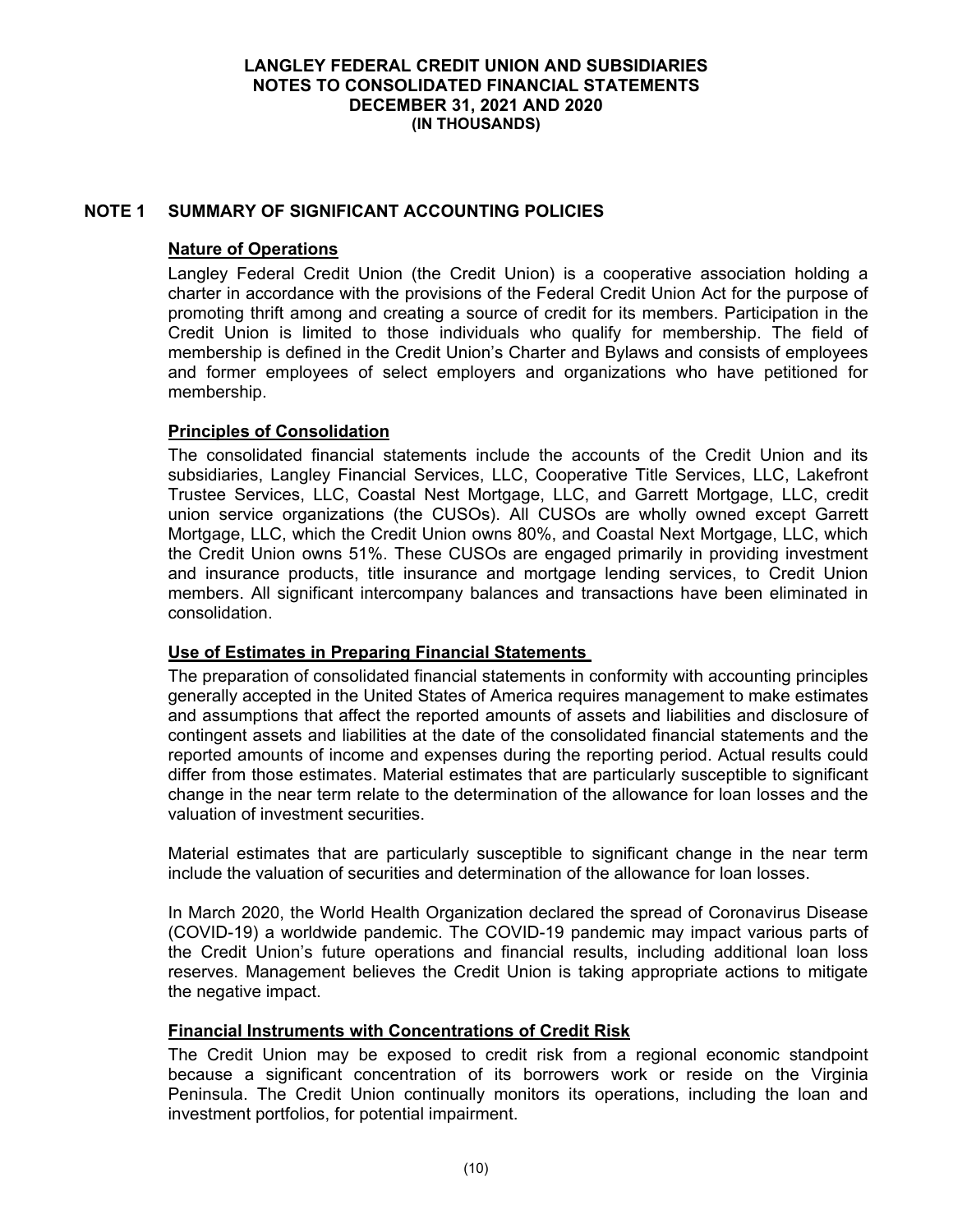# **NOTE 1 SUMMARY OF SIGNIFICANT ACCOUNTING POLICIES (CONTINUED)**

## **Financial Instruments with Concentrations of Credit Risk (Continued)**

However, the loan portfolio is well diversified and the Credit Union does not have significant concentrations of credit risk except vehicle and first mortgage loans which management monitors on an ongoing basis.

## **Cash and Cash Equivalents**

For the purpose of the Consolidated Statements of Financial Condition and the Consolidated Statements of Cash Flows, cash and cash equivalents include cash on hand, amounts due from financial institutions, and highly liquid debt instruments classified as cash that were purchased with maturities of three months or less. Amounts due from financial institutions may, at times, exceed federally insured limits.

# **Equity Securities**

Equity securities with readily determinable fair values are reported at fair value with changes in fair value included in earnings.

## **Debt Securities**

Debt securities are classified as held-to-maturity when the Credit Union has the positive intent and ability to hold the securities to maturity and are carried at amortized cost. Debt securities not classified as held-to-maturity are classified as available-for-sale. Securities available-for-sale are carried at fair value with unrealized gains and losses reported in Other Comprehensive Income. Realized gains and losses on securities available-for-sale are included in Net Gain on Securities Available-for-Sale on the Consolidated Statements of Income and, when applicable, are reported as a reclassification adjustment in Other Comprehensive Income. For callable debt securities purchased at a premium, the amortization period is shortened to the earliest call date. Gains and losses on sales of securities are determined using the specific identification method on the trade date. The amortization of premiums and accretion of discounts are recognized in interest income using methods approximating the interest method over the period to call date for premiums and the maturity date for discounts.

Declines in the fair value of individual held-to-maturity and available-for-sale debt securities below their cost that are other-than-temporary result in write-downs of the individual securities to their fair value. The Credit Union monitors the investment security portfolio for impairment on an individual security basis and has a process in place to identify securities that could potentially have an impairment that is other-than-temporary. This process involves analyzing the length of time and the extent to which the fair value has been less than the amortized cost basis, the market liquidity for the security, the financial condition and nearterm prospects of the issuer, expected cash flows, and the Credit Union's intent and ability to hold the investment for a period of time sufficient to recover the temporary loss. The ability to hold is determined by whether it is more likely than not that the Credit Union will be required to sell the security before its anticipated recovery. A decline in value due to an event that is considered other-than-temporary is recorded as a loss in Non-interest Income.

The Credit Union did not record any other-than-temporary impairment during the years ended December 31, 2021 and 2020.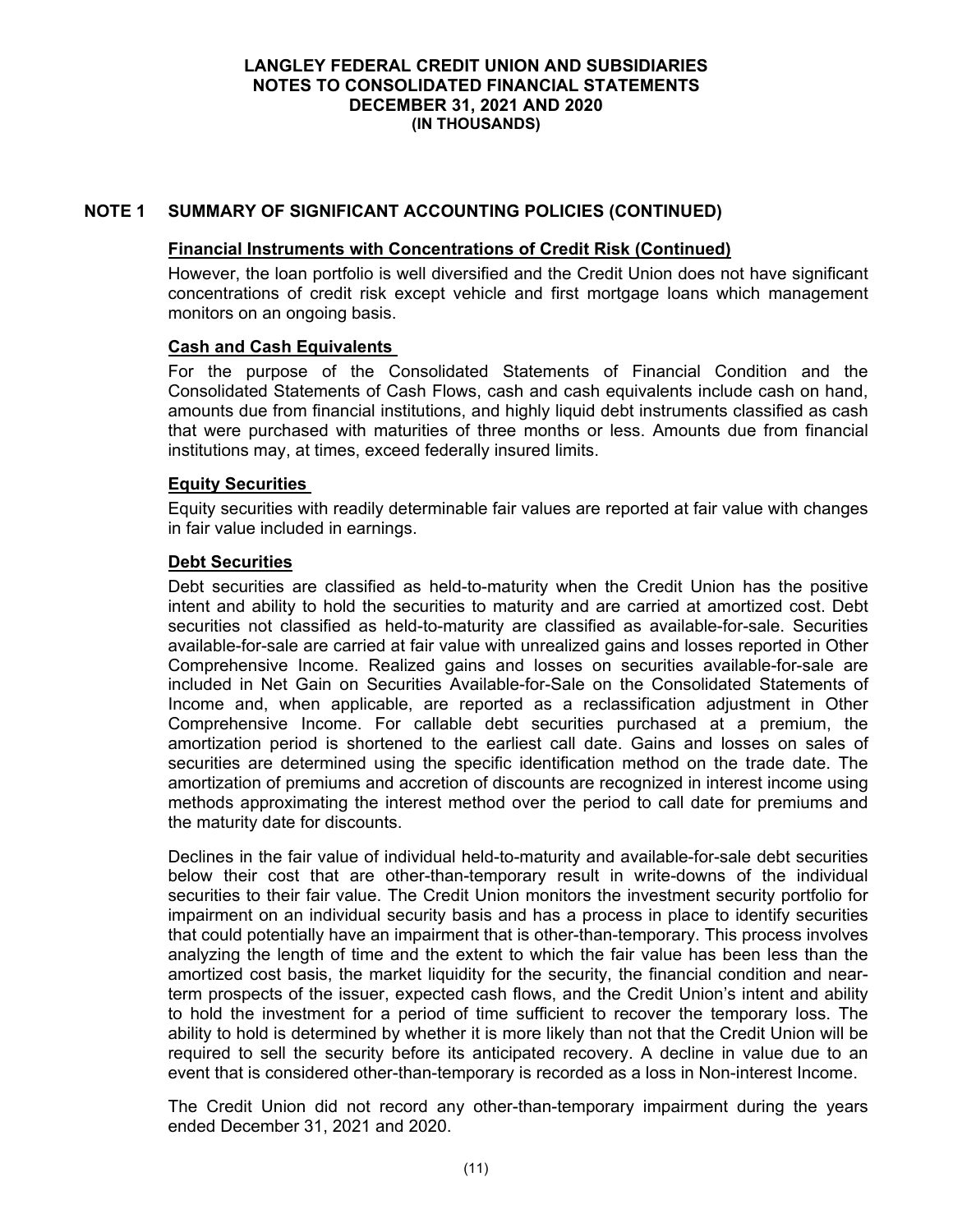# **NOTE 1 SUMMARY OF SIGNIFICANT ACCOUNTING POLICIES (CONTINUED)**

## **Other Investments**

Other investments are recorded at cost and evaluated for events resulting in impairment.

## **Deposit Advances**

The Credit Union makes ACH credits available to its members upon receipt. The majority of these credits are direct deposit transactions funded by the Credit Union in advance of the settlement date.

## **Loans Held-For-Sale**

Loans originated and intended for sale in the secondary market are carried at the lower of cost or estimated fair value. Gains and losses on sales of loans are recognized at settlement dates and are determined by the difference between the sales proceeds and the carrying value of the loans. All sales are made without recourse.

# **Loans, Net**

The Credit Union grants consumer, residential real estate, and commercial loans to members. The ability of the members to honor their contracts is dependent upon the real estate and general economic conditions comprising the Credit Union's field of membership.

Loans that the Credit Union has the intent and ability to hold for the foreseeable future or until maturity or pay-off are stated at their outstanding unpaid principal balances, adjusted for an allowance for loan losses and net deferred origination costs. Interest on loans is recognized over the term of the loan and is calculated using the simple interest method on principal amounts outstanding.

The accrual of interest income on loans, other than credit card loans, is discontinued at the time the loan is 90 days past due, unless the credit is well-secured and in the process of collection. Consumer loans are typically charged off no later than 180 days past due. Past due status is based on the contractual terms of the loan. In all cases, loans are placed on nonaccrual or charged off at an earlier date if the collection of principal and interest is considered doubtful.

All interest accrued but not collected for loans that are placed on nonaccrual or charged off is reversed against interest income. The interest on these loans is accounted for on the cash-basis or cost-recovery method until qualifying for return to accrual. Loans are returned to accrual status when all of the principal and interest amounts contractually due are brought current and future payments are reasonably assured.

Loan fees and certain direct loan origination costs are deferred, and the net fee or cost is recognized as an adjustment to interest income using methods approximating the interest method over the contractual life of the loans, adjusted for estimated prepayments based on the Credit Union's historical prepayment experience. The Credit Union does not charge commitment fees.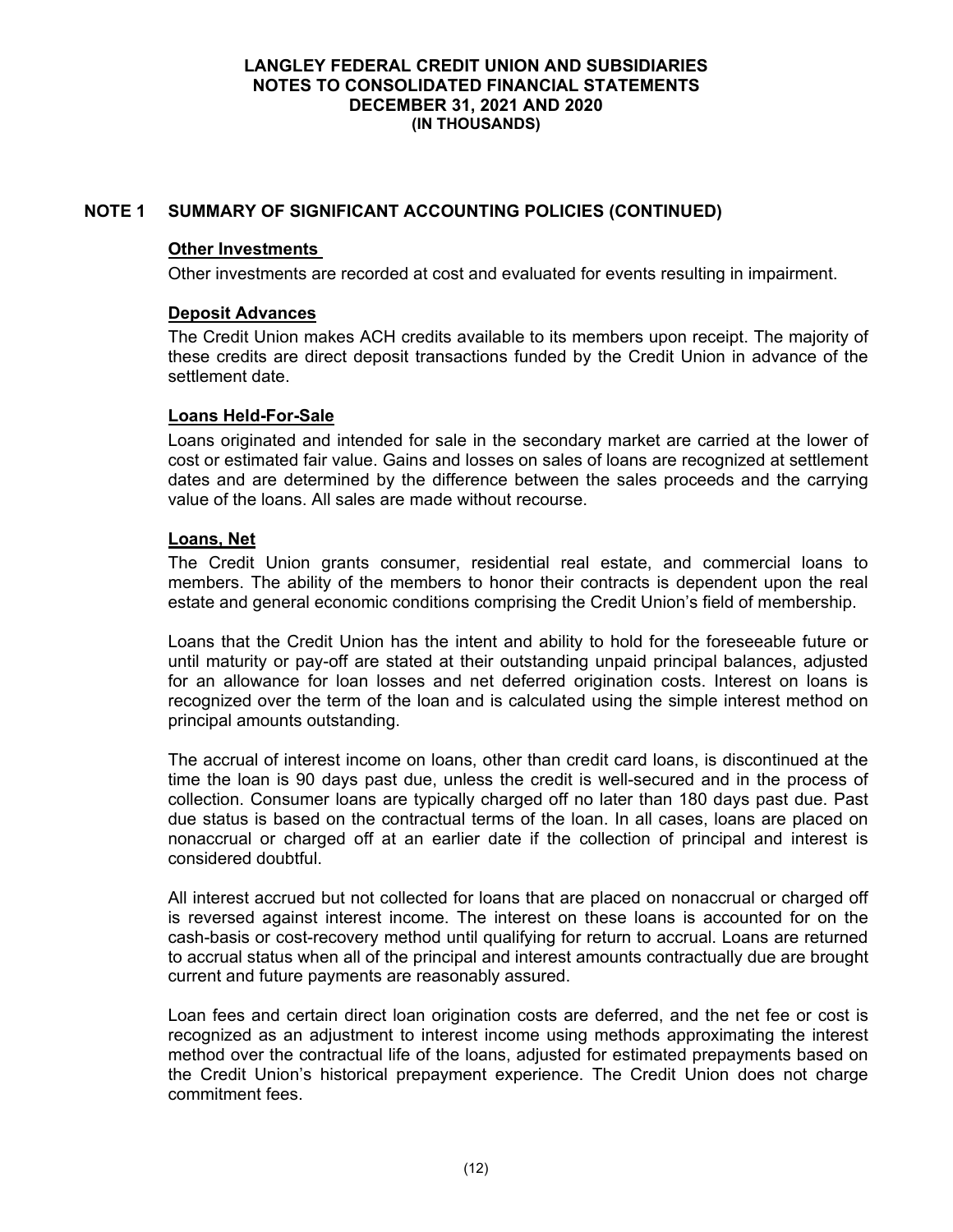# **NOTE 1 SUMMARY OF SIGNIFICANT ACCOUNTING POLICIES (CONTINUED)**

### **Allowance for Loan Losses**

The allowance for loan losses is established as losses are estimated to have occurred through a provision for loan losses charged to earnings. Loan losses are charged against the allowance when management believes the uncollectability of a loan balance is likely. Subsequent recoveries, if any, are credited to the allowance.

The allowance for loan losses is evaluated on a regular basis by management and is based upon management's periodic review of the collectability of the loans in light of historical experience, the nature, and volume of the loan portfolio, adverse situations that may affect the borrower's ability to repay, estimated value of the underlying collateral, and prevailing economic conditions.

This evaluation is inherently subjective, as it requires estimates that are susceptible to significant revision as more information becomes available. In addition, regulatory agencies, as an integral part of their examination process, periodically review the Credit Union's allowance for loan losses, and may require the Credit Union to make additions to the allowance based on their judgment about information available to them at the time of their examinations.

The Credit Union's allowance for loan losses is that amount considered adequate to absorb probable losses in the portfolio based on management's evaluations of the size and current risk characteristics of the loan portfolio. Such evaluations consider prior loss experience, the risk rating distribution of the portfolio, the impact of current internal and external influences on credit loss and the levels of non-performing loans.

Specific allowances for loan losses are established for impaired loans on an individual basis. The specific allowances established for these loans are based on a thorough analysis of the most probable source of repayment, including the present value of the loan's expected future cash flow, the loan's estimated market value or the estimated fair value of the underlying collateral. General allowances are established for loans that can be grouped into pools based on similar characteristics. In this process, general allowance factors are based on an analysis of historical charge-off experience (one year) and expected losses given default derived from the Credit Union's internal risk-rating process. These factors are developed and applied to the portfolio in terms of loan type. The qualitative factors associated with the allowances are subjective and require a high degree of management judgment. These factors include the credit quality statistics, recent economic uncertainty, losses incurred from recent events, and lagging data.

On March 27, 2020, United States Congress passed into law the Coronavirus Aid, Relief, and Economic Security (CARES) Act. The CARES Act provided relief from accounting requirements under U.S. GAAP when modifying loans from borrowers impacted by COVID-19. In order to qualify, the modification must be related to COVID-19, the loan must have been of current payment status as of December 31, 2019 and the modification must be granted prior to December 31, 2021. Under the CARES Act, these loan modification would not be considered to be TDRs.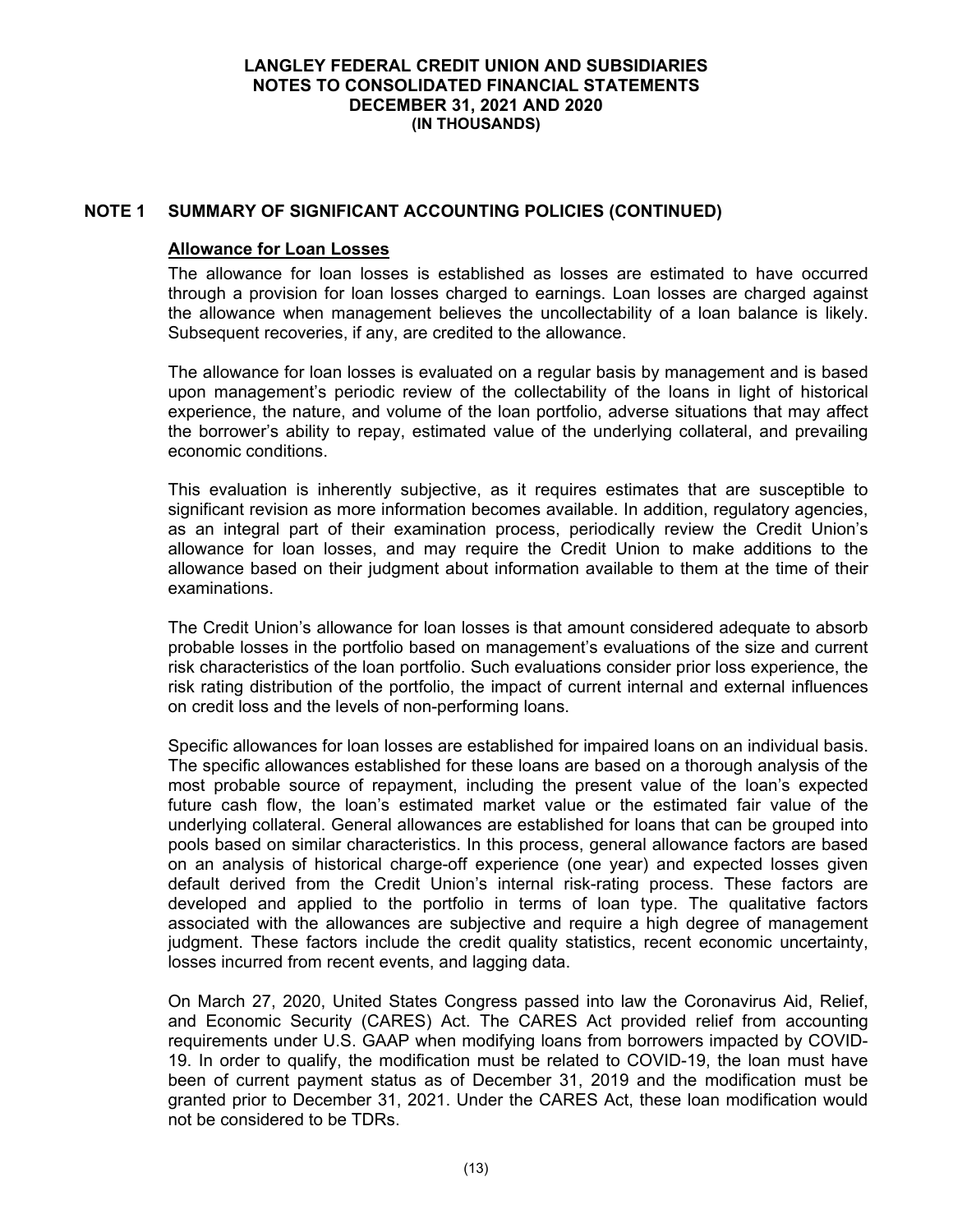# **NOTE 1 SUMMARY OF SIGNIFICANT ACCOUNTING POLICIES (CONTINUED)**

## **Allowance for Loan Losses (Continued)**

In response to the COVID-19 pandemic and related economic disruption to nonessential businesses and resulting increased unemployment, the Credit Union provided additional reserves in its allowance for loan losses to account for the credit quality implications of these economic factors. The qualitative factors were added based on the risk of the various loan types in the portfolio. The actual COVID-19 related losses may be higher or lower than the reserves added.

A loan is considered impaired when, based on current information and events, it is probable that the Credit Union will be unable to collect the scheduled payments of principal or interest when due, according to the contractual terms of the loan agreement. Factors considered by management in determining impairment include payment status, collateral value, and the probability of collecting scheduled principal and interest payments when due. Loans that experience insignificant payment delays and payment shortfalls generally are not classified as impaired. Management determines the significance of payment delays and payment shortfalls on a case-by-case basis, taking into consideration all of the circumstances surrounding the loan and the borrower, including the length of the delay, the reasons for the delay, the borrower's prior payment record, and the amount of the shortfall in relation to the principal and interest owed.

Under certain circumstances, the Credit Union will provide borrowers relief through loan restructurings. A restructuring of debt constitutes a troubled debt restructuring (TDR) if the Credit Union for economic or legal reasons related to the borrower's financial difficulties grants a concession to the borrower that it would not otherwise consider. TDR concessions can include reduction of interest rates, extension of maturity dates, forgiveness of principal and/or interest due, or acceptance of other assets in full or partial satisfaction of the debt. The Credit Union considers all aspects of the restructuring to determine whether it has granted a concession to the borrower. An insignificant delay in payment resulting from a restructuring is not deemed to be a concession and would not be considered to be a TDR.

The Credit Union has concluded that the impairment impact of TDRs on its consumer loans (generally lower balance loans having original maturities of 60 months or less and average lives less than 36 months) is insignificant to the consolidated financial statements. As such these impairments are not individually tracked but rather are adequately included in the loss allowance provided on a pooled basis for the consumer loan portfolio.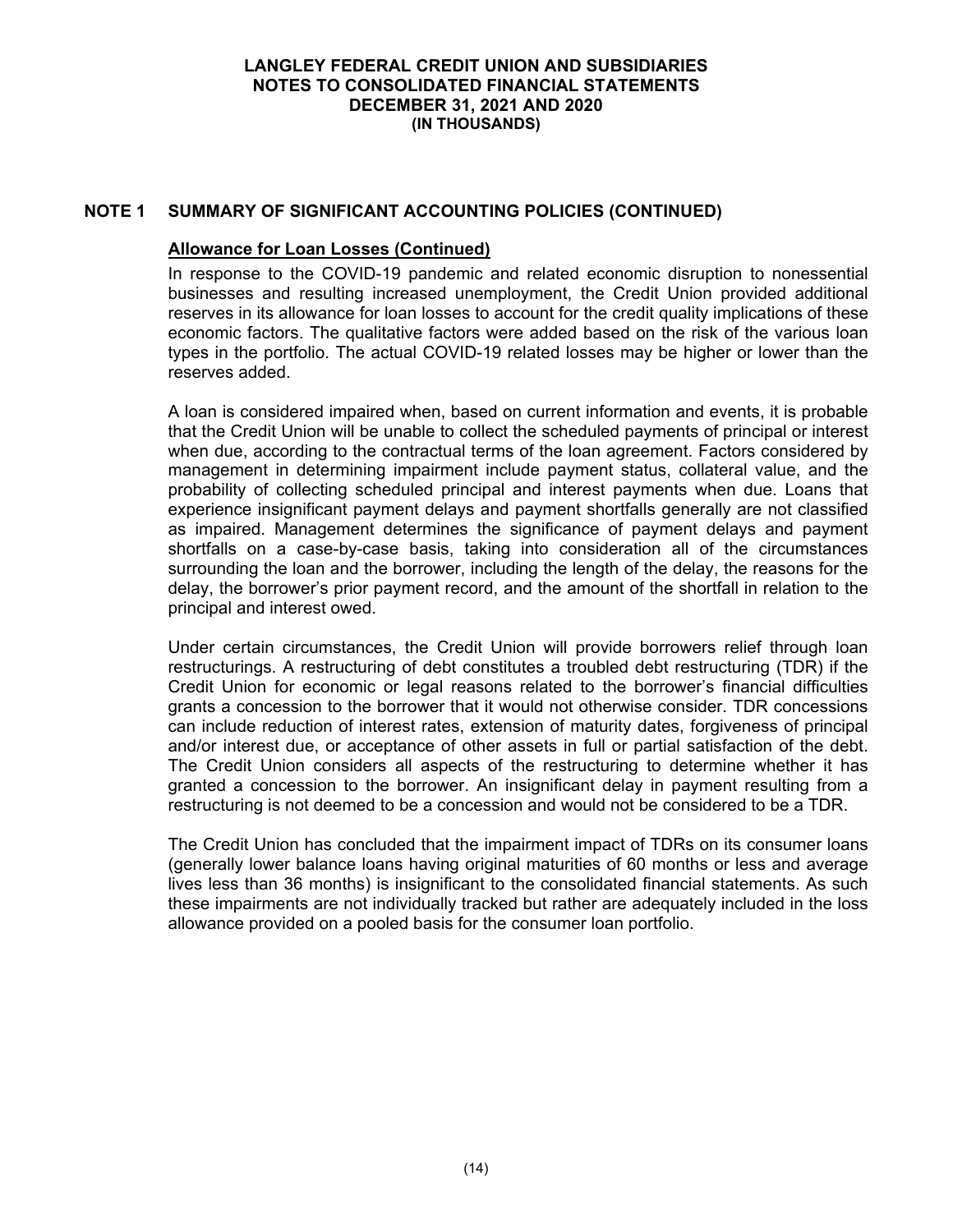# **NOTE 1 SUMMARY OF SIGNIFICANT ACCOUNTING POLICIES (CONTINUED)**

### **Allowance for Loan Losses (Continued)**

The Credit Union maintains a separate general valuation allowance for homogeneous portfolio segments. These portfolio segments and their risk characteristics are described as follows:

**Consumer:** These loans are usually comprised of a large number of small loans. Most loans are made directly for consumer purchases. Economic trends determined by unemployment rates and other key economic indicators are closely correlated to the credit quality of these loans.

**Residential Real Estate:** The degree of risk in residential mortgage lending depends primarily on the loan amount in relation to collateral value, the interest rate, and the borrower's ability to repay. These loans generally possess a lower inherent risk of loss than commercial real estate portfolio segments. Economic trends determined by unemployment rates and other key economic indicators are closely correlated to the credit quality of these loans.

The portfolio segments that are risk rated and their risk characteristics are described as follows:

**Commercial - Real Estate:** These loans generally possess a higher inherent risk of loss than residential real estate portfolio segments. Adverse economic developments or an overbuilt market impact commercial real estate projects and may result in troubled loans. Trends in vacancy rates of commercial properties impact the credit quality of these loans. High vacancy rates reduce operating revenues and the ability for the properties to produce sufficient cash flow to service debt obligations.

**Commercial - Other:** Commercial loans may also be underwritten based on cash flows or inventories of operating businesses. Debt coverage is provided by business cash flows and economic trends influenced by unemployment rates and other key economic indicators are closely correlated to the credit quality of these loans.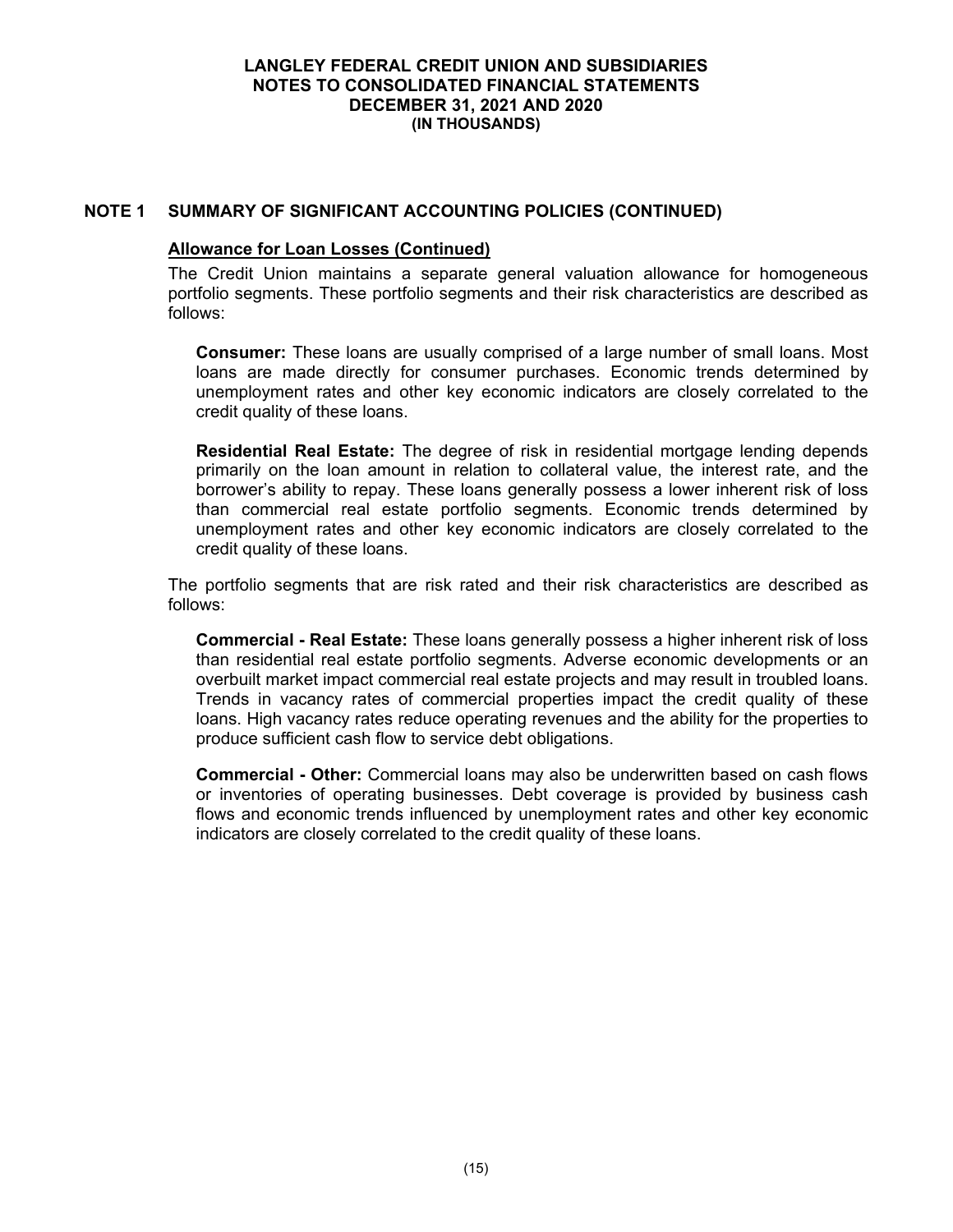# **NOTE 1 SUMMARY OF SIGNIFICANT ACCOUNTING POLICIES (CONTINUED)**

## **Allowance for Loan Losses (Continued)**

The Credit Union assigns a risk rating to commercial participation and small business loans and periodically performs detailed internal reviews of all such loans over a certain threshold to identify credit risks and to assess the overall collectability of the portfolio. These risk ratings are also subject to examination by the Credit Union's regulators. During the internal reviews, management monitors and analyzes the financial condition of borrowers and guarantors, trends in the industries in which the borrowers operate and the fair values of collateral securing the loans. These credit quality indicators are used to assign a risk rating to each individual loan. The risk ratings can be grouped into the following major categories, defined as follows:

*Ratings 1 to 3* – These ratings include loans categorized as "pass" and are loans of average to excellent credit quality borrowers. These borrowers generally have significant capital strength, adequate debt service coverage, moderate leverage and stable earnings and growth commensurate to their relative risk ratings.

*Rating 4* – This rating includes loans on management's "watch list" and is intended to be utilized for pass rated borrowers where credit quality has begun to show signs of financial weakness that now requires management's heightened attention.

*Rating 5* – This rating includes loans categorized as "special mention" and is intended to be temporary and includes loans to borrowers whose credit quality has clearly deteriorated and are at risk of further decline unless active measures are taken to correct the situation.

*Rating 6* – This rating includes loans categorized as "substandard" for which the accrual of interest has not been stopped. These loans have defined weaknesses which make payment default or principal exposure likely, but not yet certain. Such loans are apt to be dependent upon collateral liquidation, a secondary source of repayment, or an event outside of the normal course of business.

*Rating 7* – This rating includes loans categorized as "substandard-impaired" for which the accrual of interest has generally been stopped. This rating includes loans; (i) where interest is more than 90 days past due; (ii) not fully secured; and (iii) loans where a specific valuation allowance may be necessary.

*Rating 8* – This rating includes loans categorized as "loss" for which the accrual of interest has been stopped. These loans have significant payment issues and are intended for those borrowers where foreclosure or charge-off is deemed imminent and a specific valuation has been provided for based on the estimated deficiency balance.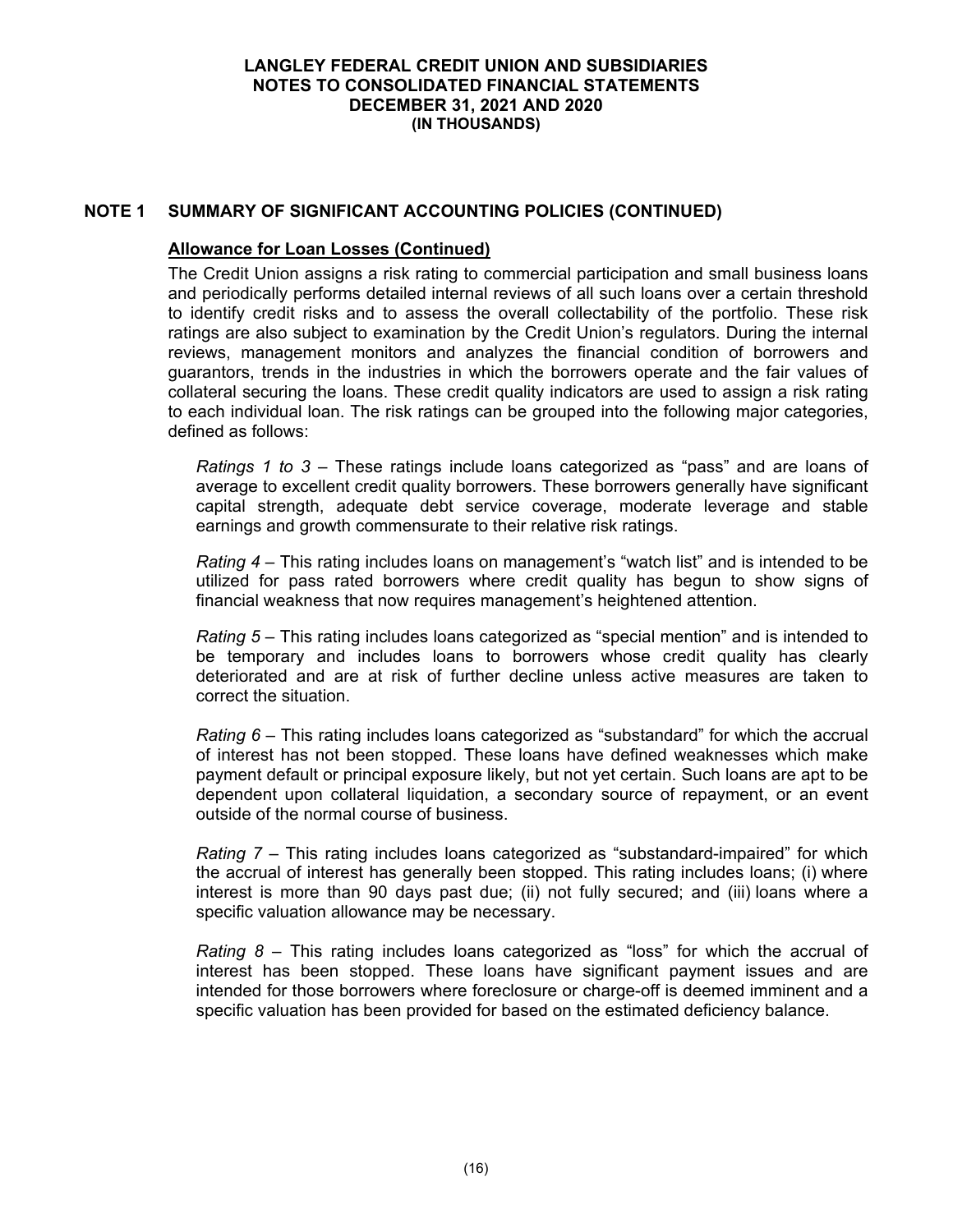# **NOTE 1 SUMMARY OF SIGNIFICANT ACCOUNTING POLICIES (CONTINUED)**

# **Transfers of Financial Assets**

Transfers of financial assets are accounted for as sales only when control over the assets has been surrendered. Control over transferred assets is deemed to be surrendered when (1) assets have been isolated from the Credit Union, (2) the transferee obtained the right (free of conditions that constrain it from taking advantage of that right) to pledge or exchange the transferred assets, and (3) the Credit Union does not maintain effective control over the transferred assets through an agreement to repurchase them before their maturity.

The transfer of a participating interest in an entire financial asset must also meet the definition of a participating interest. A participating interest in a financial asset has all of the following characteristics: (1) from the date of transfer, it must represent a proportionate (pro rata) ownership interest in the financial asset, (2) from the date of transfer, all cash flows received, except any cash flows allocated as any compensation for servicing or other services performed, must be divided proportionately among participating interest holders in the amount equal to their share ownership, (3) the rights of each participating interest holder must have the same priority, (4) no party has the right to pledge or exchange the entire financial asset unless all participating interest holders agree to do so.

## **Loan Servicing**

Servicing assets are recognized separately when servicing rights are acquired through purchase or through sale of financial assets. Servicing rights resulting from the sale or securitization of loans originated by the Credit Union are initially measured at fair value at the date of transfer. The Credit Union subsequently measures each class of servicing asset using the amortization method. Under the amortization method, mortgage servicing rights are amortized into non-interest income in proportion to and over the period of estimated net servicing income. The amortized assets are assessed for impairment of increased obligation based upon the fair value at each reporting date.

Fair value is based on market prices for comparable servicing contracts, when available, or alternatively, is based on a valuation model that calculates the present value of estimated future net servicing income. The valuation model incorporates assumptions that market participants would use in estimating future net servicing income, such as the cost to service, the discount rate, the custodial earnings rate, an inflation rate, ancillary income, prepayment speeds and default rates and losses. These variables change from quarter to quarter as the market conditions and projected interest rates change, and may have an adverse impact on the value of the servicing right and may result in reduction to non-interest income.

Each class of separately recognized servicing assets subsequently measured using the amortization method is evaluated and measured for impairment. Impairment is determined by stratifying rights into tranches based on predominant characteristics, such as interest rate, loan type, and investor type. Impairment is recognized through a valuation allowance for an individual tranche, to the extent that fair value is less than the carrying amount of the servicing assets for that tranche. The valuation allowance is adjusted to reflect subsequent changes in the measurement of impairment. Changes in valuation allowances are reported with non-interest income on the Consolidated Statements of Income.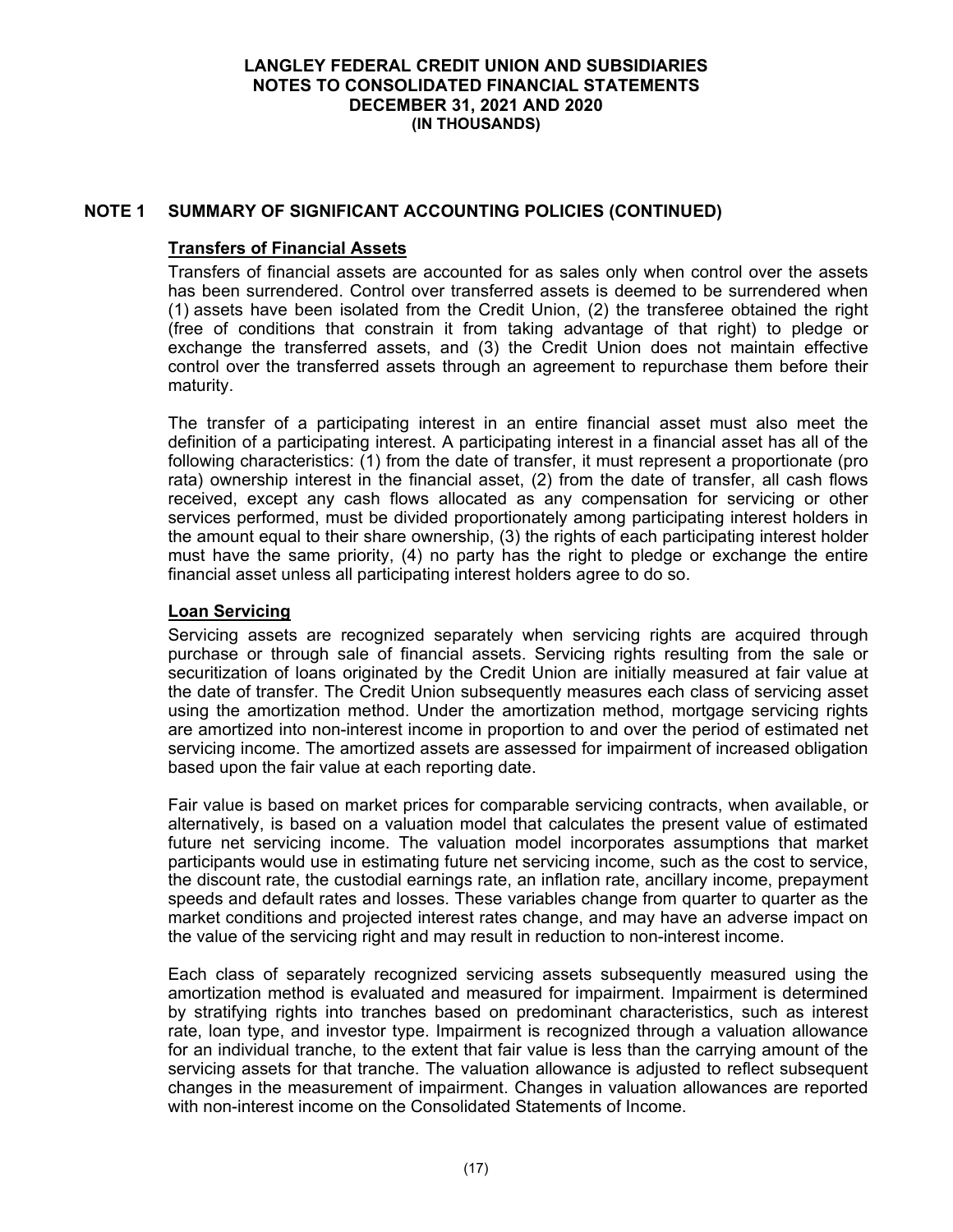# **NOTE 1 SUMMARY OF SIGNIFICANT ACCOUNTING POLICIES (CONTINUED)**

# **Off-Consolidated Statement of Financial Condition Credit Related Financial Instruments**

In the ordinary course of business, the Credit Union has entered into commitments to extend credit. Such financial instruments are recorded when they are funded.

# **Assets Held-for-Sale**

Assets acquired through, or in lieu of, loan repossession or foreclosure are held-for-sale and are initially recorded at fair value less costs to sell at the date of repossession or foreclosure, establishing a new cost basis. Subsequent to repossession or foreclosure, valuations are periodically performed by management and the assets are carried at the lower of carrying amount or fair value less costs to sell. Revenue and expenses from operations, changes in the valuation allowance, and gain (loss) on sales of properties are included in non-interest income and expense.

# **Property and Equipment, Net**

Land and construction in progress are carried at cost. Land includes amounts for grounds improvements depreciated using the straight-line method over an estimated useful life of 20 years. Building, leasehold improvements, and furniture and equipment are carried at cost, less accumulated depreciation and amortization. Buildings and furniture and equipment are depreciated using the straight-line method over the estimated useful lives of the assets. The cost of leasehold improvements is amortized using the straight-line method over the shorter of the useful lives of the assets or the expected terms of the related leases. Expected terms include lease option periods to the extent that the exercise of such options is reasonably assured.

# **Impairment of Long-Lived Assets**

The Credit Union tests long-lived assets for impairment whenever events or changes in circumstances indicate the carrying amount of an asset may not be recoverable. Recoverability of assets to be held and used is measured by a comparison of the carrying amount of an asset to future undiscounted net cash flows expected to be generated by the asset. If such assets are considered to be impaired, the impairment to be recognized is measured by the amount by which the carrying amount of the assets exceeds the fair value of the assets. Assets to be disposed of are reported at the lower of carrying amount or fair value less estimated costs to sell.

# **NCUSIF Deposit**

The deposit in the NCUSIF is in accordance with National Credit Union Administration (NCUA) regulations, which require the maintenance of a deposit by each insured credit union in an amount equal to one percent of its insured shares. The deposit would be refunded to the Credit Union if its insurance coverage is terminated, it converts to insurance coverage from another source, or the operations of the fund are transferred from the NCUA Board.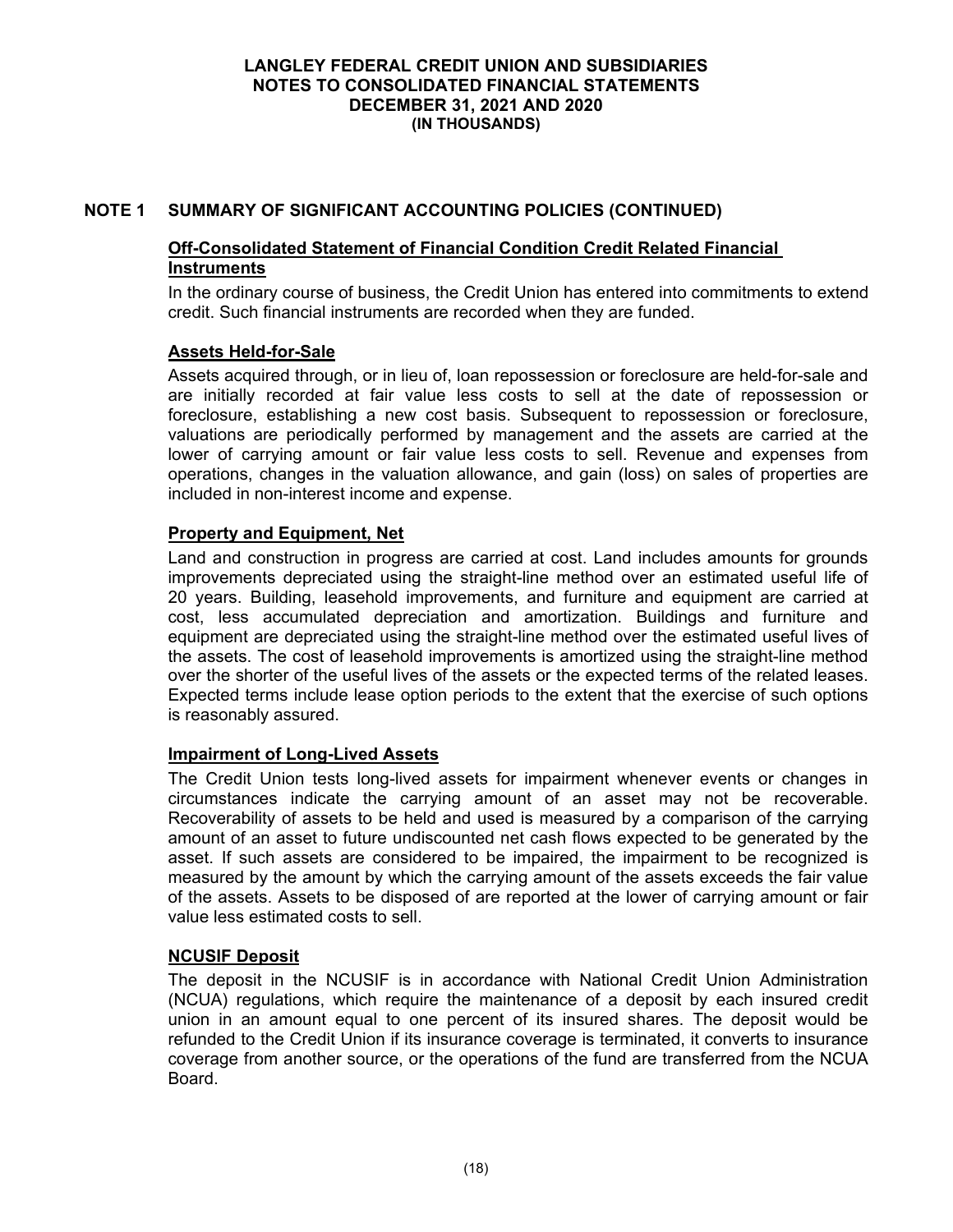# **NOTE 1 SUMMARY OF SIGNIFICANT ACCOUNTING POLICIES (CONTINUED)**

## **Members' Share and Savings Accounts**

Members' share and savings accounts are subordinated to all other liabilities of the Credit Union upon liquidation. Dividends and interest on members' share and savings accounts, except for interest on certificates of deposit which are set in advance, are based on available earnings at the end of a dividend period and are not guaranteed by the Credit Union. Interest rates on members' share and savings accounts are set by the board of directors, based on an evaluation of current and future market conditions.

## **Members' Equity**

The Credit Union is required by regulation to maintain a statutory regular reserve. This reserve, which represents a regulatory restriction of retained earnings, is established for the purpose of absorbing losses that exceed undivided earnings and other appropriations of undivided earnings. The statutory reserve is not available for the payment of dividends and interest.

The Credit Union is subject to various regulatory net worth requirements administered by the NCUA.

## **Comprehensive Income**

Accounting principles generally require that recognized revenue, expenses, gains, and losses be included in net income. Certain changes in assets and liabilities, such as unrealized gains and losses on available-for-sale securities, are reported as a separate component of the members' equity section of the Consolidated Statements of Financial Condition. Reclassifications from accumulated other comprehensive income for realized gains (losses) on the sales of available-for-sale investments are reported as non-interest income on the Consolidated Statements of Income.

# **Revenue From Contracts with Members**

The Credit Union recognizes revenue in accordance with *Revenue from Contracts with Customers (Topic 606).* The Credit Union has elected to use the following optional exemptions that are permitted under the Topic 606, which have been applied consistently to all contracts within all reporting periods presented:

- The Credit Union recognizes the incremental cost of obtaining a contract as an expense, when incurred, if the amortization period of the asset that the Credit Union would have recognized is one year or less.
- For performance obligations satisfied over time, if the Credit Union has a right to consideration from a member in an amount that corresponds directly with the value to the member of the Credit Union's performance completed to date, the Credit Union will generally recognize revenue in the amount to which the Credit Union has a right to invoice.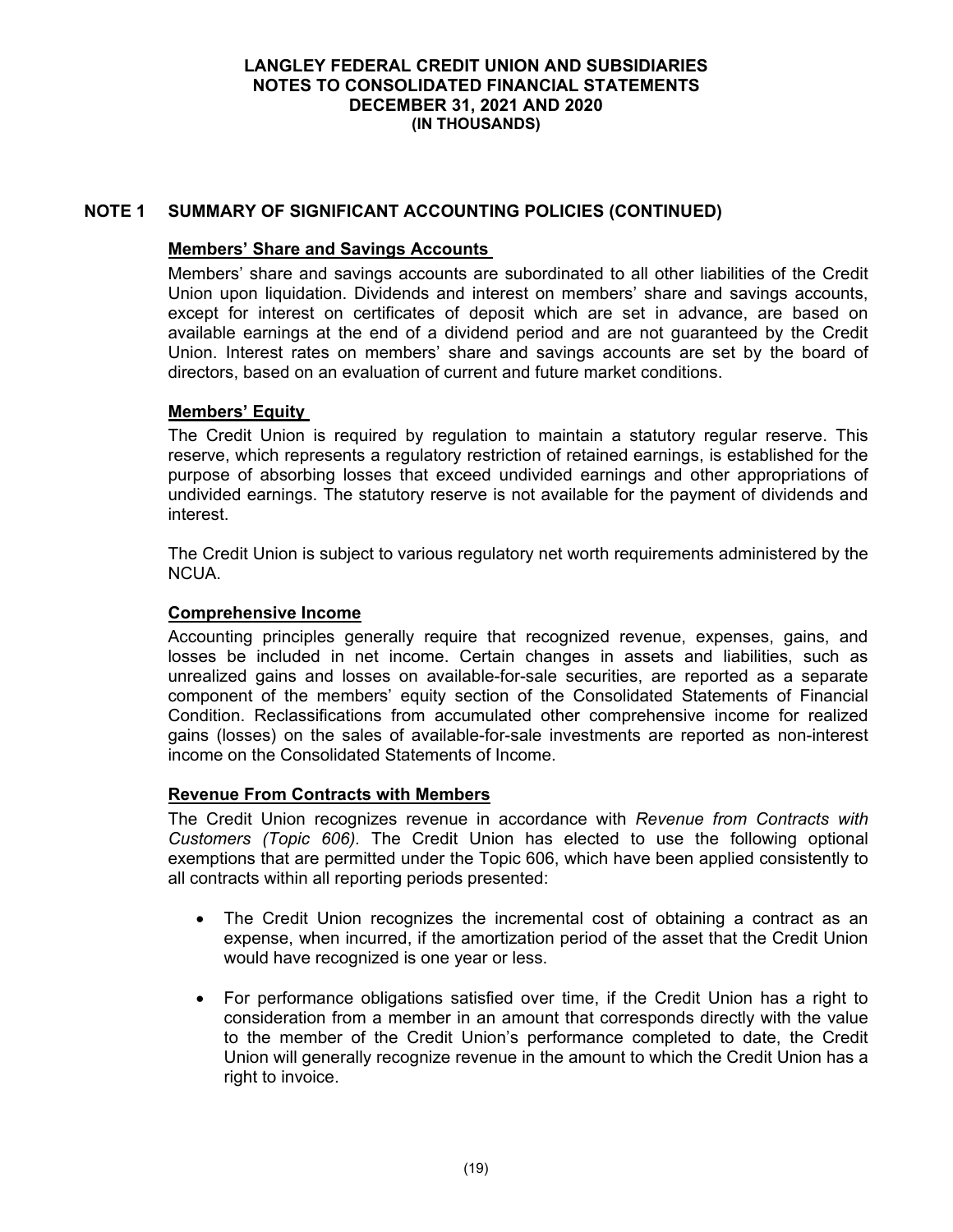# **NOTE 1 SUMMARY OF SIGNIFICANT ACCOUNTING POLICIES (CONTINUED)**

## **Revenue From Contracts with Members (Continued)**

• The Credit Union does not generally disclose information about its remaining performance obligations for those performance obligations that have an original expected duration of one year or less, or where the Credit Union recognizes revenue in the amount to which the Credit Union has a right to invoice.

Topic 606 does not apply to revenue associated with financial instruments, including revenue from loans and securities. Topic 606 is applicable to Non-interest Income such as deposit related fees and interchange fees. Significant components of Non-interest Income considered to be within the scope of Topic 606 are discussed below.

## *Service Charges on Deposits*

The Credit Union earns fees from its deposit members for transaction-based, account maintenance, and overdraft services. Transaction-based fees, which include services such as ATM use fees, stop payment charges, and ACH fees, are recognized at the time the transaction is executed as that is the point in time the Credit Union fulfills the member's request. Overdraft fees are recognized at the point in time that the overdraft occurs. Service charges on deposits are withdrawn from the member's account balance.

# *Interchange Income, Net*

When members use their debit and credit cards to pay merchants for goods or services, the Credit Union retains a fee from the funds collected from the related deposit account and transfers the remaining funds to the payment network for remittance to the merchant. The performance obligation to the merchant is satisfied and the fee is recognized at the point in time when the funds are collected and transferred to the payment network. Interchange fees are recorded net of the related member rewards program costs.

#### **Income Taxes**

The Credit Union is exempt, by statute, from federal and state income taxes. The income from the CUSOs, organized as single member LLCs, flows through to the Credit Union, and therefore are not subject to federal and state income taxes.

# **Advertising Costs**

Advertising costs are expensed as incurred.

#### **Retirement Plans**

401(k) plan – The Credit Union provides a 401(k) plan, which covers substantially all of the Credit Union's employees who are eligible as to age and length of service. A participant may elect to make contributions of up to the applicable Internal Revenue Service limitations of the participant's annual compensation. The Credit Union makes discretionary matching contributions as approved by the board of directors. The Credit Union's contributions to the plan approximated \$1,853 and \$1,615 for the years ended December 31, 2021 and 2020, respectively.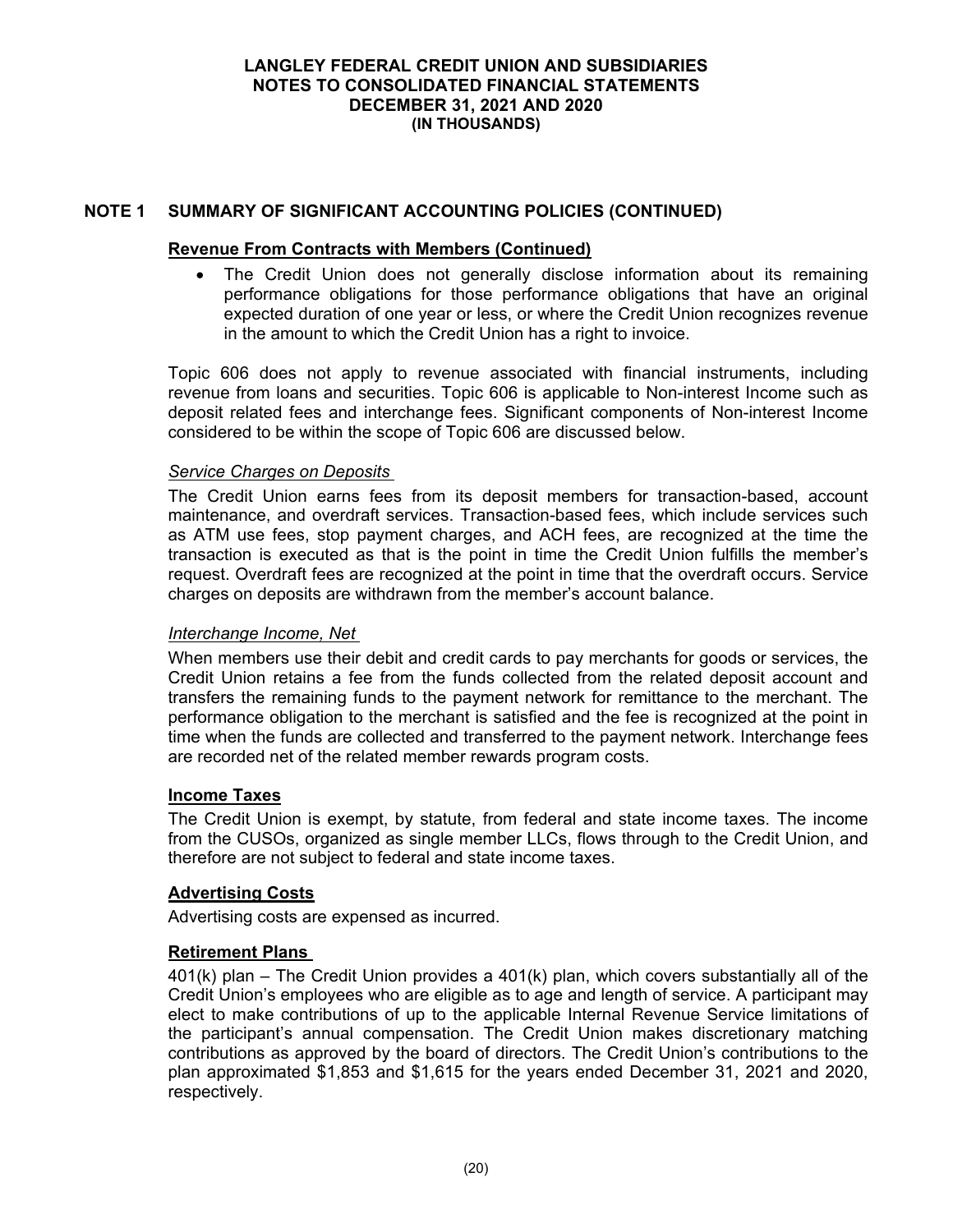# **NOTE 1 SUMMARY OF SIGNIFICANT ACCOUNTING POLICIES (CONTINUED)**

## **Retirement Plans (Continued)**

Deferred Compensation Plan – The Credit Union has a deferred compensation plan with certain individuals that provide retirement benefits payable to them if they remain employed by the Credit Union until retirement or after a designated number of service years. The benefits are subject to forfeiture if employment is terminated for cause, as defined by the agreements. If the employees become fully disabled, as defined in the agreement, accrued benefits remain in full force and effect with the requirements of the agreements and clauses being reduced depending on the severity of the disability.

## **Fair Value Measurements**

The Credit Union categorizes its assets and liabilities measured at fair value into a threelevel hierarchy based on the priority of the inputs to the valuation technique used to determine fair value. The fair value hierarchy gives the highest priority to quoted prices in active markets for identical assets or liabilities (Level 1) and the lowest priority to unobservable inputs (Level 3). If the inputs used in the determination of the fair value measurement fall within different levels of the hierarchy, the categorization is based on the lowest level input that is significant to the fair value measurement. Assets and liabilities valued at fair value are categorized based on the inputs to the valuation techniques as follows:

*Level 1* – Inputs that utilize quoted prices (unadjusted) in active markets for identical assets or liabilities that the Credit Union has the ability to access.

*Level 2* – Inputs that include quoted prices for similar assets and liabilities in active markets and inputs that are observable for the asset or liability, either directly or indirectly, for substantially the full term of the financial instrument. Fair values for these instruments are estimated using pricing models, quoted prices of securities with similar characteristics, or discounted cash flows.

*Level 3* – Inputs that are unobservable inputs for the asset or liability, which are typically based on an entity's own assumptions, as there is little, if any, related market activity.

Subsequent to initial recognition, the Credit Union may re-measure the carrying value of assets and liabilities measured on a nonrecurring basis to fair value. Adjustments to fair value usually result when certain assets are impaired. Such assets are written down from their carrying amounts to their fair value.

Professional standards allow entities the irrevocable option to elect to measure certain financial instruments and other items at fair value for the initial and subsequent measurement on an instrument-by-instrument basis. The Credit Union adopted the policy to value certain financial instruments at fair value. The Credit Union has not elected to measure any existing financial instruments at fair value; however, it may elect to measure newly acquired financial instruments at fair value in the future.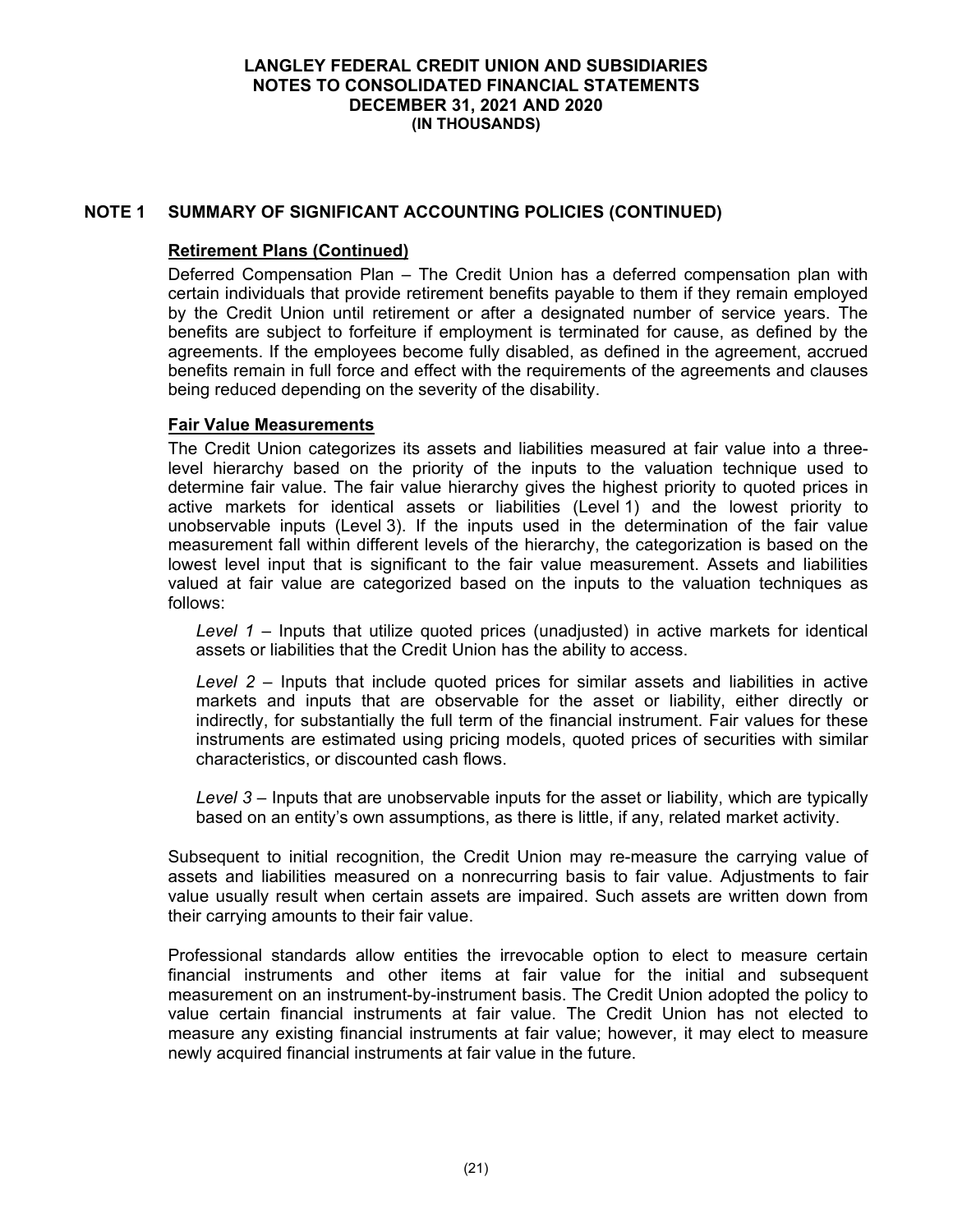# **NOTE 1 SUMMARY OF SIGNIFICANT ACCOUNTING POLICIES (CONTINUED)**

### **New Accounting Pronouncements**

In February 2016, the FASB approved ASU 2016-02, *Leases (Topic 842)*. The ASU is designed to increase transparency and comparability among organizations by recognizing lease assets and lease liabilities on the statement of financial condition and disclosing key information about leasing arrangements. In June 2020, the FASB approved ASU 2020-5, *Revenue from Contracts with Customers (Topic 606)* and *Leases (Topic 842)*. The main objective of this ASU was to delay the effective date for the referenced standards. Based upon the new effective dates instituted by ASU 2020-05, ASU 2016-02 is effective for the Credit Union for the fiscal year beginning after December 15, 2021 and all interim period within fiscal years beginning after December 15, 2022. Early adoption is permitted. The Credit Union is currently evaluating the impact of ASU 2016-02 on the consolidated financial statements.

In June 2016, the FASB approved ASU 2016-13, *Financial Instruments – Credit Losses (Topic 326): Measurement of Credit Losses on Financial Instruments*. In November 2018, the FASB approved ASU 2018-19, *Codification Improvements to Topic 326, Financial Instruments – Credit Losses*. The main objective of the ASUs is to provide financial statement users with more decision-useful information about the expected credit losses on financial instruments and other commitments to extend credit held by a reporting entity at each reporting date. To achieve this objective, the amendments in the ASUs replace the incurred loss impairment methodology in current GAAP with a methodology that reflects expected credit losses and requires consideration of a broader range of reasonable and supportable information to inform credit loss estimates. In November 2019, the FASB approved ASU 2019-10, *Financial Instruments- Credit Losses (Topic 326), Derivatives and Hedging (Topic 815), and Leases (Topic 842)*. The main objective of this ASU was to delay the effective date for the referenced standards. Based upon the new effective dates instituted by ASU 2019-10, ASU 2016-13 is effective for the Credit Union for the fiscal year and all interim periods beginning after December 15, 2022. Early adoption is permitted for the fiscal year beginning after December 15, 2018, including interim periods within this fiscal year. The Credit Union is currently evaluating the impact of ASU 2016-13 and ASU 2018-19 on the consolidated financial statements.

#### **Subsequent Events**

In preparing these consolidated financial statements, the Credit Union has evaluated events and transactions for potential recognition or disclosure through March 28, 2022, the date the consolidated financial statements were available to be issued.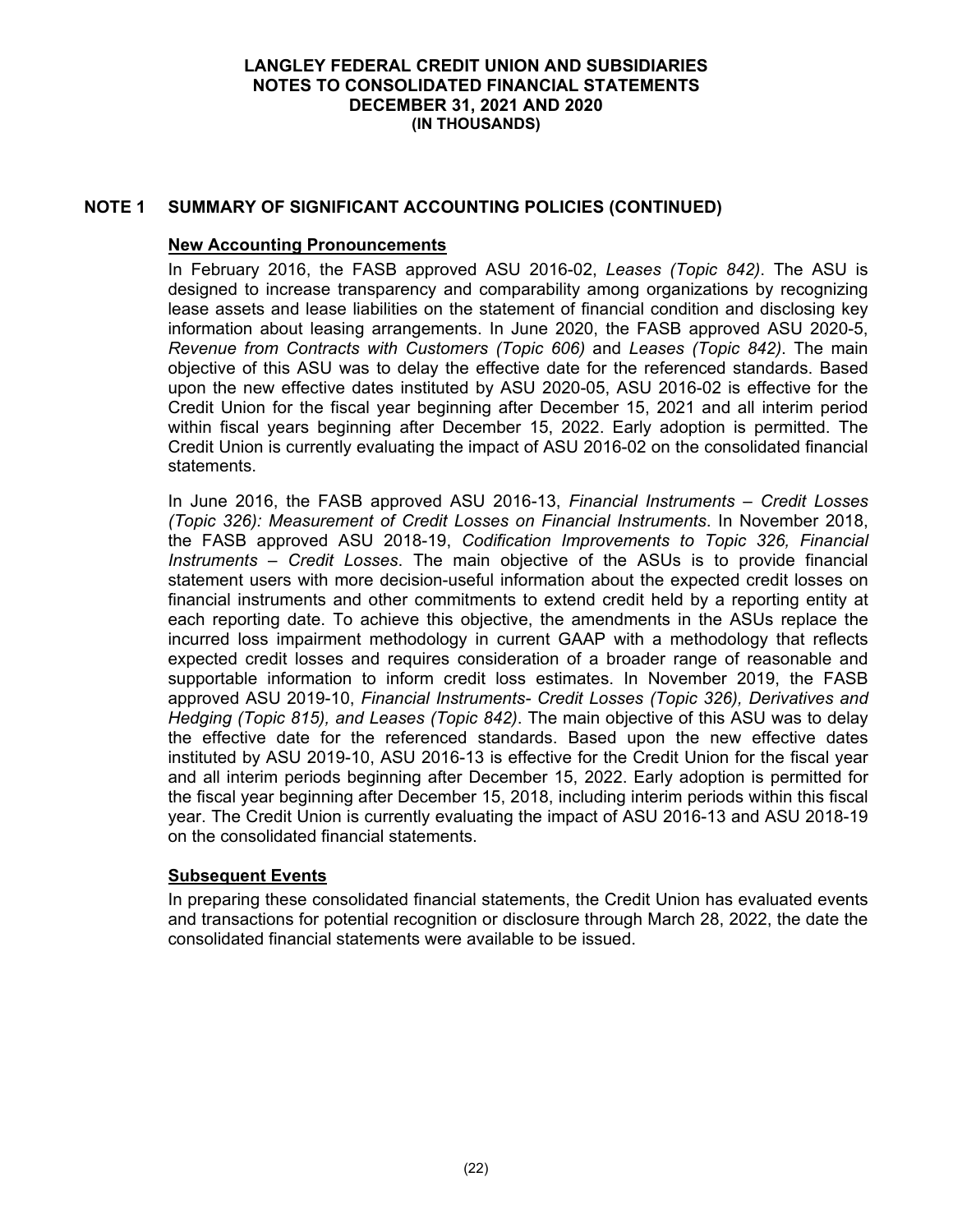# **NOTE 2 SECURITIES AND OTHER INVESTMENTS**

## **Equity Securities**

Investments classified as equity securities consists of mutual funds as of December 31, 2021 and 2020. Gains on equity securities are included as net gain of equity securities on the consolidated statements of income is as follows:

|                                                                                                                         | 2021        |   | 2020  |
|-------------------------------------------------------------------------------------------------------------------------|-------------|---|-------|
| Net Gains and Losses Recognized During the Year<br>on Equity Securities                                                 | \$<br>2.576 | S | 6,083 |
| Less: Net Gains and Losses Recognized During the<br>Year on Equity Securities Sold During the Year                      | -           |   |       |
| Unrealized Gains and Losses Recognized<br>During the Reporting Period on Equity<br>Securities Still Held at December 31 | 2.576       |   | 6,083 |

#### **Available-for-Sale Investments**

Investments classified as available-for-sale consist of the following:

|                                    | December 31, 2021 |           |    |                   |            |            |    |                   |  |
|------------------------------------|-------------------|-----------|----|-------------------|------------|------------|----|-------------------|--|
|                                    |                   |           |    | Gross             |            | Gross      |    |                   |  |
|                                    |                   | Amortized |    | Unrealized        |            | Unrealized |    | Estimated         |  |
|                                    |                   | Cost      |    | Gains             |            | Losses     |    | <b>Fair Value</b> |  |
| U.S. Government Obligations and    |                   |           |    |                   |            |            |    |                   |  |
| <b>Federal Agencies Securities</b> | \$                | 220,081   | \$ | 1,020             | \$         | (1,789)    | \$ | 219,312           |  |
| Corporate Bonds                    |                   | 7,649     |    | 37                |            |            |    | 7,686             |  |
| Treasury Notes                     |                   | 495       |    |                   |            |            |    | 496               |  |
| <b>Municipal Bonds</b>             |                   | 3,892     |    | 21                |            | (61)       |    | 3,852             |  |
| Total                              | S                 | 232,117   | \$ | 1,079             | \$         | (1,850)    | S  | 231,346           |  |
|                                    |                   |           |    |                   |            |            |    |                   |  |
|                                    |                   |           |    | December 31, 2020 |            |            |    |                   |  |
|                                    |                   |           |    | Gross             |            | Gross      |    |                   |  |
|                                    |                   | Amortized |    | Unrealized        | Unrealized |            |    | Estimated         |  |
|                                    | Cost              |           |    | Gains             |            | Losses     |    | <b>Fair Value</b> |  |
| U.S. Government Obligations and    |                   |           |    |                   |            |            |    |                   |  |
| <b>Federal Agencies Securities</b> | \$                | 159,389   | \$ | 3,106             | \$         | (43)       | \$ | 162,452           |  |
| Corporate Bonds                    |                   | 21,477    |    | 291               |            |            |    | 21,768            |  |
| Total                              | \$                | 180,866   | \$ | 3,397             | \$         | (43)       | \$ | 184,220           |  |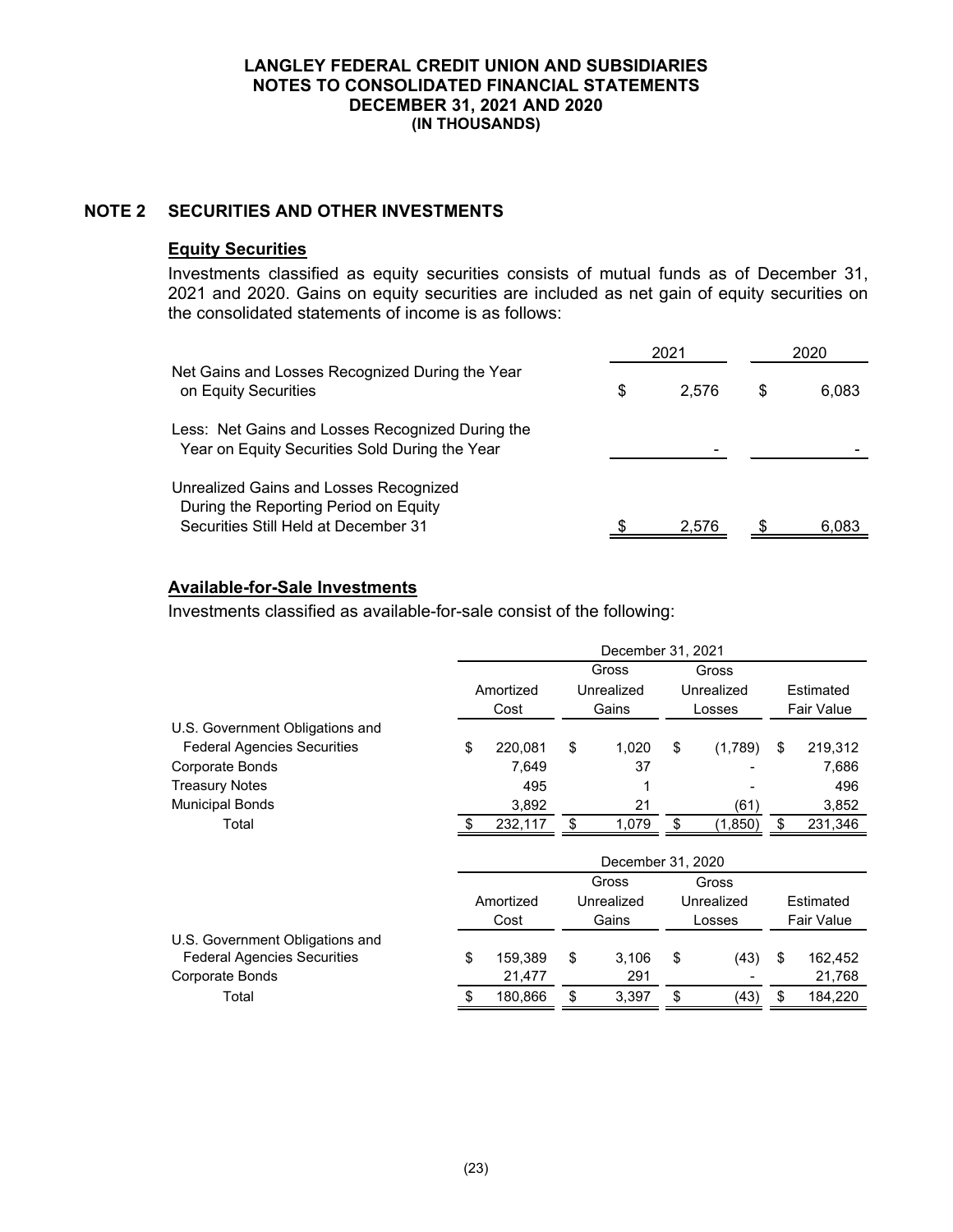## **NOTE 2 SECURITIES AND OTHER INVESTMENTS (CONTINUED)**

### **Available-for-Sale Investments (Continued)**

Gross realized gains on sales of available-for-sale investments of \$317 and \$538 and gross realized losses of \$0 and \$0 were included in net gains on sales of available-for-sale investments during 2021 and 2020, respectively.

The amortized cost and fair value of securities available-for-sale at December 31, 2021 by contractual maturity are shown below. Expected maturities may differ from contractual maturities because borrowers may have the right to call or prepay obligations with or without call or prepayment penalties.

|                                                                                                             | Amortized<br>Cost      |     | Estimated<br>Fair Value |  |  |
|-------------------------------------------------------------------------------------------------------------|------------------------|-----|-------------------------|--|--|
| U.S. Government Obligations, Federal Agencies Securities,<br>Corporate Bonds, Treasury and Municipal Bonds: |                        |     |                         |  |  |
| Less than 1 year maturity<br>1 - 5 years maturity                                                           | \$<br>17.048<br>50.481 | \$. | 17.078<br>50,230        |  |  |
| 6 - 10 years maturity                                                                                       | 64.610                 |     | 64.510                  |  |  |
| Greater than 10 years maturity                                                                              | 99,978                 |     | 99,528                  |  |  |
| Total                                                                                                       | 232,117                |     | 231,346                 |  |  |

Information pertaining to investments with gross unrealized losses at December 31, 2021 and 2020 , aggregated by investment category and length of time that the investments have been in a continuous loss position, is as follows:

|                                 | <b>Fair Value Associated With</b> |                          |               |           | Continuous               |               |     |                          |       |            |  |        |
|---------------------------------|-----------------------------------|--------------------------|---------------|-----------|--------------------------|---------------|-----|--------------------------|-------|------------|--|--------|
|                                 |                                   | <b>Unrealized Losses</b> |               |           | <b>Unrealized Losses</b> |               |     |                          |       |            |  |        |
|                                 |                                   |                          | Existing for: |           |                          | Existing for: |     |                          | Total |            |  |        |
|                                 |                                   | Less Than                |               | More Than |                          | Less Than     |     | More Than                |       | Unrealized |  |        |
|                                 |                                   | 12 Months                | 12 Months     |           |                          |               |     | 12 Months                |       | 12 Months  |  | Losses |
| 2021                            |                                   |                          |               |           |                          |               |     |                          |       |            |  |        |
| U.S. Government Obligations     |                                   |                          |               |           |                          |               |     |                          |       |            |  |        |
| and Federal Agencies Securities | \$                                | 127.750                  | \$            |           | \$                       | $(1,789)$ \$  |     | $\overline{\phantom{0}}$ | \$    | (1,789)    |  |        |
| <b>Municipal Bonds</b>          |                                   | 2,911                    |               |           |                          | (61)          |     |                          |       | (61)       |  |        |
| Total                           |                                   | 130,661                  | \$            |           |                          | (1, 850)      | \$  |                          |       | (1, 850)   |  |        |
| 2020                            |                                   |                          |               |           |                          |               |     |                          |       |            |  |        |
| U.S. Government Obligations     |                                   |                          |               |           |                          |               |     |                          |       |            |  |        |
| and Federal Agencies Securities | \$                                | 12,433                   | - \$          |           | S                        | $(43)$ \$     |     |                          | \$    | (43)       |  |        |
| Total                           | \$                                | 12,433                   | \$            |           | \$                       | (43)          | -\$ |                          | \$    | (43)       |  |        |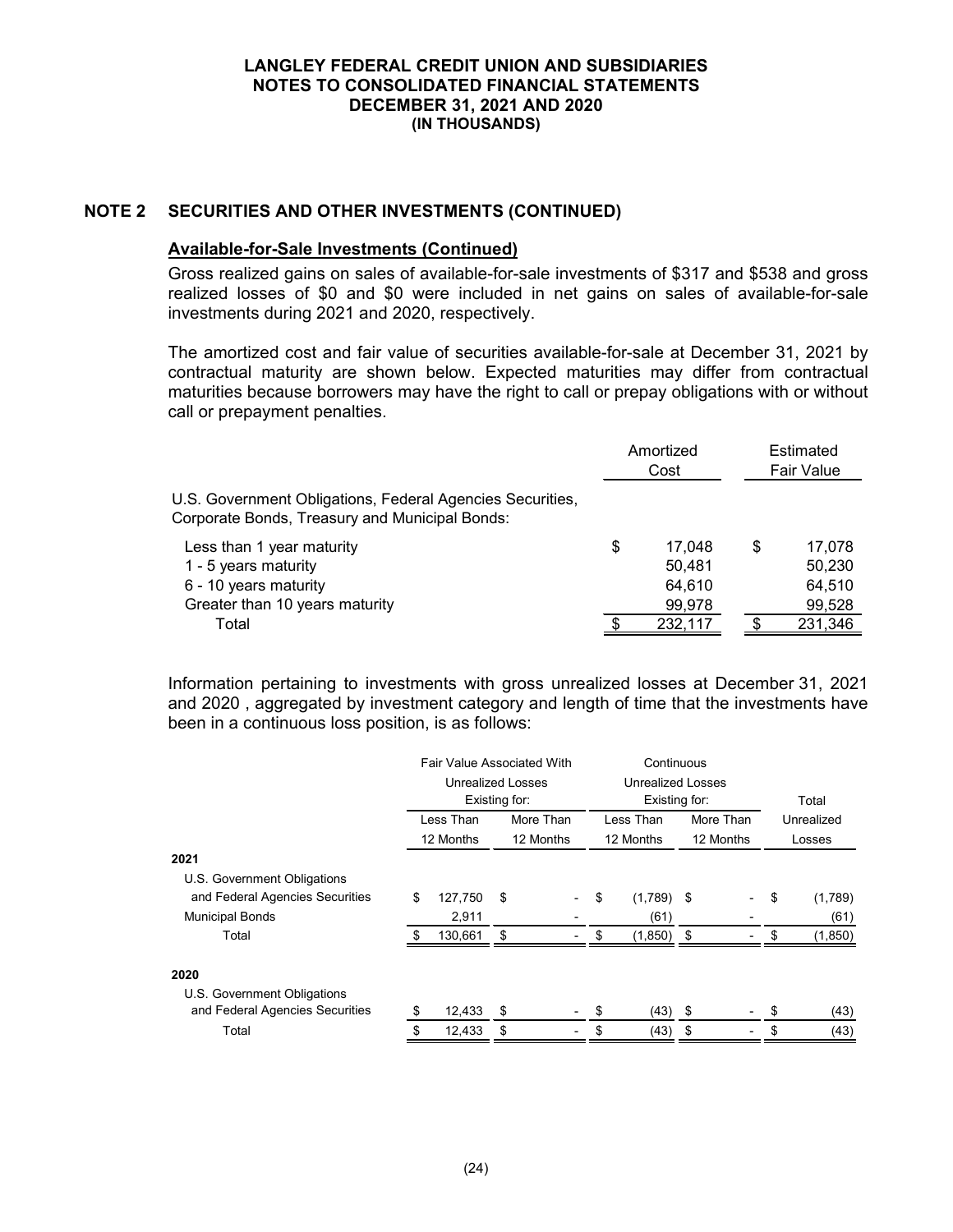# **NOTE 2 SECURITIES AND OTHER INVESTMENTS (CONTINUED)**

## **Available-for-Sale Investments (Continued)**

At December 31, 2021, the 49 U.S. Government obligations and federal agencies securities with unrealized losses have depreciated 1.40% from the Credit Union's amortized cost basis. All of these securities are either guaranteed by federal insurance, the U.S. Government, governmental municipalities, or secured by mortgage loans. These unrealized losses relate principally to current interest rates for similar types of securities. In analyzing an issuer's financial condition, management considers whether the securities are issued by the federal government or its agencies, whether downgrades by bond rating agencies have occurred, and the results of reviews of the issuer's financial condition.

As management has the ability to hold securities until maturity or for the foreseeable future for those classified as available-for-sale, no declines are deemed to be other-thantemporary.

In general, investments are exposed to various risks, such as interest rate, credit, and overall market volatility risk. Due to the level of risk associated with certain investments, it is reasonably possible that changes in the values of the investments will occur in the near term and that such changes could be material.

## **Held-to-Maturity Investments**

The amortized cost and estimated fair value of securities held-to-maturity are as follows:

| Cost<br>Gross<br>(Carrying<br>Unrealized<br>Value)<br>Gains |        |           |     |            |       |                 |        |
|-------------------------------------------------------------|--------|-----------|-----|------------|-------|-----------------|--------|
|                                                             |        |           |     | Unrealized |       |                 | Fair   |
|                                                             |        |           |     | Value      |       |                 |        |
|                                                             |        |           |     |            |       |                 |        |
|                                                             | 22,030 | S         | 136 | \$         | (146) |                 | 22,020 |
|                                                             |        | Amortized |     |            |       | Gross<br>Losses |        |

The Credit Union did not have any held-to-maturity securities at December 31, 2020.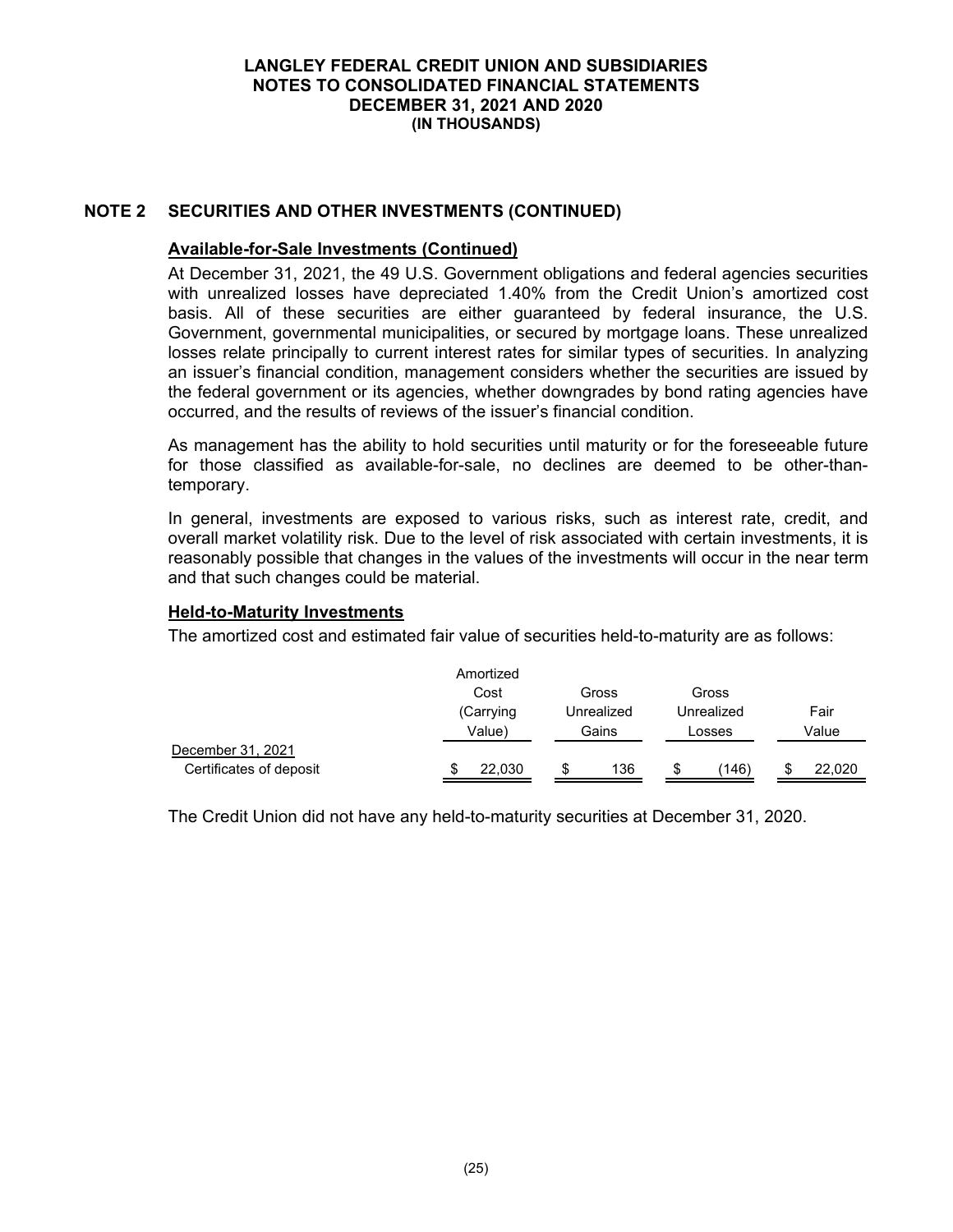# **NOTE 2 SECURITIES AND OTHER INVESTMENTS (CONTINUED)**

## **Held-to-Maturity Investments (Continued)**

The amortized cost and fair value of securities held-to-maturity, at December 31, 2021, by contractual maturity, are shown below. Expected maturities will differ from contractual maturities because borrowers may have the right to call or prepay obligations with or without call or prepayment penalties.

|                                |           | Held-to-Maturity |   |            |  |  |  |  |
|--------------------------------|-----------|------------------|---|------------|--|--|--|--|
|                                |           | Amortized        |   |            |  |  |  |  |
|                                | Cost      |                  |   |            |  |  |  |  |
|                                | (Carrying |                  |   |            |  |  |  |  |
|                                |           | Value)           |   | Fair Value |  |  |  |  |
| Certificates of deposit        |           |                  |   |            |  |  |  |  |
| Less than 1 year maturity      | \$        | 8,281            | S | 8,336      |  |  |  |  |
| 1 - 5 years maturity           |           | 12,749           |   | 12,704     |  |  |  |  |
| 6 - 10 years maturity          |           | 1,000            |   | 980        |  |  |  |  |
| Greater than 10 years maturity |           |                  |   |            |  |  |  |  |
|                                |           | 22,030           |   | 22,020     |  |  |  |  |

There were no securities held-to-maturity in a loss position greater than 12 months at December 31, 2021.

# **Other Investments**

Other investments at December 31 are summarized as follows:

|                                                 |   | 2021   | 2020   |
|-------------------------------------------------|---|--------|--------|
| Contributed capital at a corporate credit union | S | 5.107  | 5.107  |
| Investments in CUSOs                            |   | 5.463  | 3.324  |
| <b>FHLB</b> stock                               |   | 11.197 | 13.429 |
| Total                                           | S | 21.767 | 21.860 |

# *Non-Perpetual and Perpetual Contributed Capital Accounts*

The Credit Union maintains non-perpetual contributed capital accounts and perpetual contributed capital accounts with a corporate federal credit union that are uninsured and contain significant withdrawal restrictions. These investments are recorded at cost.

These uninsured deposits are part of the corporate credit union's regulatory capital and are subject to impairment or loss in the event the corporate credit union is required to merge, is placed into conservatorship, incurs significant losses, or is liquidated.

# *Investments in CUSOs*

The Credit Union has non-controlling equity ownership interest in other credit union service organizations (CUSOs). As a practical expedient, such investments are carried at cost, less impairment, plus or minus changes resulting from observable price changes.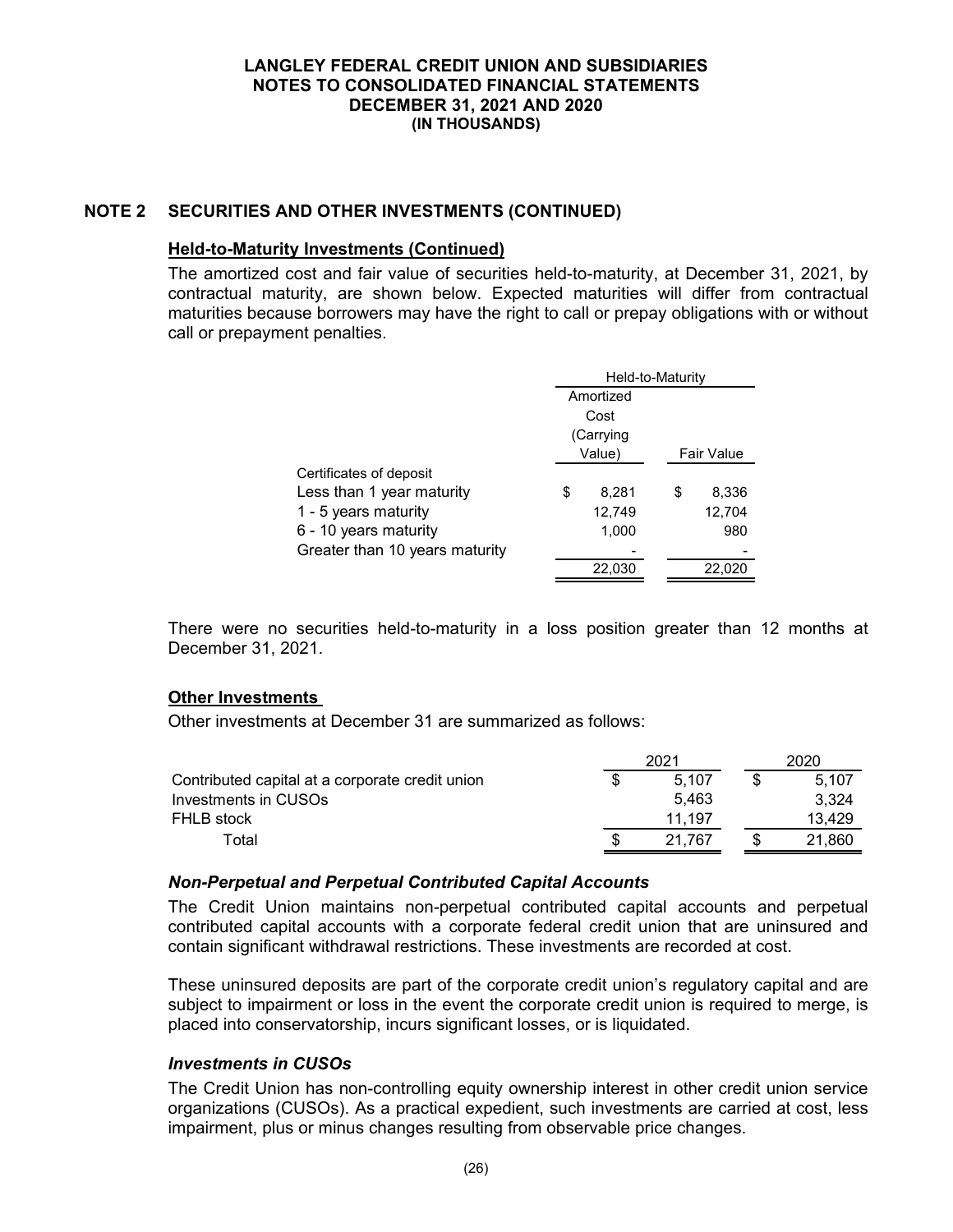# **NOTE 2 SECURITIES AND OTHER INVESTMENTS (CONTINUED)**

## **Other Investments (Continued)**

## *FHLB Stock*

The Credit Union has an investment in Federal Home Loan Bank of Atlanta (FHLB) stock that allows the Credit Union access to other FHLB financial services. The stock qualifies as a restricted stock and as such is not subject to investment security accounting treatment and is therefore reported at cost, subject to impairment.

# **NOTE 3 LOANS, NET**

Loans, net consisted of the following at December 31:

|                                     | 2021            | 2020            |
|-------------------------------------|-----------------|-----------------|
| Consumer:                           |                 |                 |
| Vehicle                             | \$<br>1,854,081 | \$<br>1,361,586 |
| Credit card                         | 163,520         | 161,062         |
| Other unsecured                     | 63,926          | 65,056          |
| Student                             | 14,610          | 13,710          |
| Other secured                       | 4,757           | 4,885           |
| Total consumer                      | 2,100,894       | 1,606,299       |
| Residential real estate:            |                 |                 |
| <b>Fixed rate</b>                   | 549,546         | 439,204         |
| Variable rate                       | 224,295         | 294,524         |
| Home equity line of credit          | 187,184         | 160,990         |
| Total residential real estate       | 961,025         | 894,718         |
| Commercial:                         |                 |                 |
| Real estate                         | 97,981          | 109,973         |
| Other                               | 5,029           | 14,473          |
| Total commercial                    | 103,010         | 124,446         |
| <b>Total Loans</b>                  | 3,164,929       | 2,625,463       |
| Deferred net loan origination costs | 34,016          | 21,316          |
| Allowance for loan losses           | (30,000)        | (29,000)        |
| Loans, Net                          | 3,168,945       | 2,617,779       |

The Credit Union has purchased loan participations originated by various other credit unions or CUSOs which are secured by commercial property and real estate. These loan participations were purchased without recourse and the originating credit unions and CUSOs perform all loan servicing functions on these loans. The total purchased loan participations included in the Commercial Loan segment above were \$2,144 and \$589 at December 31, 2021 and 2020, respectively.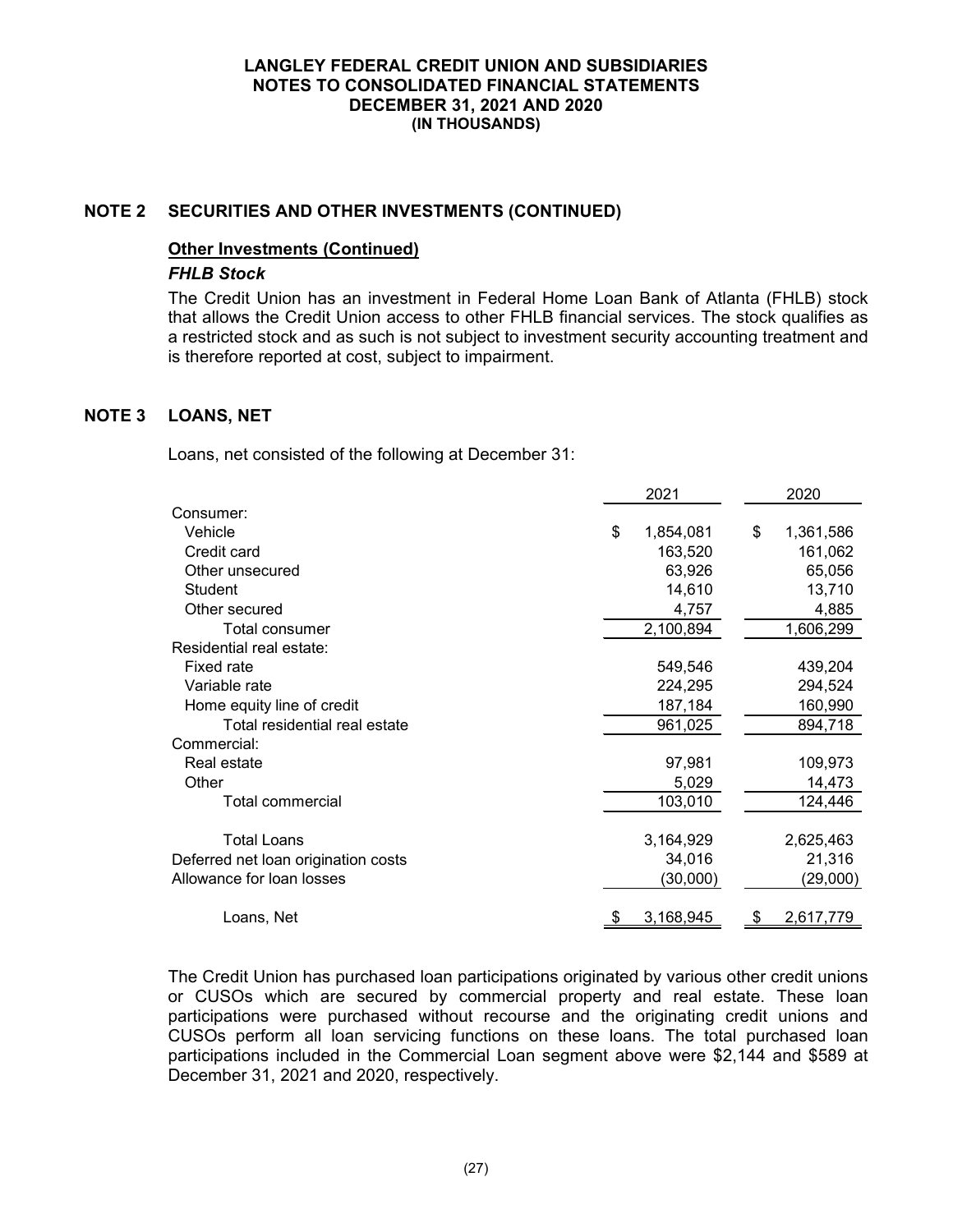# **NOTE 3 LOANS, NET (CONTINUED)**

The Credit Union offers non-traditional mortgage loans to its members. These loans include hybrid/balloon, high loan-to-value (LTV) and variable interest mortgages. Hybrid loans consist of loans that are fixed for an initial period of five or ten years. After this period, the mortgages are converted to variable rates using an indexed rate, which can result in significant payment adjustment to the borrower. The high LTV loans consist of first mortgages with LTVs over 80%.

Non-traditional mortgage loans may have significantly different credit risk characteristics than traditional fixed and variable rate mortgages. However, the Credit Union believes it has established prudent underwriting standards as well as adequate risk management functions to monitor the additional risk. Non-traditional mortgage loans, which are included in the residential real estate loan caption above, totaled \$586,827 and \$537,453 at December 31, 2021 and 2020, respectively.

Specific changes in the allowance for loan losses and recorded investment in loans by segment are as follows:

|                                                                 |    |           | Residential        |               |       |           |
|-----------------------------------------------------------------|----|-----------|--------------------|---------------|-------|-----------|
|                                                                 |    | Consumer  | <b>Real Estate</b> | Commercial    | Total |           |
| December 31, 2021                                               |    |           |                    |               |       |           |
| <b>Allowance for Loan Losses:</b>                               |    |           |                    |               |       |           |
| <b>Beginning Balance</b>                                        | \$ | 25,560    | \$<br>895          | \$<br>2,545   | \$    | 29,000    |
| Provision (Credit) for Loan Losses                              |    | 4,825     | 213                | 12            |       | 5,050     |
| Charge-offs                                                     |    | (8,769)   | (157)              |               |       | (8,926)   |
| Recoveries                                                      |    | 4,810     | 66                 |               |       | 4,876     |
| <b>Ending Balance</b>                                           | \$ | 26,426    | \$<br>1,017        | \$<br>2,557   |       | 30,000    |
| Ending Balance: Individually<br>Evaluated for Impairment        | \$ |           | \$                 | \$<br>589     | \$    | 589       |
| <b>Ending Balance: Collectively</b><br>Evaluated for Impairment |    | 26,426    | 1,017              | 1,968         |       | 29,411    |
| <b>Ending Balance</b>                                           | \$ | 26,426    | \$<br>1,017        | \$<br>2,557   | \$    | 30,000    |
| Loans:<br>Ending Balance: Individually                          |    |           |                    |               |       |           |
| Evaluated for Impairment                                        | \$ |           | \$                 | \$<br>2,187   | \$    | 2,187     |
| <b>Ending Balance: Collectively</b><br>Evaluated for Impairment |    | 2,100,894 | 961,025            | 100,823       |       | 3,162,742 |
| <b>Ending Balance</b>                                           |    | 2,100,894 | \$<br>961,025      | \$<br>103,010 | \$    | 3,164,929 |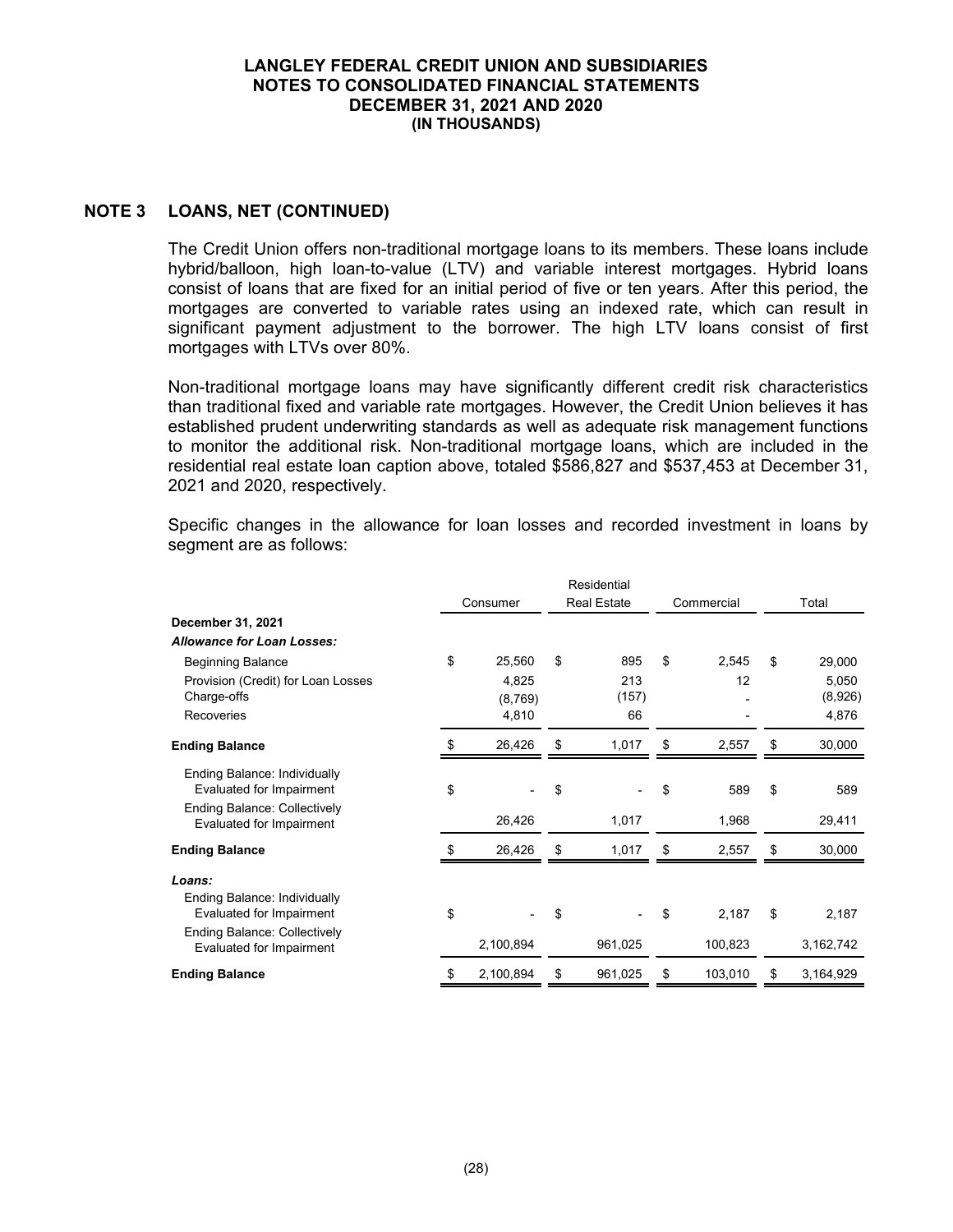# **NOTE 3 LOANS, NET (CONTINUED)**

|                                                                                                           |          |           | Residential        |               |    |           |
|-----------------------------------------------------------------------------------------------------------|----------|-----------|--------------------|---------------|----|-----------|
|                                                                                                           | Consumer |           | <b>Real Estate</b> | Commercial    |    | Total     |
| December 31, 2020                                                                                         |          |           |                    |               |    |           |
| <b>Allowance for Loan Losses:</b>                                                                         |          |           |                    |               |    |           |
| <b>Beginning Balance</b>                                                                                  | \$       | 13,258    | \$<br>446          | \$<br>445     | \$ | 14,149    |
| Provision (Credit) for Loan Losses                                                                        |          | 20,907    | 552                | 2,100         |    | 23,559    |
| Charge-offs                                                                                               |          | (12, 627) | (169)              |               |    | (12, 796) |
| <b>Recoveries</b>                                                                                         |          | 4,022     | 66                 |               |    | 4,088     |
| <b>Ending Balance</b>                                                                                     |          | 25,560    | \$<br>895          | \$<br>2,545   |    | 29,000    |
| Ending Balance: Individually<br>Evaluated for Impairment                                                  | \$       |           | \$                 | \$<br>255     | \$ | 255       |
| <b>Ending Balance: Collectively</b><br>Evaluated for Impairment                                           |          | 25,560    | 895                | 2,290         |    | 28,745    |
| <b>Ending Balance</b>                                                                                     | \$       | 25,560    | \$<br>895          | \$<br>2,545   | \$ | 29,000    |
| Loans:<br>Ending Balance: Individually<br>Evaluated for Impairment<br><b>Ending Balance: Collectively</b> | \$       |           | \$                 | \$<br>621     | \$ | 621       |
| Evaluated for Impairment                                                                                  |          | 1,606,299 | 894,718            | 123,825       |    | 2,624,842 |
| <b>Ending Balance</b>                                                                                     |          | 1,606,299 | \$<br>894,718      | \$<br>124,446 |    | 2,625,463 |

Commercial Credit Quality Indicators: As part of the on-going monitoring of the credit quality of the Credit Union's commercial loan portfolio, management tracks certain credit quality indicators including trends related to the risk ratings of commercial loans; the level of classified loans; net charge-offs; nonperforming loans; and the general economic conditions in the market area.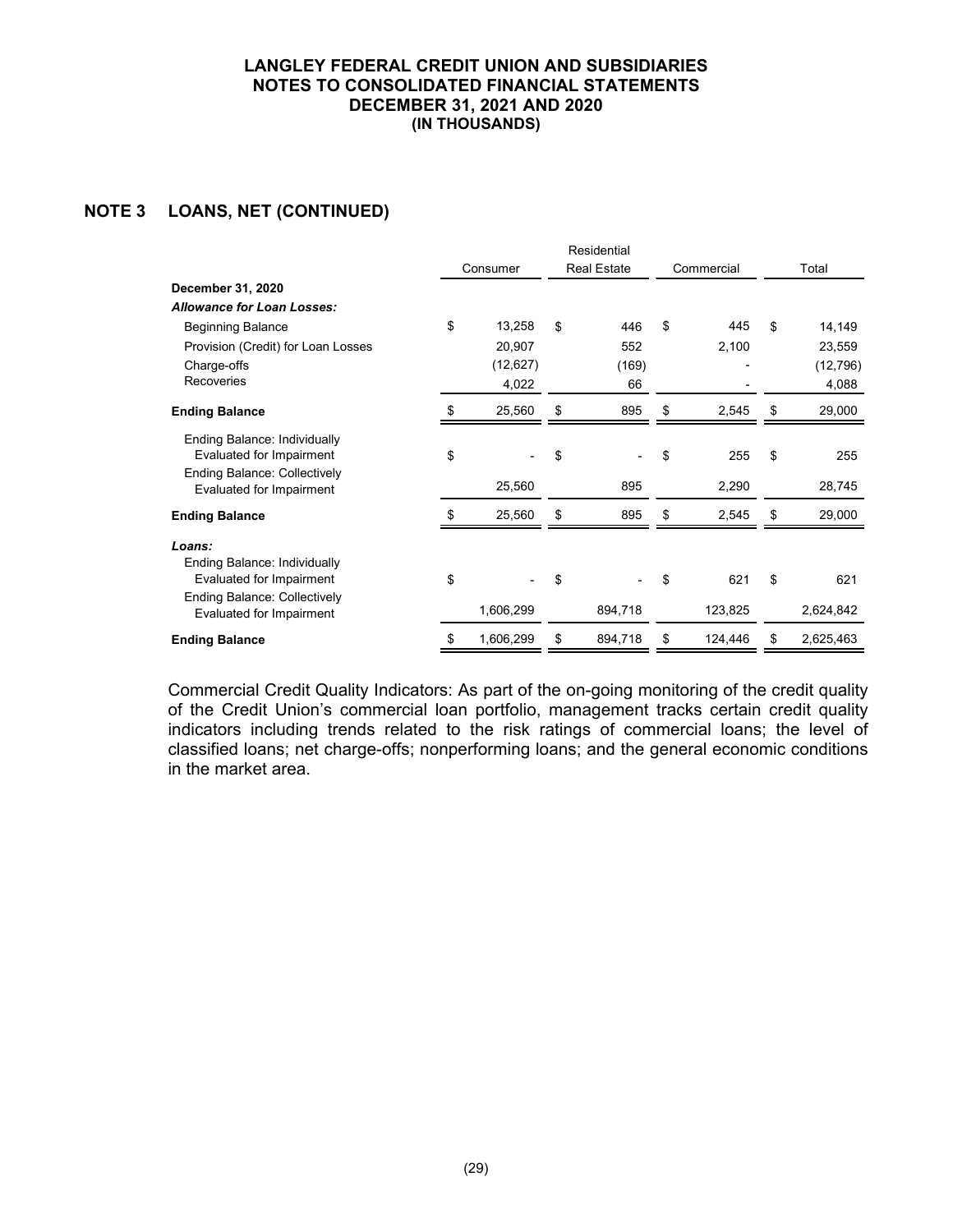## **NOTE 3 LOANS, NET (CONTINUED)**

The following tables show the commercial loan portfolio segments allocated by management's internally assigned risk ratings:

|                          |      | <b>Real Estate</b> | Other        | Total         |  |  |
|--------------------------|------|--------------------|--------------|---------------|--|--|
| <b>December 31, 2021</b> |      |                    |              |               |  |  |
| Pass                     | \$   | 78,054             | \$<br>3,389  | \$<br>81,443  |  |  |
| Watch List               |      | 16,459             | 714          | 17,173        |  |  |
| <b>Special Mention</b>   |      | 3,468              | 320          | 3,788         |  |  |
| Substandard              |      |                    |              |               |  |  |
| Substandard-Impaired     |      |                    | 606          | 606           |  |  |
| Total                    | -\$  | 97,981             | \$<br>5,029  | \$<br>103,010 |  |  |
| <b>December 31, 2020</b> |      |                    |              |               |  |  |
| Pass                     | \$   | 98,005             | \$<br>13,077 | \$<br>111,082 |  |  |
| <b>Watch List</b>        |      | 9,432              | 986          | 10,418        |  |  |
| <b>Special Mention</b>   |      | 1,947              | 378          | 2,325         |  |  |
| Substandard              |      |                    |              |               |  |  |
| Substandard-Impaired     |      | 589                | 32           | 621           |  |  |
| Total                    | - \$ | 109,973            | \$<br>14.473 | 124,446       |  |  |

The following tables show the classes within the Residential Real Estate and Consumer portfolio segments allocated by payment activity. Management tracks loan performance. When a loan becomes 90 days past due, it is classified as a non-performing loan.

The residential real estate credit risk profile based on members' payment activity by class is as follows:

|                   |                   |               |    | Home Equity    |               |
|-------------------|-------------------|---------------|----|----------------|---------------|
|                   | <b>Fixed Rate</b> | Variable Rate |    | Line of Credit | Total         |
| December 31, 2021 |                   |               |    |                |               |
| Performing        | \$<br>548,862     | \$<br>222.920 | \$ | 186.859        | \$<br>958.641 |
| Non-performing    | 684               | 1,375         |    | 325            | 2,384         |
| Total             | 549,546           | \$<br>224,295 |    | 187,184        | 961,025       |
| December 31, 2020 |                   |               |    |                |               |
| Performing        | \$<br>437,607     | \$<br>292.946 | \$ | 160.446        | \$<br>890.999 |
| Non-performing    | 1,597             | 1,578         |    | 544            | 3,719         |
| Total             | 439,204           | 294,524       |    | 160,990        | 894,718       |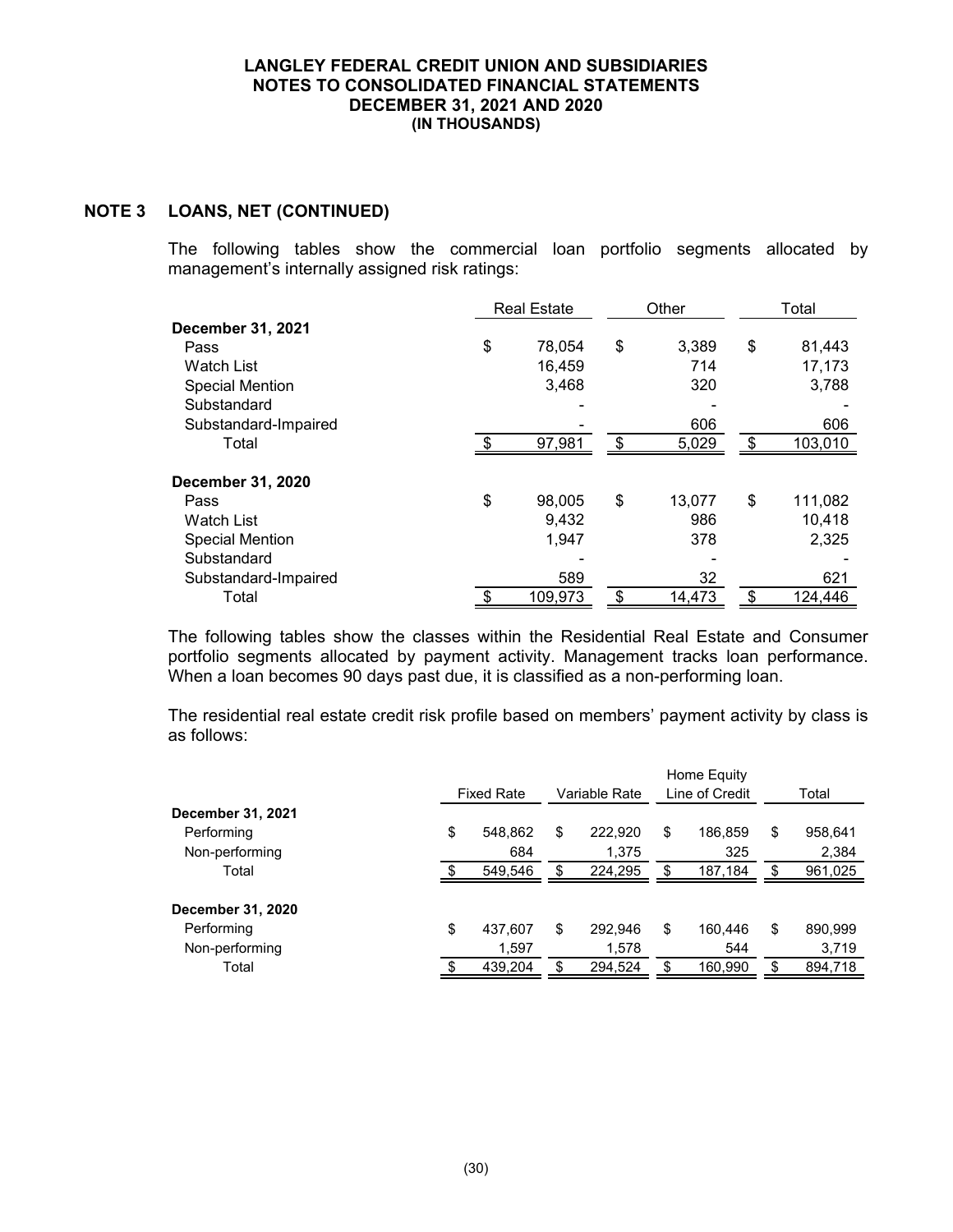# **NOTE 3 LOANS, NET (CONTINUED)**

The consumer credit risk profile based on members' payment activity by class is as follows:

|                   |    |           |               | Other        |         |        |         | Other |                 |
|-------------------|----|-----------|---------------|--------------|---------|--------|---------|-------|-----------------|
|                   |    | Vehicle   | Credit Card   | Unsecured    | Student |        | Secured |       | Total           |
| December 31, 2021 |    |           |               |              |         |        |         |       |                 |
| Performing        | \$ | 1,849,762 | \$<br>161.691 | \$<br>63,445 | \$      | 14,610 | \$      | 4,757 | \$<br>2,094,265 |
| Non-performing    |    | 4,319     | 1,829         | 481          |         |        |         |       | 6,629           |
| Total             |    | 1,854,081 | \$<br>163,520 | \$<br>63,926 | \$      | 14,610 | \$      | 4,757 | \$<br>2,100,894 |
|                   |    |           |               |              |         |        |         |       |                 |
| December 31, 2020 |    |           |               |              |         |        |         |       |                 |
| Performing        | \$ | 1,359,622 | \$<br>159.254 | \$<br>64,111 | \$      | 13,710 | \$      | 4,885 | \$<br>1,601,582 |
| Non-performing    |    | 1.964     | 1,808         | 945          |         |        |         |       | 4,717           |
| Total             | S  | 1,361,586 | \$<br>161,062 | \$<br>65,056 | \$      | 13,710 | \$      | 4,885 | \$<br>1,606,299 |

Information concerning impaired loans as of December 31, 2021 and 2020 is as follows:

|                                                                                  | Recorded<br>Investment | Unpaid<br>Principal<br><b>Balance</b> | Related<br>Allowance | Average<br>Recorded<br>Investment |       |
|----------------------------------------------------------------------------------|------------------------|---------------------------------------|----------------------|-----------------------------------|-------|
| December 31, 2021                                                                |                        |                                       |                      |                                   |       |
| <b>With No Specific Reserve Recorded:</b>                                        |                        |                                       |                      |                                   |       |
| <b>Commercial</b>                                                                |                        |                                       |                      |                                   |       |
| Real estate                                                                      | \$<br>1,585            | \$<br>1,581                           | \$                   | S                                 | 1,632 |
| Other                                                                            |                        |                                       |                      |                                   |       |
| Total                                                                            | \$<br>1,585            | \$<br>1,581                           | \$                   | \$                                | 1,632 |
| <b>With Specific Reserve Recorded:</b>                                           |                        |                                       |                      |                                   |       |
| <b>Commercial</b>                                                                |                        |                                       |                      |                                   |       |
| <b>Real Estate</b>                                                               | \$                     | \$                                    | \$                   | \$                                |       |
| Other                                                                            | 633                    | 606                                   | 589                  |                                   | 217   |
| Total                                                                            | \$<br>633              | \$<br>606                             | \$<br>589            | \$                                | 217   |
| <b>Total by Segment</b>                                                          |                        |                                       |                      |                                   |       |
| <b>Commercial</b>                                                                | \$<br>2,218            | \$<br>2,187                           | \$<br>589            | \$                                | 1,849 |
| December 31, 2020<br><b>With Specific Reserve Recorded:</b><br><b>Commercial</b> |                        |                                       |                      |                                   |       |
| <b>Real Estate</b>                                                               | \$<br>596              | \$<br>589                             | \$<br>250            | \$                                | 605   |
| Other                                                                            | 55                     | 32                                    | 5                    |                                   | 62    |
| Total                                                                            | \$<br>651              | \$<br>621                             | \$<br>255            | \$                                | 667   |
| <b>Total by Segment</b>                                                          |                        |                                       |                      |                                   |       |
| <b>Commercial</b>                                                                | \$<br>651              | \$<br>621                             | \$<br>255            | \$                                | 667   |

Interest income recognized on impaired loans was not significant during the years ended December 31, 2021 and 2020.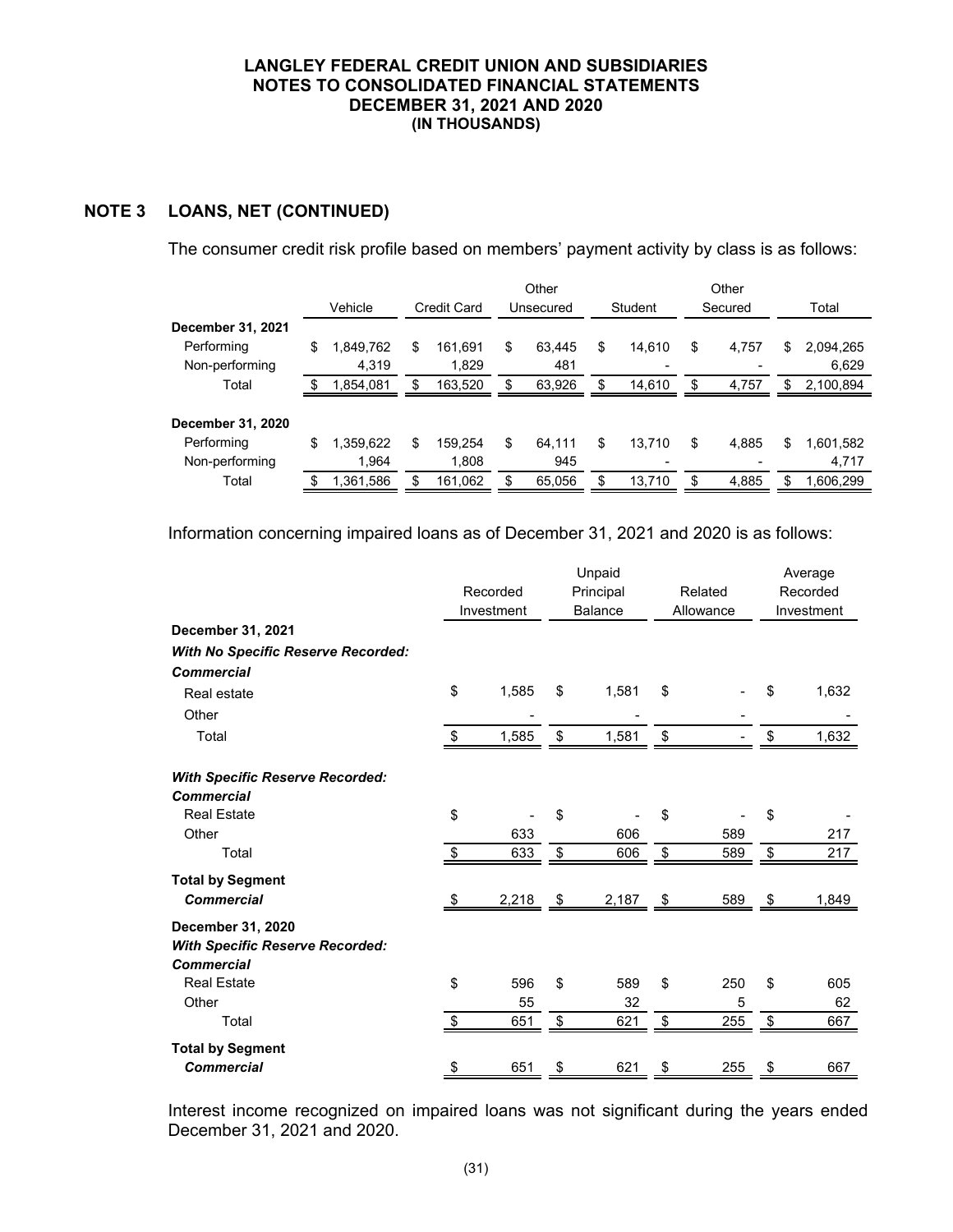# **NOTE 3 LOANS, NET (CONTINUED)**

The following tables show an aging analysis of the loan portfolio by time past due:

|                          |                 | Accruing Interest |             |                          |                        |                    |
|--------------------------|-----------------|-------------------|-------------|--------------------------|------------------------|--------------------|
|                          |                 |                   |             |                          | Non-Accrual<br>Greater |                    |
|                          |                 |                   |             | <b>Greater Than</b>      | Than                   |                    |
| December 31, 2021        | Current         | 30-59 Days        | 60-89 Days  | 90 Days                  | 90 Days                | <b>Total Loans</b> |
| Consumer:                |                 |                   |             |                          |                        |                    |
| Vehicle                  | \$<br>1,820,651 | \$<br>25,671      | \$<br>3,440 | \$                       | \$<br>4,319            | 1,854,081<br>\$    |
| <b>Credit Card</b>       | 158,680         | 1,976             | 1,035       | 1,829                    |                        | 163,520            |
| <b>Other Unsecured</b>   | 62,265          | 950               | 230         |                          | 481                    | 63,926             |
| Student                  | 14,610          |                   |             |                          |                        | 14,610             |
| <b>Other Secured</b>     | 4,752           | 5                 |             |                          |                        | 4,757              |
| Residential Real Estate: |                 |                   |             |                          |                        |                    |
| <b>Fixed Rate</b>        | 547,036         | 1,593             | 233         |                          | 684                    | 549,546            |
| Variable Rate            | 219,967         | 2,434             | 519         | $\overline{\phantom{0}}$ | 1,375                  | 224,295            |
| Home Equity              |                 |                   |             |                          |                        |                    |
| Line of Credit           | 185,555         | 1,033             | 271         |                          | 325                    | 187,184            |
| Commercial:              |                 |                   |             |                          |                        |                    |
| <b>Real Estate</b>       | 96,147          | 6                 | 1,713       |                          | 115                    | 97,981             |
| Other                    | 4,134           |                   | 289         |                          | 606                    | 5,029              |
| Total                    | \$<br>3,113,797 | \$<br>33,668      | \$<br>7,730 | \$<br>1,829              | \$<br>7,905            | \$3,164,929        |

|                          |                 | Accruing Interest |             |                         |                                           |                    |
|--------------------------|-----------------|-------------------|-------------|-------------------------|-------------------------------------------|--------------------|
| December 31, 2020        | Current         | 30-59 Days        | 60-89 Days  | Greater Than<br>90 Days | Non-Accrual<br>Greater<br>Than<br>90 Days | <b>Total Loans</b> |
|                          |                 |                   |             |                         |                                           |                    |
| Consumer:<br>Vehicle     | \$<br>1,347,911 | \$<br>9,925       | \$<br>1,786 | \$                      | \$<br>1,964                               | 1,361,586<br>\$    |
| <b>Credit Card</b>       | 157,149         | 1,529             | 576         | 1,808                   |                                           | 161,062            |
| Other Unsecured          | 63,212          | 660               | 239         |                         | 945                                       | 65,056             |
| <b>Student</b>           | 13,710          |                   |             |                         |                                           | 13,710             |
| <b>Other Secured</b>     | 4,885           |                   |             |                         |                                           | 4,885              |
| Residential Real Estate: |                 |                   |             |                         |                                           |                    |
| <b>Fixed Rate</b>        | 433,295         | 4,128             | 184         |                         | 1,597                                     | 439,204            |
| Variable Rate            | 290,232         | 2,149             | 565         | $\blacksquare$          | 1,578                                     | 294,524            |
| Home Equity              |                 |                   |             |                         |                                           |                    |
| Line of Credit           | 159,308         | 954               | 184         |                         | 544                                       | 160,990            |
| Commercial:              |                 |                   |             |                         |                                           |                    |
| <b>Real Estate</b>       | 104,128         | 5,256             |             |                         | 589                                       | 109,973            |
| Other                    | 14,435          | 6                 |             |                         | 32                                        | 14,473             |
| Total                    | \$<br>2,588,265 | \$<br>24,607      | \$<br>3,534 | \$<br>1,808             | \$<br>7,249                               | \$2,625,463        |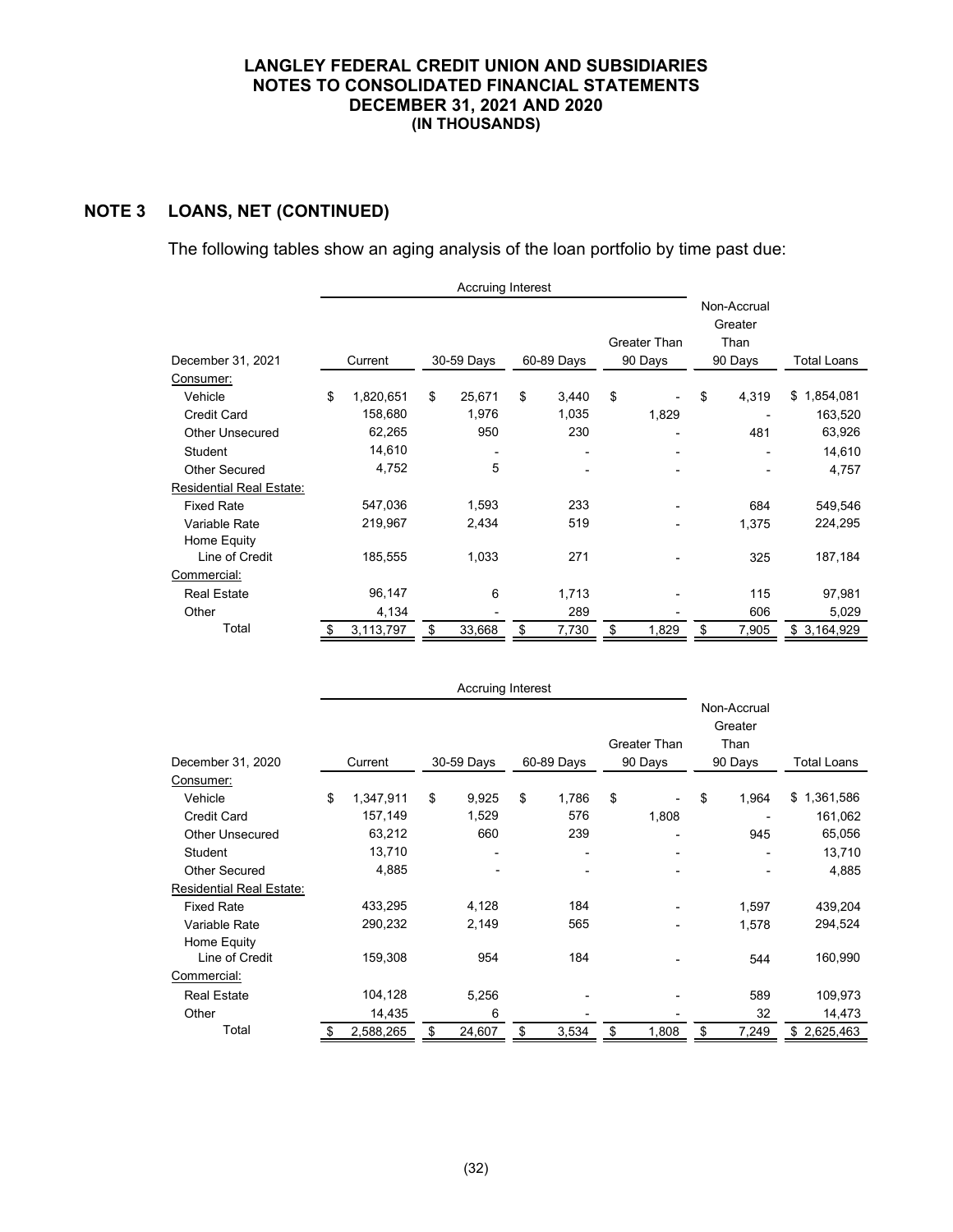## **NOTE 3 LOANS, NET (CONTINUED)**

A summary of TDRs granted during the years ended December 31 by class is as follows. Post-modification balances approximate pre-modification balances.

|                                      | Number of<br>Contracts | Post-Modification<br>Outstanding<br>Balance |            |  |
|--------------------------------------|------------------------|---------------------------------------------|------------|--|
| 2021                                 |                        |                                             |            |  |
| <b>Consumer:</b><br>Vehicle<br>Total | 21<br>21               | S.                                          | 257<br>257 |  |
| 2020                                 |                        |                                             |            |  |
| <b>Consumer:</b><br>Vehicle<br>Total | 53<br>53               | \$                                          | 568<br>568 |  |

A summary of TDRs that were granted during the years ended December 31 and subsequently defaulted by 90 days or more are as follows:

|                                          | 2021      |  | 2020               |           |  |       |
|------------------------------------------|-----------|--|--------------------|-----------|--|-------|
|                                          | Number of |  | Total              | Number of |  | Total |
| <b>TDRs that Subsequently Defaulted:</b> | Contracts |  | Contracts<br>Loans |           |  | Loans |
| <b>Consumer:</b>                         |           |  |                    |           |  |       |
| Vehicle                                  | 4         |  | 51                 | 16        |  | 205   |
| Total                                    |           |  | 51                 | 16        |  | 205   |

The credit unions portfolio also includes certain loans with deferments that have been modified in connection with COVID-19. A summary of modified loans in connection with COVID-19 not categorized as troubled debt restructurings are as follows:

|             | Modified During the Year Ended |  |     | Still Under Modification at |                   |  |  |  |  |
|-------------|--------------------------------|--|-----|-----------------------------|-------------------|--|--|--|--|
|             | December 31, 2021              |  |     |                             | December 31, 2021 |  |  |  |  |
| Consumer    |                                |  | 44  |                             |                   |  |  |  |  |
| Residential |                                |  | 397 |                             |                   |  |  |  |  |
| Total       |                                |  | 441 |                             |                   |  |  |  |  |
|             |                                |  |     |                             |                   |  |  |  |  |

|             | Modified During the Year Ended<br>December 31, 2020 |   |        | Still Under Modification at<br>December 31, 2020 |  |        |  |
|-------------|-----------------------------------------------------|---|--------|--------------------------------------------------|--|--------|--|
|             |                                                     |   |        |                                                  |  |        |  |
| Consumer    | 645                                                 |   | 10.183 | 594                                              |  | 9.147  |  |
| Residential | 154                                                 |   | 33.094 |                                                  |  | 1.515  |  |
| Total       | 799                                                 | S | 43.277 | 601                                              |  | 10,662 |  |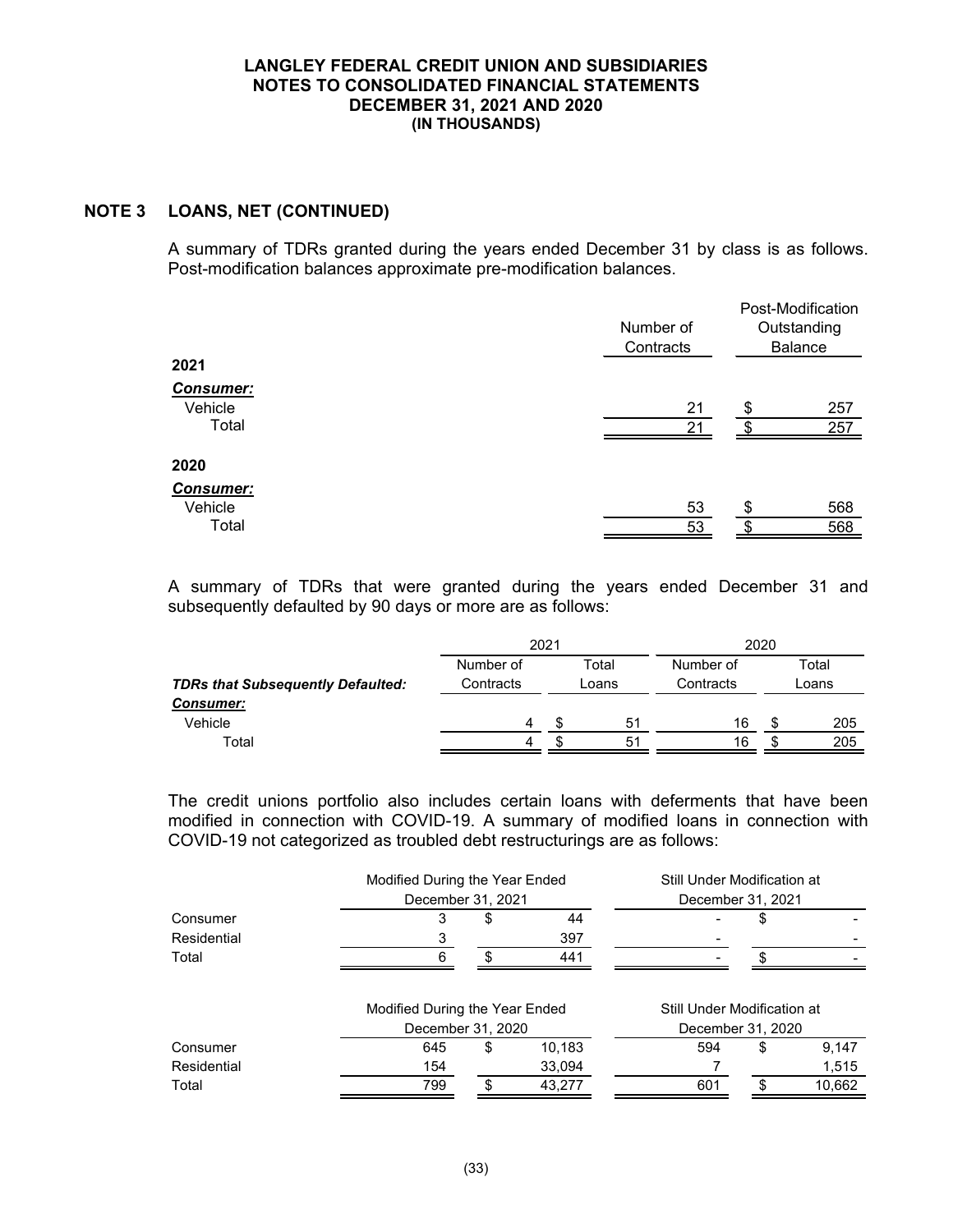## **NOTE 4 LOAN SERVICING**

The Credit Union services mortgage loans for others that are not included in the accompanying Consolidated Statements of Financial Condition. The unpaid principal balances of these loans were \$247,031 and \$212,036 at December 31, 2021 and 2020, respectively.

Custodial escrow balances maintained in connection with the loan servicing, and included in members' shares, were approximately \$1,559 and \$1,504 at December 31, 2021 and 2020, respectively. The 2021 fair value of servicing rights was determined using discount rates of 9.00% for FNMA loans and 10.50% for GNMA loans and a prepayment speed of 11.72%, depending upon the stratification of the specific right and a 5.73 weighted average life in years.

A summary of the changes in the balance of mortgage servicing rights included in other assets in the Consolidated Statements of Financial Condition in 2021 and 2020 are as follows:

|                                                | 2021 |       |  | 2020  |  |  |
|------------------------------------------------|------|-------|--|-------|--|--|
| Balance, Beginning of Year                     |      | 1.460 |  | 999   |  |  |
| Servicing Assets Recognized during the Year    |      | 650   |  | 889   |  |  |
| Amortization of Servicing Assets               |      | (616) |  | (290) |  |  |
| Change in Valuation Allowance                  |      | 139   |  | (138) |  |  |
| <b>Balance, End of Year</b>                    |      | 1.633 |  | 1,460 |  |  |
| <b>Fair Value of Mortgage Servicing Rights</b> |      | 2.186 |  | ∣.398 |  |  |

# **NOTE 5 PROPERTY AND EQUIPMENT, NET**

Property and equipment, net at December 31 is summarized as follows:

|                                           | 2021         | 2020     |
|-------------------------------------------|--------------|----------|
| Land                                      | \$<br>13,189 | 13,968   |
| <b>Buildings</b>                          | 52,032       | 46,548   |
| Leasehold improvements                    | 8,432        | 8,276    |
| Construction in progress                  | 1,888        | 3,068    |
| Furniture and equipment                   | 38,995       | 33,060   |
|                                           | 114,536      | 104,920  |
| Accumulated depreciation and amortization | (59, 155)    | (52,027) |
|                                           | 55,381       | 52,893   |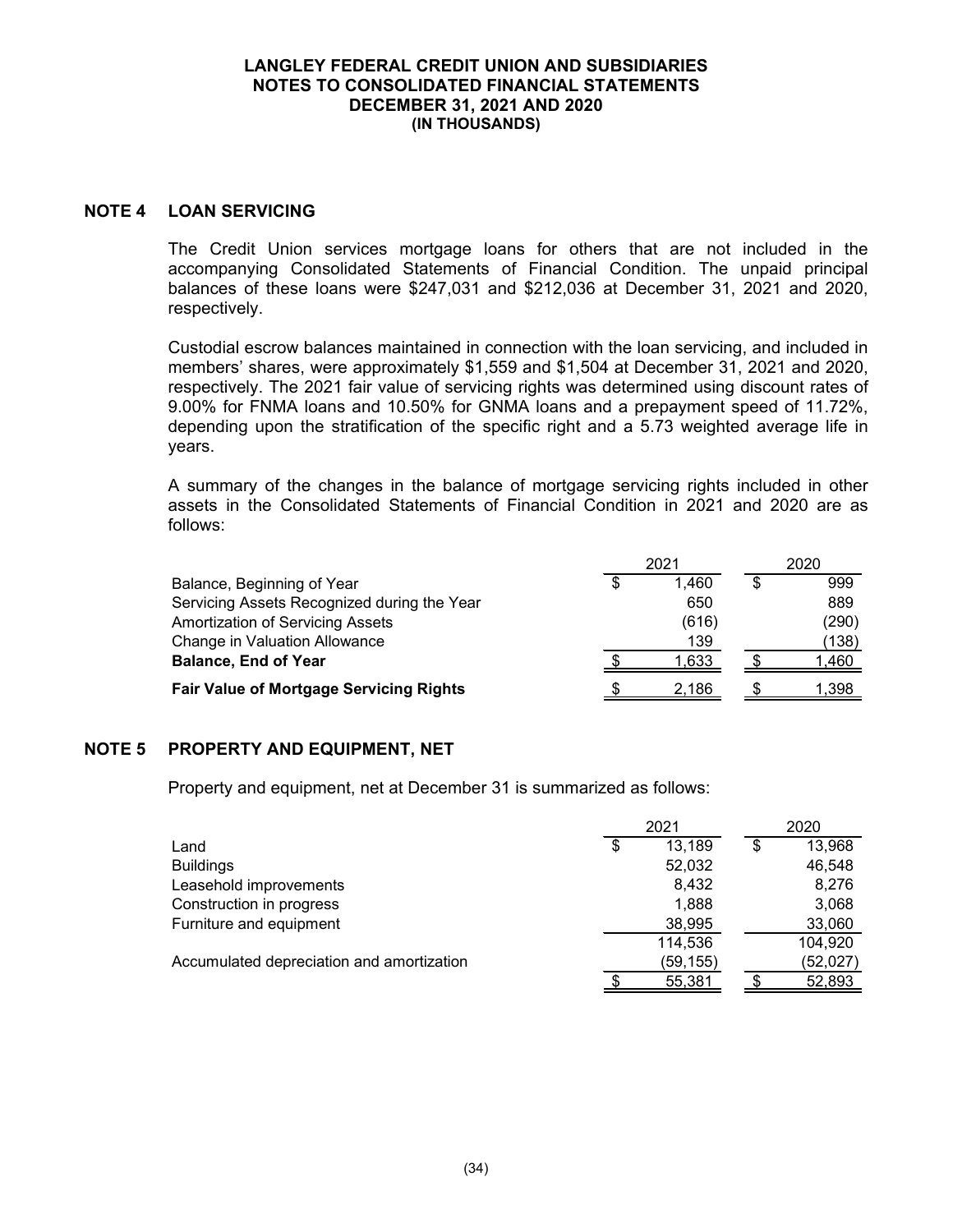## **NOTE 5 PROPERTY AND EQUIPMENT, NET (CONTINUED)**

During 2021 and 2020, the Credit Union entered into commitments totaling \$3,416 and \$3,294, respectively, for building and land purchases, improvements, and furniture and equipment. The remaining commitments on these construction and equipment contracts at December 31, 2021 and 2020 were \$3,260 and \$1,739, respectively.

The Credit Union has entered into non-cancelable operating leases for office space and sites for automatic teller machines. The non-cancelable operating leases contain renewal options and provisions requiring the Credit Union to pay property taxes and operating expenses over base period amounts.

Minimum lease payments under non-cancelable operating leases with initial or remaining terms of one year or more at December 31 are as follows:

| Year Ended December 31, | Amount    |
|-------------------------|-----------|
| 2022                    | \$<br>924 |
| 2023                    | 738       |
| 2024                    | 746       |
| 2025                    | 603       |
| 2026                    | 618       |
| Subsequent years        | 1,575     |
| Total                   | 5.204     |

The Credit Union receives services and use of facilities from its sponsoring agency at one of its branch office locations free of cost. The fair value of these benefits is considered immaterial to the consolidated financial statements as a whole.

Rental expense for the years ended December 31, 2021 and 2020, for all facilities leased under operating leases totaled \$1,092 and \$1,022, respectively.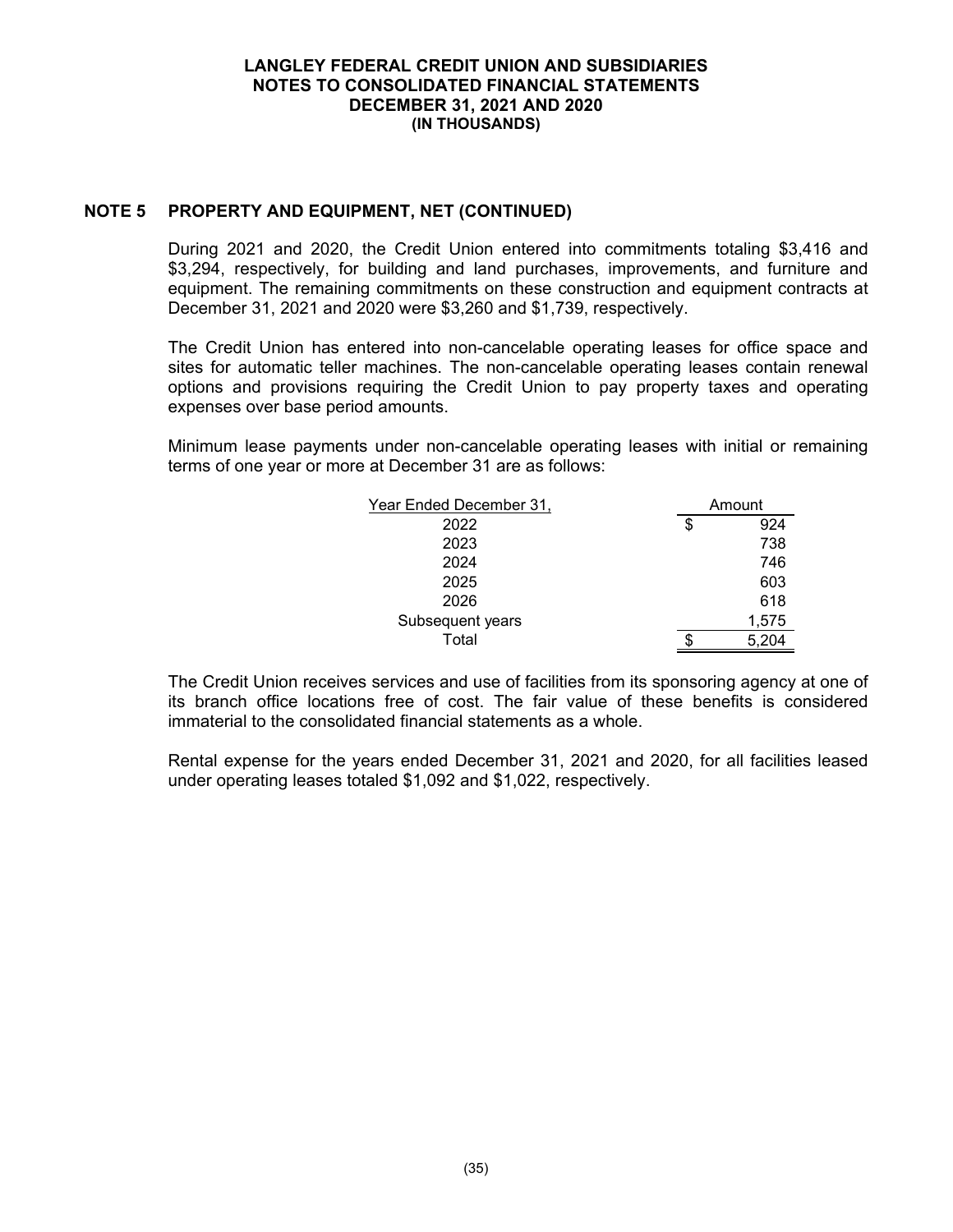# **NOTE 6 MEMBERS' SHARE AND SAVINGS ACCOUNTS**

Members' share and savings accounts at December 31 are summarized as follows:

|                            | Rates at          |               |               |
|----------------------------|-------------------|---------------|---------------|
|                            | December 31,      |               |               |
|                            | 2021              | 2021          | 2020          |
| Savings                    | 0.06%             | \$<br>732,271 | \$<br>558,613 |
| Checking                   | 0.03%             | 648,362       | 553,400       |
| Money market               | 0.39%             | 1,249,372     | 1,057,295     |
| Individual retirement      | 1.09%             | 37,090        | 33,587        |
| Total                      |                   | 2,667,095     | 2,202,895     |
| Share and IRA certificates | $0.00\%$ to 1.00% | 546,724       | 246,241       |
|                            | 1.01% to 2.00%    | 63,170        | 214,536       |
|                            | 2.01% to 3.00%    | 185.757       | 311.518       |
|                            | 3.01% to 4.00%    | 23,896        | 23,467        |
|                            |                   | 819,547       | 795,762       |
| Total                      |                   | 3,486,642     | 2,998,657     |

Share and IRA certificates by maturity are summarized as follows:

|              | 2021          | 2020          |
|--------------|---------------|---------------|
| $0 - 1$ Year | \$<br>543,085 | \$<br>485,358 |
| 1 - 2 Years  | 185,096       | 191,631       |
| 2 - 3 Years  | 34,129        | 75,520        |
| 3 - 4 Years  | 19.496        | 25.367        |
| 4 - 5 Years  | 37,741        | 17,886        |
| Total        | 819,547       | 795,762       |

The NCUSIF insures members' accounts and individual retirement accounts up to \$250.

The aggregate amount of certificates of deposit in denominations of \$250 or more was \$77,539 and \$78,230 at December 31, 2021 and 2020, respectively.

# **NOTE 7 BORROWED FUNDS**

At December 31, 2021 and 2020, the Credit Union has available a demand loan agreement with a corporate credit union. The terms of the agreement call for the pledging of all assets as security for any and all obligations taken by the Credit Union under this agreement. The agreement provides for a credit limit of \$80,000 with interest charged at a rate determined by the lender on a periodic basis. At December 31, 2021 and 2020, there were no borrowings under the agreement. The agreement is reviewed for continuation by the lender and the Credit Union periodically.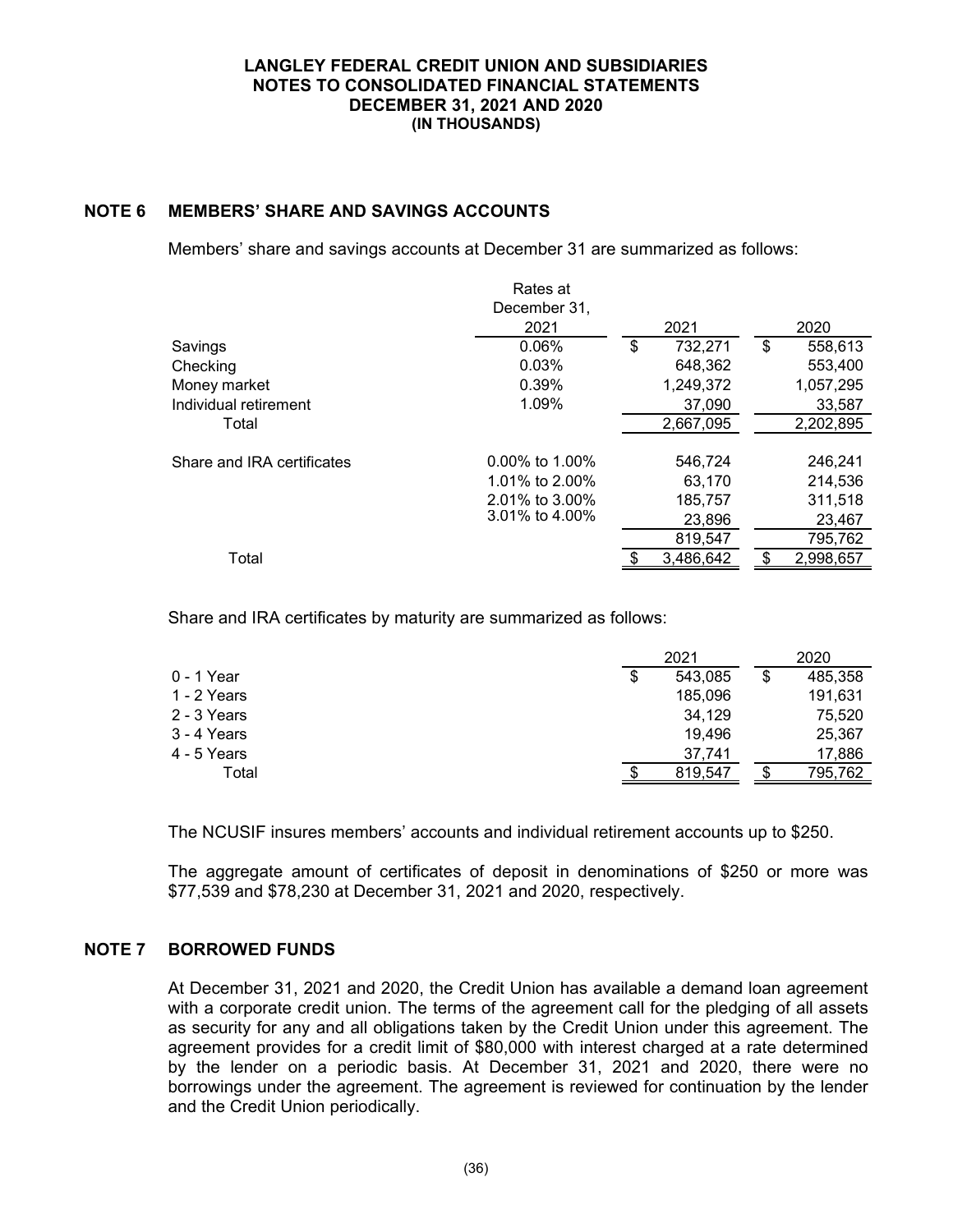# **NOTE 7 BORROWED FUNDS (CONTINUED)**

The Credit Union has an agreement to apply for advances from the Federal Reserve Discount Window. Specific investment securities of the Credit Union with advance equivalents of approximately \$205,123 and \$180,723 at December 31, 2021 and 2020, respectively, are pledged to the Federal Reserve Bank as collateral in the event that the Credit Union requests any advances on the line. The interest rates for such advances are based on the Federal Reserve Discount Rate at the time of an advance. There were no advances outstanding as of December 31, 2021 and 2020.

The Credit Union has Credit Availability with the FHLB at 25 percent of the Credit Union's total assets. The total Credit Availability limit for years ended December 31, 2021 and 2020 is \$1,008,233 and \$884,085, respectively. All advances and other credit products requested under Credit Availability must be fully secured with eligible collateral. As of December 31, 2021 and 2020, \$60,805 of securities were pledged as collateral against advances. Credit Availability is not an agreement or commitment on the part of the FHLB to grant advances or otherwise extend credit to the Credit Union. Further, Credit Availability may be amended, restated, supplemented, or withdrawn at any time.

Borrowed funds consisted of the following FHLB Term Notes at December 31:

|                                              |      | 2021    |    | 2020    |
|----------------------------------------------|------|---------|----|---------|
| Interest Rate 0.963%, Maturing June 1, 2022  | S    | 50,000  | \$ | 50,000  |
| Interest Rate 0.891%, Maturing June 1, 2023  |      | 50,000  |    | 50,000  |
| Interest Rate 0.926%, Maturing June 3, 2024  |      | 50,000  |    | 50,000  |
| Interest Rate 1.8875%, Maturing June 2, 2025 |      | 100,000 |    | 100,000 |
| Total                                        | - \$ | 250,000 |    | 250,000 |

At December 31, 2021, the Credit Union has available a demand loan agreement with a corporate credit union. The agreement provides for a credit limit of \$2,334. At December 31, 2021, there were no borrowings under the agreement.

#### **NOTE 8 COMMITMENTS AND CONTINGENT LIABILITIES**

#### **Off-Consolidated Statement of Financial Condition Activities**

The Credit Union is party to conditional commitments to lend funds in the normal course of business to meet the financing needs of its members. These commitments represent financial instruments to extend credit, which include lines of credit, credit cards and home equity lines that involve, to varying degrees, elements of credit and interest rate risk in excess of amounts recognized in the consolidated financial statements.

The Credit Union's exposure to credit loss is represented by the contractual amount of these commitments. The Credit Union follows the same credit policies in making commitments as it does for those loans recorded in the consolidated financial statements.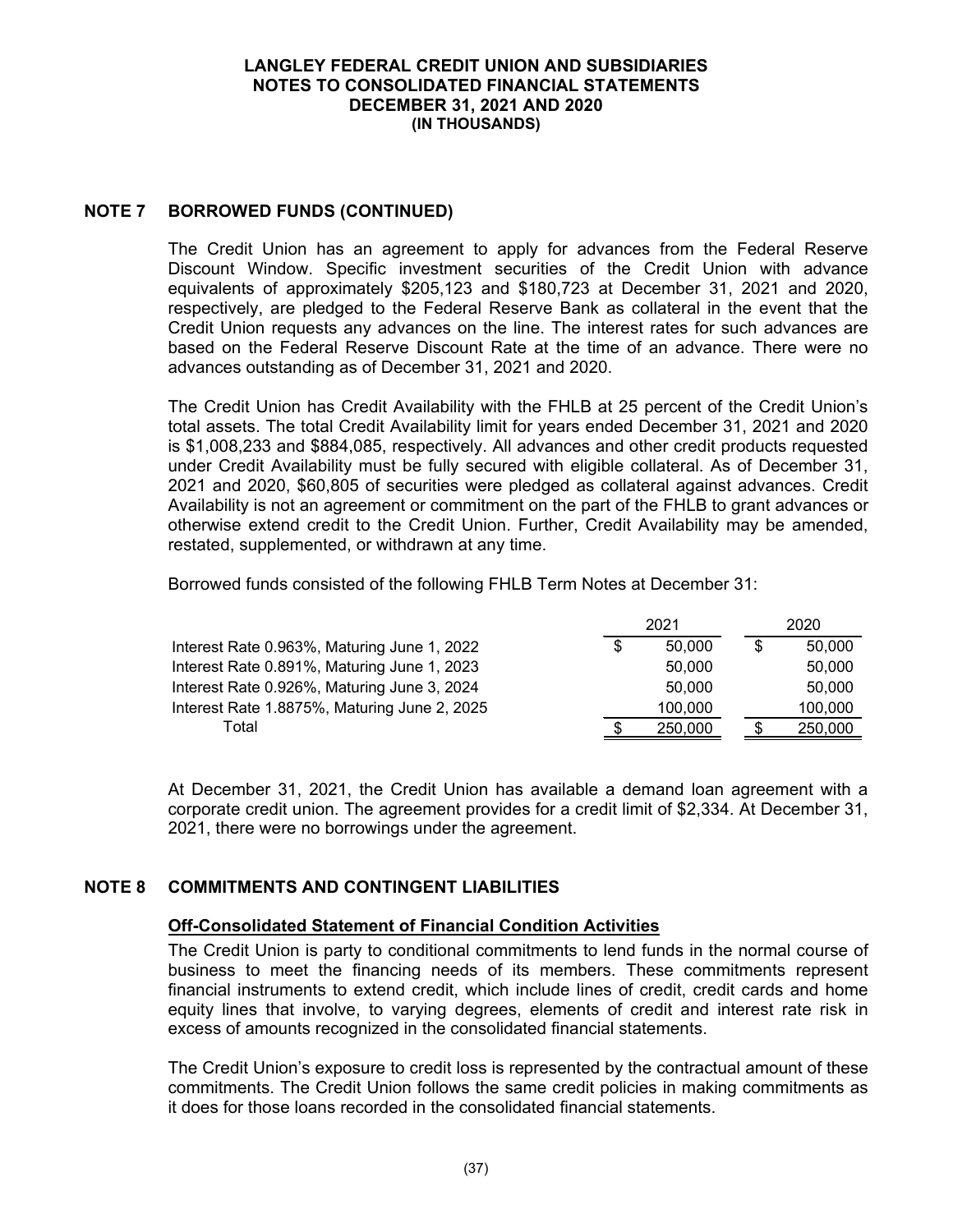# **NOTE 8 COMMITMENTS AND CONTINGENT LIABILITIES (CONTINUED)**

## **Off-Consolidated Statement of Financial Condition Activities (Continued)**

Commitments to extend credit are agreements to lend to a member as long as there is no violation of any condition established in the contract. Commitments generally have fixed expiration dates or other termination clauses and may require payment of a fee. Because many of the commitments are expected to expire without being drawn upon, the total commitment amounts do not necessarily represent future cash requirements. The Credit Union evaluates each member's creditworthiness on a case-by-case basis. The amount of collateral obtained to secure borrowing on the lines of credit is based on management's credit evaluation of the member. Collateral held varies but may include consumer assets, residential real estate, and member share balances.

Unfunded commitments under revolving credit lines and overdraft protection agreements are commitments for possible future extensions of credit to existing customers. These lines of credit are uncollateralized, usually do not contain a specified maturity date, and ultimately may not be drawn upon to the total extent to which the Credit Union is committed.

Unfunded loan commitments at December 31 are summarized as follows:

|                      | 2021 |           |  | 2020          |  |
|----------------------|------|-----------|--|---------------|--|
| Credit card          | \$   | 545,648   |  | \$<br>472,282 |  |
| Commercial           |      | 7.783     |  | 7.619         |  |
| Home equity          |      | 295,892   |  | 201,347       |  |
| Overdraft protection |      | 130,695   |  | 119,736       |  |
| Other consumer       |      | 50,533    |  | 49.479        |  |
| Total                |      | 1,030,551 |  | 850,463       |  |

# **Legal Contingencies**

The Credit Union is a party to various legal actions normally associated with collections of loans and other business activities of financial institutions, the aggregate effect of which, in management's opinion, would not have a material adverse effect on the financial condition or results of operations of the Credit Union.

#### **Other**

The Credit Union has entered into an agreement with SWBC Mortgage Corporation for the sale of mortgage loans. The Credit Union is contingently liable to repurchase loans sold under the agreement where a loan is originated in violation of the agreement and where prepayment or default occurs within specified periods. The Credit Union was not required to repurchase any loans during 2021 and 2020. The Credit Union was contingently liable on \$295 and \$9,546 of these loans at December 31, 2021 and 2020, respectively. It is management's belief that any repurchase obligation would not be significant to the Credit Union's consolidated financial statements.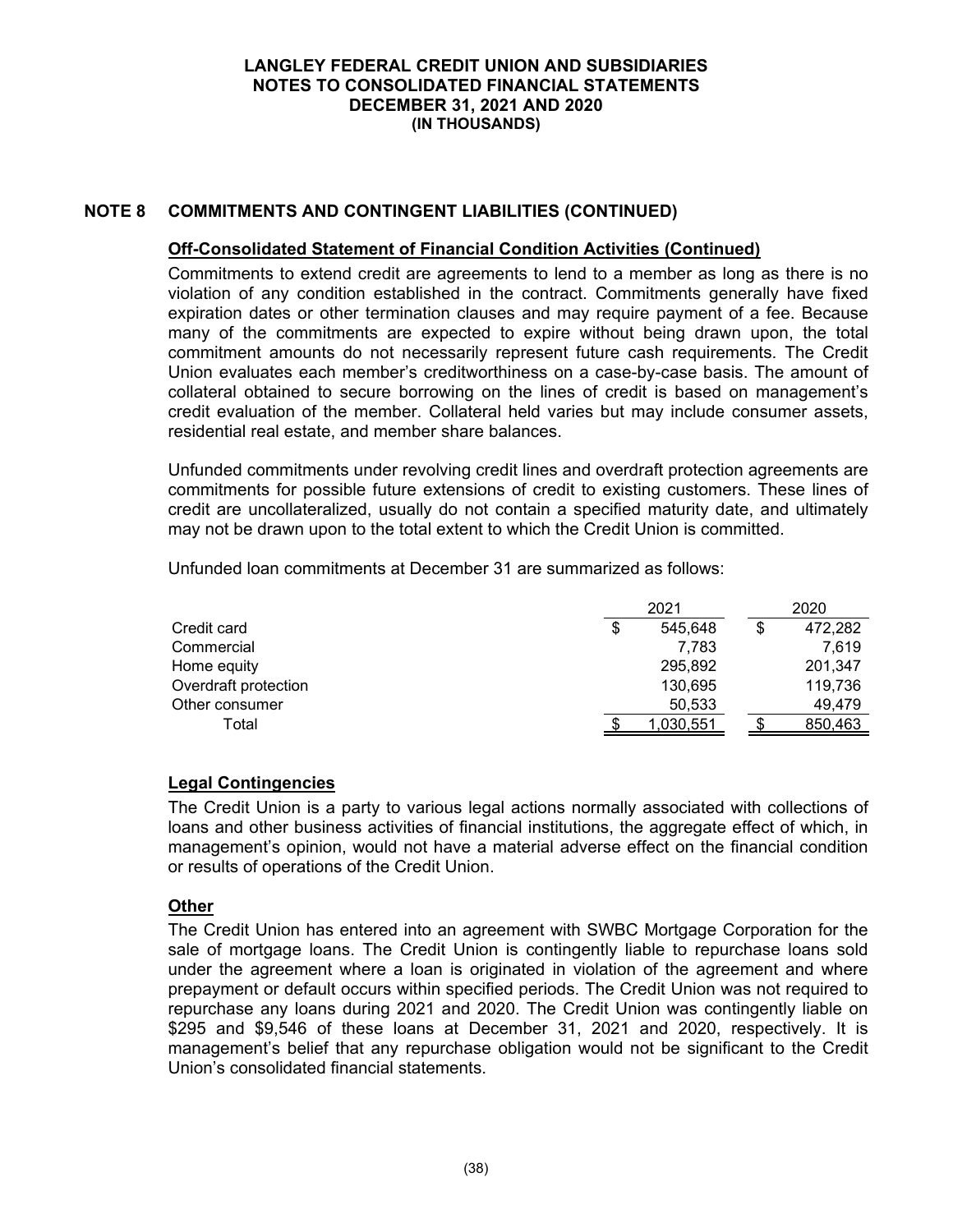## **NOTE 9 REGULATORY NET WORTH REQUIREMENTS**

The Credit Union is subject to various regulatory capital requirements administered by the NCUA. Failure to meet minimum capital requirements can initiate certain mandatory - and possibly additional discretionary - actions by regulators that, if undertaken, could have a direct material effect on the Credit Union's consolidated financial statements. Under capital adequacy guidelines and the regulatory framework for prompt corrective action, the Credit Union must meet specific capital guidelines that involve quantitative measures of the Credit Union's assets, liabilities, and certain off-balance sheet items as calculated under GAAP. The Credit Union's capital amounts and classification are also subject to qualitative judgments by the regulators about components, risk weightings, and other factors.

Quantitative measures established by regulation to ensure capital adequacy require the Credit Union to maintain minimum ratios (set forth in the table below) of net worth to total assets (as defined by the regulation). Credit unions are also required to calculate a Risk-Based Net Worth Requirement (RBNWR) which establishes whether or not the Credit Union will be considered "complex" under the regulatory framework. The Credit Union's RBNWR ratio as of December 31, 2021, the most recent quarterly regulatory filing date, was 5.16%. The minimum ratio to be considered complex under the regulatory framework is 6.00%. Management believes, as of December 31, 2021, that the Credit Union meets all capital adequacy requirements to which it is subject.

As of December 31, 2021 and 2020, the NCUA categorized the Credit Union as "wellcapitalized" under the regulatory framework for prompt corrective action. To be categorized as "well-capitalized," the Credit Union must maintain a minimum net worth ratio of 7.00% of assets. There are no conditions or events since that notification that management believes have changed the institution's category.

Key aspects of the Credit Union's minimum capital amounts and ratios are summarized as follows:

|                                | December 31, 2021 |         |             | December 31, 2020 |             |  |
|--------------------------------|-------------------|---------|-------------|-------------------|-------------|--|
|                                |                   |         | Ratio/      |                   | Ratio/      |  |
| <b>Asset Category</b>          |                   | Amount  | Requirement | Amount            | Requirement |  |
| Amount Needed to be Classified |                   |         |             |                   |             |  |
| as "Adequately Capitalized"    |                   | 251.718 | 6.00%       | 218.637           | 6.00%       |  |
| Amount Needed to be Classified |                   |         |             |                   |             |  |
| as "Well Capitalized"          |                   | 293,672 | 7.00%       | 255,077           | 7.00%       |  |
| <b>Actual Net Worth</b>        |                   | 408,150 | 9.72%       | 350,188           | 9.61%       |  |

Because the RBNW requirement is less than the net worth ratio, the Credit Union retains its original category. Further, in performing its calculation of total assets, the Credit Union used the quarter-end balance option, as permitted by regulation.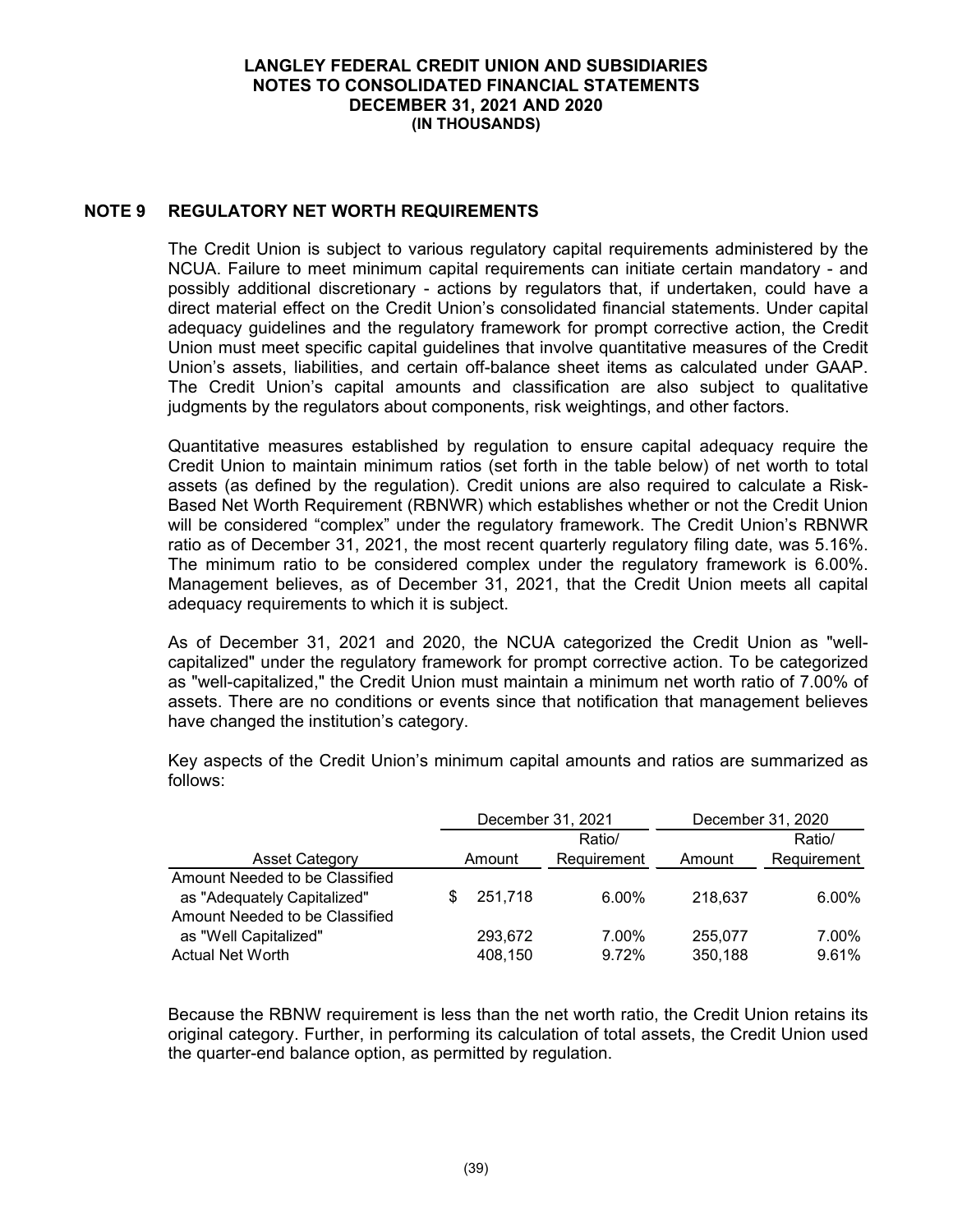## **NOTE 10 RELATED-PARTY TRANSACTIONS**

In the normal course of business, the Credit Union extends credit to directors, supervisory committee members, and executive officers. The aggregate loans to related parties at December 31, 2021 and 2020 are \$6,019 and \$5,754, respectively. The aggregate principal advances and principal repayments are not significant. Deposits from related parties at December 31, 2021 and 2020 amounted to \$2,923 and \$1,988, respectively. The rates charged on related-party loans and earned on related party deposits are the same rates available to members of the Credit Union.

## **NOTE 11 FAIR VALUE OF FINANCIAL INSTRUMENTS**

#### **Recurring Basis**

The Credit Union uses fair value measurements to record fair value adjustments to certain assets and liabilities and to determine fair value disclosures. For additional information on how the Credit Union measures fair value refer to Note 1 – Summary of Significant Accounting Policies. The following tables present the balances of the assets and liabilities measured at fair value on a recurring basis:

|                          | Total         | <b>Quoted Prices</b><br>in Active Markets<br>for Identical<br>Assets<br>(Level 1) |    | Significant<br><b>Other Observable</b><br>Inputs<br>(Level 2) |    |  |  | Significant<br>Unobservable<br>Inputs<br>(Level 3) |
|--------------------------|---------------|-----------------------------------------------------------------------------------|----|---------------------------------------------------------------|----|--|--|----------------------------------------------------|
| <b>December 31, 2021</b> |               |                                                                                   |    |                                                               |    |  |  |                                                    |
| <b>Equity Securities</b> | \$<br>318,527 | \$<br>318.527                                                                     | \$ |                                                               | \$ |  |  |                                                    |
| Available-for-Sale       | 231,346       |                                                                                   |    | 231,346                                                       |    |  |  |                                                    |
| Total                    | 549,873       | \$<br>318,527                                                                     | \$ | 231,346                                                       | \$ |  |  |                                                    |
| December 31, 2020        |               |                                                                                   |    |                                                               |    |  |  |                                                    |
| <b>Equity Securities</b> | \$<br>314,328 | \$<br>314.328                                                                     | \$ |                                                               | \$ |  |  |                                                    |
| Available-for-Sale       | 184,220       |                                                                                   |    | 184,220                                                       |    |  |  |                                                    |
| Total                    | 498.548       | \$<br>314,328                                                                     | \$ | 184,220                                                       | \$ |  |  |                                                    |

#### **Investment Securities**

When available, the Credit Union uses quoted market prices to determine the fair value of securities; such items are classified in Level 1 of the fair value hierarchy. For the Credit Union's securities where quoted prices are not available for identical securities in an active market, the Credit Union determines fair value utilizing vendors who apply matrix pricing for similar bonds where no price is observable or may compile prices from various sources. These models are primarily industry-standard models that consider various assumptions, including time value, yield curve, volatility factors, prepayment speeds, default rates, loss severity, current market, and contractual prices for the underlying financial instruments, as well as other relevant economic measures. Substantially all of these assumptions are observable in the marketplace, can be derived from observable data, or are supported by observable levels at which transactions are executed in the marketplace.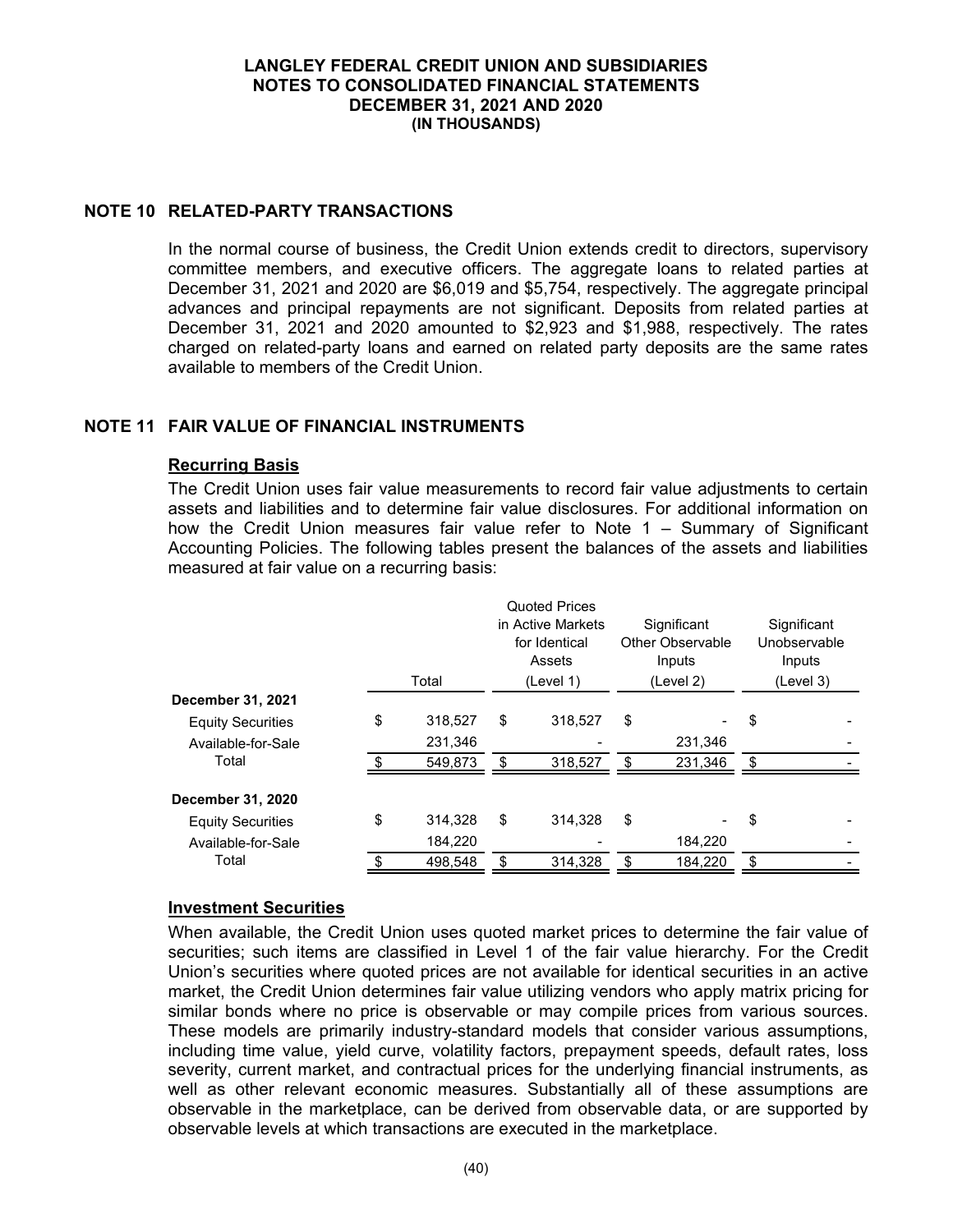# **NOTE 11 FAIR VALUE OF FINANCIAL INSTRUMENTS (CONTINUED)**

## **Investment Securities (Continued)**

Fair values from these models are verified, where possible, against quoted market prices for recent trading activity of assets with similar characteristics to the security being valued. Such methods are generally classified as Level 2. However, when prices from independent sources vary, cannot be obtained, or cannot be corroborated, a security is generally classified as Level 3.

## **Non-Recurring Basis**

Certain assets are measured at fair value on a nonrecurring basis. These assets are not measured at fair value on an ongoing basis; however, they are subject to fair value adjustments in certain circumstances, such as evidence of impairment or a change in the amount of previously recognized impairment.

Net impairment losses related to nonrecurring fair value measurements of certain assets for the years ended December 31, 2021 and 2020 consisted of the following:

|                                                   | <b>Carrying Value</b> |       |           |                      |           |                  |           |              |            |     |
|---------------------------------------------------|-----------------------|-------|-----------|----------------------|-----------|------------------|-----------|--------------|------------|-----|
|                                                   |                       |       |           | <b>Quoted Prices</b> |           |                  |           |              |            |     |
|                                                   |                       |       |           | in Active Markets    |           | Significant      |           | Significant  |            |     |
|                                                   |                       |       |           | for Identical        |           | Other Observable |           | Unobservable |            |     |
|                                                   |                       |       | Assets    |                      | Inputs    |                  | Inputs    |              | Impairment |     |
|                                                   |                       | Total | (Level 1) |                      | (Level 2) |                  | (Level 3) |              | Loss       |     |
| <b>December 31, 2021</b><br><b>Impaired Loans</b> |                       | 17    | .ዌ        | $\blacksquare$       |           |                  |           | 17           | Т          | 589 |
| December 31, 2020<br><b>Impaired Loans</b>        |                       | 366   |           |                      |           |                  |           | 366          |            | 255 |

The Level 3 fair values were determined by estimating the value of the underlying collateral, less selling expenses.

#### **Impaired Loans**

In accordance with the provisions of the loan impairment guidance, impairment was measured for which it is probable that payment of interest and principal will not be made in accordance with the contractual terms of the loan agreement. The fair value of impaired loans is estimated using one of several methods, including collateral value, market value of similar debt, or discounted cash flows. Those impaired loans not requiring an allowance represent loans for which the fair value of the expected repayments or collateral exceed the recorded investments in such loans. Impaired loans where an allowance is established based on the fair value of collateral require classification in the fair value hierarchy. Collateral values are estimated using Level 3 inputs based on customized discounting criteria.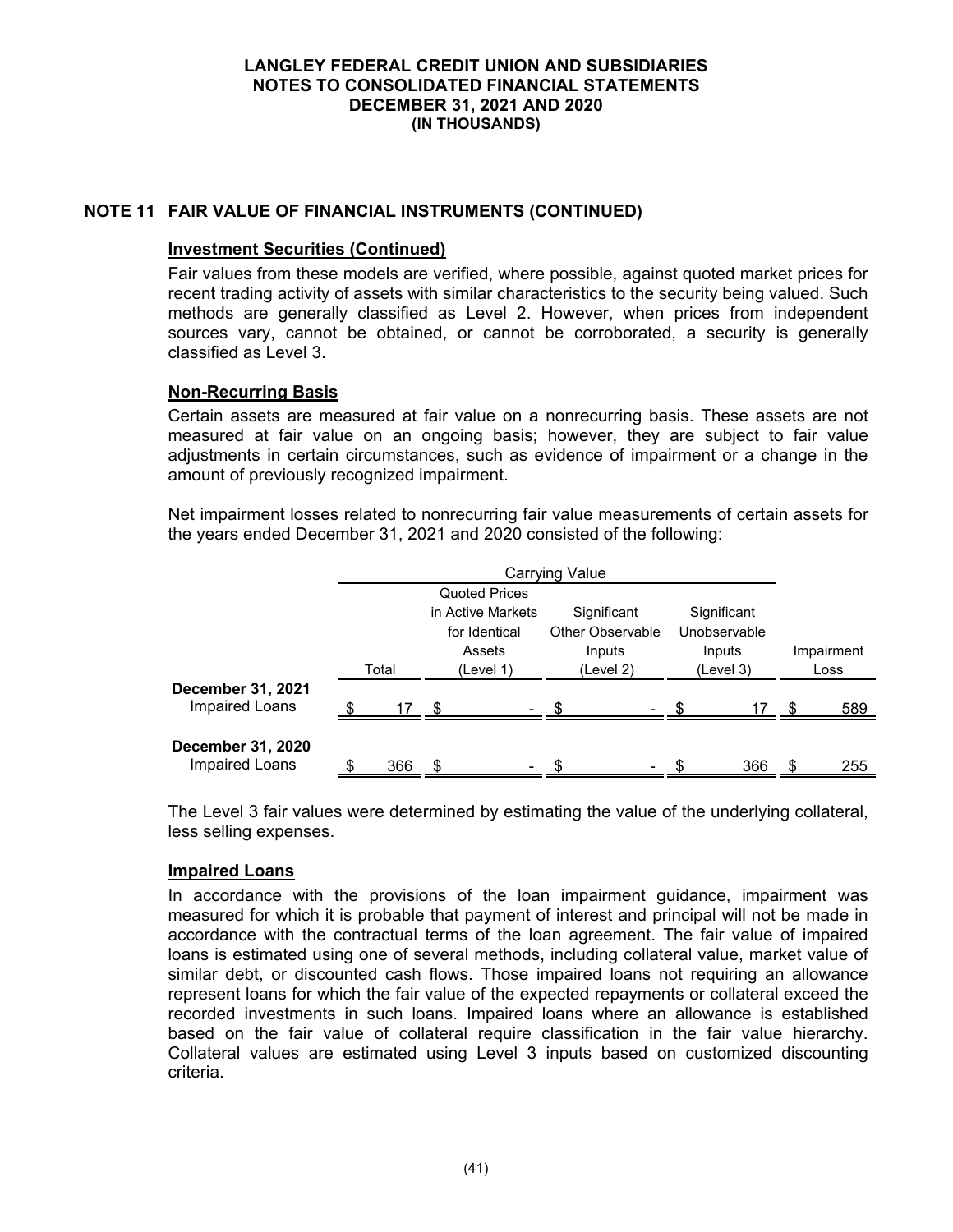# **NOTE 11 FAIR VALUE OF FINANCIAL INSTRUMENTS (CONTINUED)**

## **Impaired Loans (Continued)**

Impairment amounts on impaired loans represent specific valuation allowance and writedowns during the period presented on impaired loans that were individually evaluated for impairment based on the estimated fair value of the collateral less estimated selling costs, excluding impaired loans fully charged-off.

# **NOTE 12 REVENUE FROM CONTRACTS WITH CUSTOMERS**

The following presents non-interest income, segregated by revenue streams in-scope and out-of-scope of Topic 606, for the year ended December 31, 2021:

|                                                         |    | 2021   |   | 2020   |  |  |
|---------------------------------------------------------|----|--------|---|--------|--|--|
| In Scope of ASC 606:                                    |    |        |   |        |  |  |
| Services Charges on Deposits                            | S. | 15.681 | S | 14,878 |  |  |
| Interchange Income, Net                                 |    | 19,194 |   | 15,569 |  |  |
| Other                                                   |    | 8,622  |   | 1,828  |  |  |
| Non-interest Income in Scope of ASC 606                 |    | 43,497 |   | 32,275 |  |  |
| Non-interest Income Not Within the Scope of ASC 606 (a) |    | 13,483 |   | 17,923 |  |  |
| <b>Total Non-interest Income</b>                        | \$ | 56,980 |   | 50,198 |  |  |

(a) This revenue is not within the scope of ASC 606, and includes fees related to loan servicing fees, gain on sale of mortgages, and credit card fees

# **NOTE 13 BUSINESS COMBINATION**

On October 31, 2021, the Credit Union acquired Virginia Beach Schools Federal Credit Union (VBSFCU) in a business combination accounted for as an acquisition. The VBSFCU members approved the dissolution of VBSFCU. The Credit Union completed this merger in order to add additional delivery channels and expanded financial products to VBSFCU members. The Credit Union assumed the acquired assets, liabilities, and equity of VBSFCU at book value as of October 31, 2021, with no consideration given. Any fair value adjustments would have been immaterial.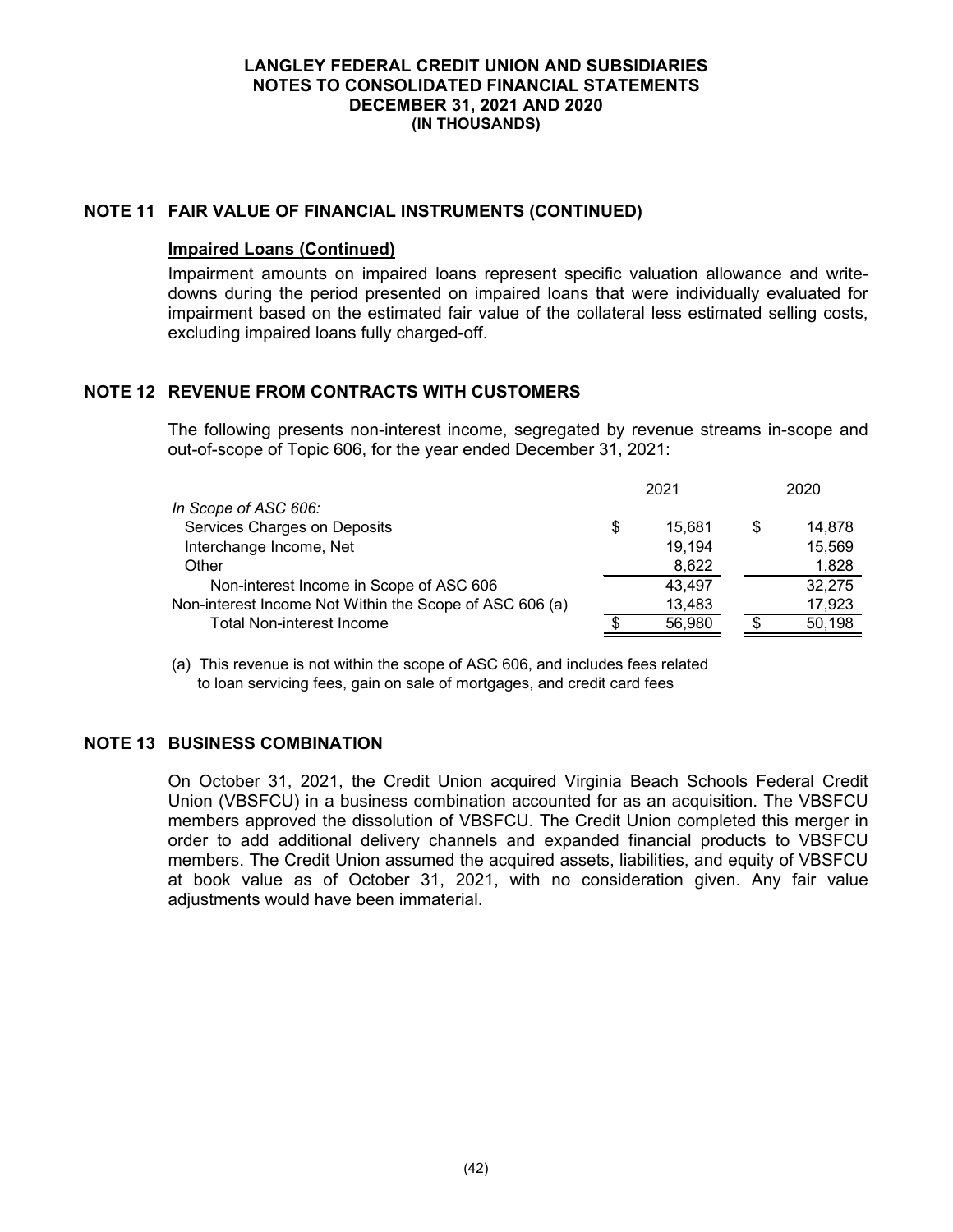# **NOTE 13 BUSINESS COMBINATION (CONTINUED)**

Below is the Statement of Financial Condition of VBSFCU recorded at book value on the Credit Union's books as of the date of acquisition, October 31, 2021.

|                                               | October 31,<br>2021 |         |  |
|-----------------------------------------------|---------------------|---------|--|
| <b>Assets</b>                                 |                     |         |  |
| Cash and cash equivalents                     | \$                  | 29,524  |  |
| Deposits in other financial institutions      |                     | 23,768  |  |
| Investments                                   |                     | 25,100  |  |
| Loans                                         |                     | 32,557  |  |
| Property and equipment                        |                     | 1,611   |  |
| <b>NCUSIF</b>                                 |                     | 1,029   |  |
| All Other Assets                              |                     | 6,098   |  |
| <b>Total Assets</b>                           |                     | 119,687 |  |
| Liabilities and Members' Equity               |                     |         |  |
| <b>Members' Shares</b>                        | \$                  | 111,245 |  |
| <b>Accrued Expenses and Other Liabilities</b> |                     | 314     |  |
| <b>Total Liabilities</b>                      |                     | 111,559 |  |
| Acquired Equity                               |                     | 8,128   |  |
| <b>Total Liabilities and Members' Equity</b>  | S                   | 119.687 |  |